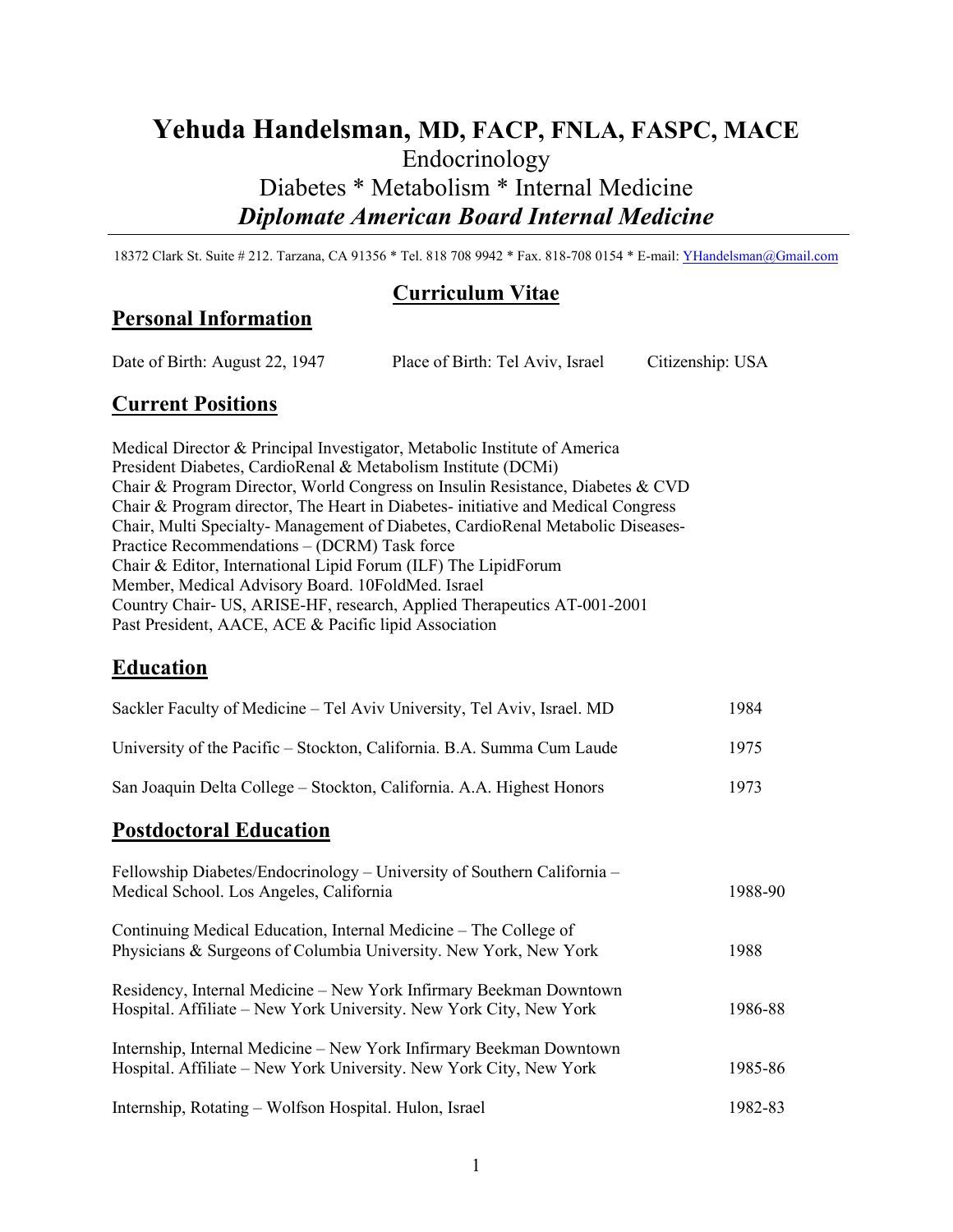# **Present Professional Positions and Appointments**

| Private Practice, Endocrinology, Diabetes, Metabolism, & Internal Medicine. Focus on<br>the high risk patient, utilizing a uniquely developed comprehensive, multiple<br>interventions to preventing cardiovascular disease. Obesity, Diabetes, Cholesterol &<br>Lipid Disorders, Hypertension, PCOS, Insulin Resistance, Metabolic Syndrome,<br>Thyroid & Osteoporosis. Tarzana, California. | 1991-    |
|-----------------------------------------------------------------------------------------------------------------------------------------------------------------------------------------------------------------------------------------------------------------------------------------------------------------------------------------------------------------------------------------------|----------|
| Metabolic Institute of America-Medical Director & Principle Investigator. Committed<br>to Metabolic Disorders education & research- America Clinical Trials. Diabetes, Lipid,<br>HTN , Obesity, Preventive Cardiology, Thyroid & Osteoporosis. Tarzana, California                                                                                                                            | 1998-    |
| Senior Scientific & Education Consultant-"Metabolic Endocrine Education<br>Foundation"- to improve patient's care through education of health care<br>professionals, the public & support clinical research. Tarzana, California.                                                                                                                                                             | 2002-    |
| America Clinical Trial-Principal investigator. Conducting metabolic clinical trials<br>Such as Diabetes, Obesity, Lipid, Prevent cardiology, osteoporosis. Tarzana CA                                                                                                                                                                                                                         | 2012     |
| President, Diabetes, CardioRenal & Metabolism Institute (DCMi) - a Thinktank                                                                                                                                                                                                                                                                                                                  | 2021     |
| Member, Medical Advisory Board. 10FoldMed. Israel                                                                                                                                                                                                                                                                                                                                             | 2021     |
| Chair, Multi Specialty- Management of Diabetes, CardioRenal Metabolic Diseases-<br>Practice Recommendations - (DCRM) Task force                                                                                                                                                                                                                                                               | 2021     |
| Country Chair- US, ARISE-HF, research, Applied Therapeutics AT-001-2001                                                                                                                                                                                                                                                                                                                       | 2019-    |
| Chair, Founder, Program Director, "Annual World Congress on<br>Insulin Resistance, diabetes & CVD" - WCIRDC                                                                                                                                                                                                                                                                                   | 2003-    |
| Chair, Founder & Program director, The Heart in Diabetes, initiative & Congress                                                                                                                                                                                                                                                                                                               | 2016-    |
| Chair, Founder & Editor - International Lipid Forum The LipidForum                                                                                                                                                                                                                                                                                                                            | $2013 -$ |
| Chair & Founder, International Committee for Insulin Resistance                                                                                                                                                                                                                                                                                                                               | 2003-    |
| Chair & Founder, Los Angeles Forum for Diabetes & Complications                                                                                                                                                                                                                                                                                                                               | 2007-    |
| Clinical Association of California Endocrinologists- CACE, Industry Relations                                                                                                                                                                                                                                                                                                                 | 2020     |
| Clinical Association of California Endocrinologists- CACE Virtual PCP Programs                                                                                                                                                                                                                                                                                                                | 2020     |
| Clinical Association of California Endocrinologists- CACE, Past Presidents Advisory                                                                                                                                                                                                                                                                                                           | 2020     |
| <b>AACE Past Presidents Council</b>                                                                                                                                                                                                                                                                                                                                                           | 2017     |
| Chair, Task Force AACE Lipid Management Algorithm                                                                                                                                                                                                                                                                                                                                             | 2018-20  |
| Member, Writing Committee AACE Comprehensive Diabetes Management Algorithm                                                                                                                                                                                                                                                                                                                    | 2013-20  |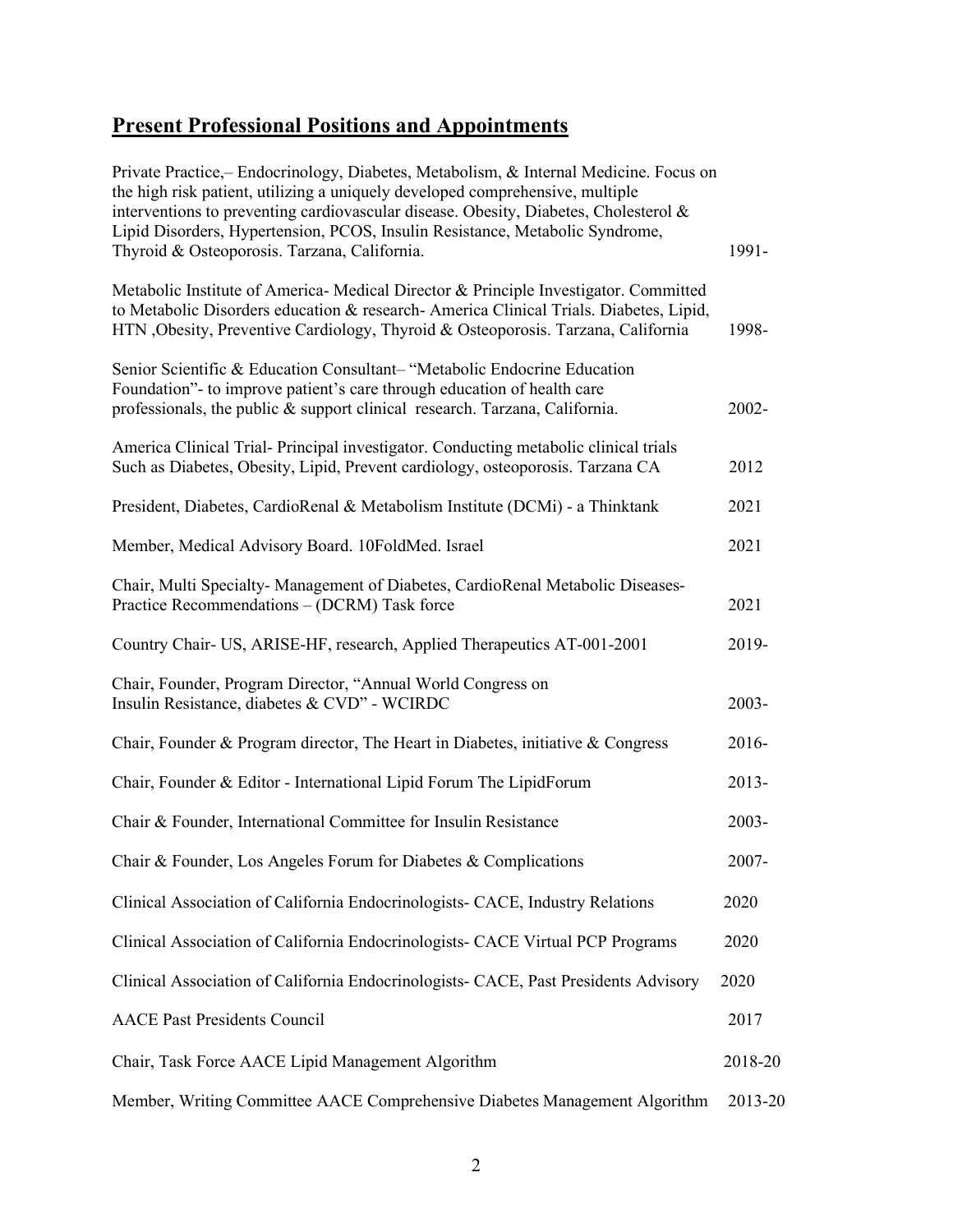| Member, AACE CGM/Insulin Pump Guideline                                                                                    | 2019-21     |
|----------------------------------------------------------------------------------------------------------------------------|-------------|
| Member, Lipids Resource Center                                                                                             | 2018        |
| Member AACE Lipid & CV Health Disease network                                                                              | 2018        |
| Member AACE Diabetes Disease network                                                                                       | 2018        |
| Member, AACE, Obesity Disease network                                                                                      | 2018        |
| Member, ASPC External Relations Committee                                                                                  | 2018        |
| Member, Advocacy Committee, National Lipid Association                                                                     | $2015 -$    |
| Member, Advisory Board, DNATIX, the genetic blockchain company -<br>digital genetics service provider, Israel              | 2018        |
| Member Los Angeles Lipid Association                                                                                       | 2010        |
| Past-President, American College of Endocrinology                                                                          | 2014-15     |
| Past President, American Association of Clinical Endocrinologists                                                          | 2011-12     |
| Past, President, Pacific Lipid Association                                                                                 | 2018-19     |
| Past member Board of Directors, American Association for Preventive cardiology                                             | 2016-19     |
| Past President, California- American Association of Clinical Endocrinologists                                              | 2006-8      |
| Chair Task Force & Writing committee Co Chair - AACE 2017 Lipid Guideline                                                  | 2017        |
| Chair, AACE 2015- Diabetes Mellitus Comprehensive Care Guideline                                                           | 2015        |
| Chair, AACE/ACE Scientific & Clinical Review: Association of SGLT2i & DKA                                                  | 2015        |
| Pillar Chair, member of writing committee: AACE Consensus meeting on CGM                                                   | 2016        |
| Pillar Co-Chair & writing committee: AACE/ACE Consensus Conference on<br>Glucose monitoring.                               | 2014        |
| Member & Advisor, AACE Annual Meeting Clinical Congress program committee                                                  | 2008-19     |
| Member- AACE Consensus Panel on Insulin Pump Management                                                                    | 2014        |
| Member- AACE Consensus Panel on Continuous Glucose Monitors & Glucose Meter                                                | 2010        |
| Chair, AACE Consensus on Diabetes, Obesity and Cancer, New York                                                            | 2012-13     |
| Chair, Workshop & Writing Committee AACE Consensus statement on the Clinical<br>Approach to the detection of Lipodystrophy | $2012 - 13$ |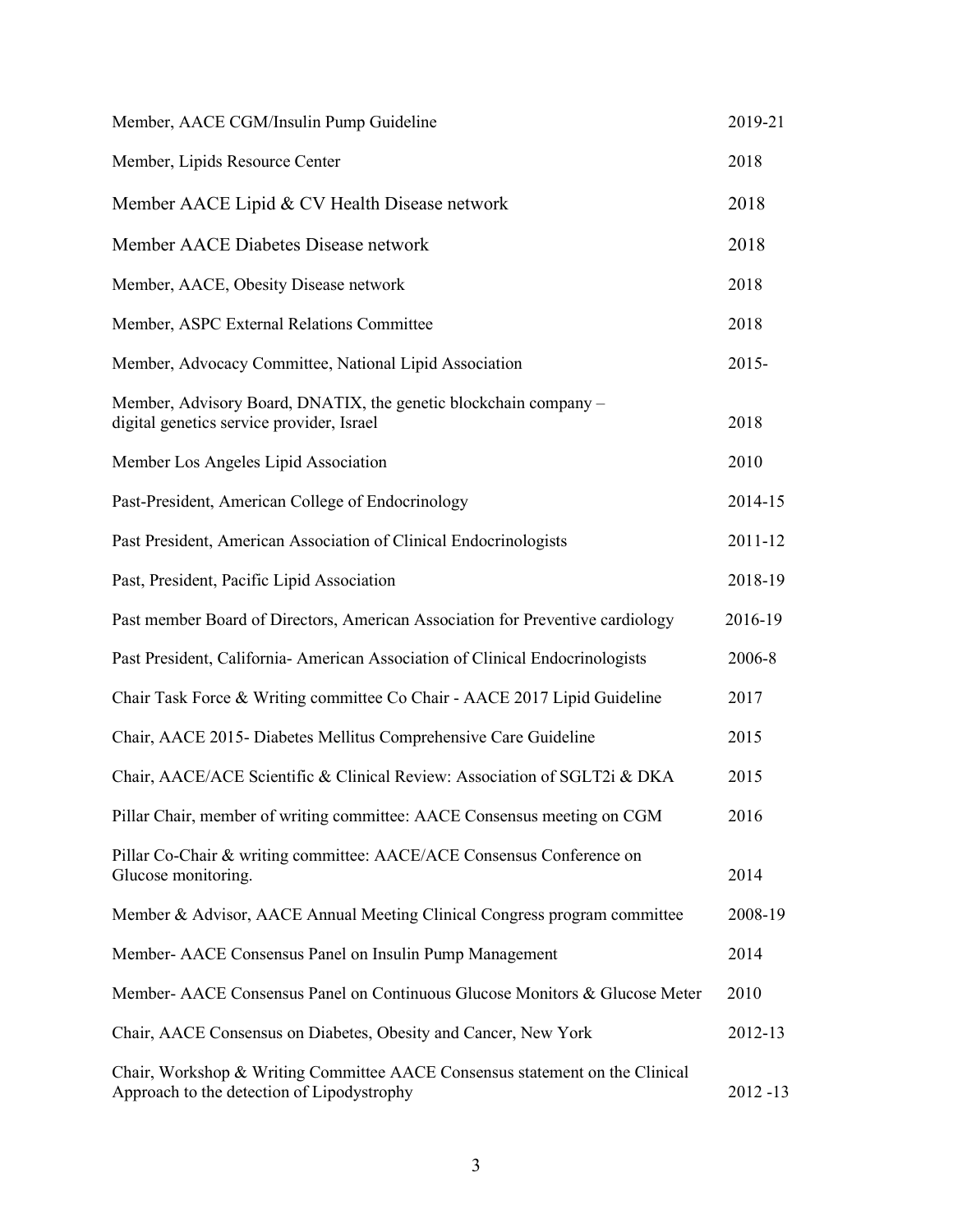| Pillar Co-Chair & writing committee: AACE/ACE Consensus Conference on Obesity:<br>Building an Evidence Base for Comprehensive Action                         | 2013-     |
|--------------------------------------------------------------------------------------------------------------------------------------------------------------|-----------|
| Endocrine University® Program Committee                                                                                                                      | 2014      |
| Member, American Association of Clinical Endocrinologists task force on Guideline<br>For Management of Dyslipidemia and Prevention of Atherosclerosis.       | 2012      |
| Advisor & Founder AACE Primary Care Physicians, Education Initiative Committee                                                                               | 2010-13   |
| President, American Association of Clinical Endocrinologists                                                                                                 | 2011-12   |
| President, AACECORP Board of Directors                                                                                                                       | 2011-12   |
| Chancellor, American College of Endocrinology                                                                                                                | 2012-13   |
| Member, Pacific Lipid Association Board of Directors<br>Chair, American Association of Clinical Endocrinologists Medical Guidelines for                      | 2009-14   |
| Clinical Practice for developing a diabetes mellitus comprehensive care plan                                                                                 | 2011      |
| Past Chair & Founder, Diabetes Education programs for Primary Care<br>Physicians and Allied health - CalAACE                                                 | 2004-2016 |
| Member, Diabetes Committee- Providence Tarzana Medical Center, Tarzana, CA                                                                                   | 2008-     |
| <b>Journals Editorial Boards</b>                                                                                                                             |           |
| Editor, The Lipid Forum Online News of the International Lipid Forum                                                                                         | 2017-     |
| Associate Editor, "Journal of Diabetes" an International peer reviewed journal,<br>Based in China, devoted to diabetes research, therapeutics, and education | 2007-     |
| Member Editorial Panel "European Medical Journal - Diabetes"                                                                                                 | 2012-     |
| Member, Editorial advisory panel "Treatment Strategies - Diabetes"<br>Cambridge Research center, United Kingdom                                              | $2010-$   |
| Member, Editorial Advisory Board "Clinical Endocrinology News"                                                                                               | $2005 -$  |
| Member, Editorial Board- "Endocrine Today"                                                                                                                   | $2015 -$  |
| Guest Editor- "Diabetes and Vascular Disease Research" Journal A Special issue<br>Honoring Gerald Reaven"                                                    | 2019      |
| Guest Editor- "Journal of Diabetes" The 2 <sup>nd</sup> Heart In Diabetes                                                                                    | 2019      |
| Guest Editor-Journal of Clinical Hypertension: Diabetes & Hypertension: Comprehensive                                                                        |           |

Guest Editor- Journal of Clinical Hypertension: Diabetes & Hypertension: Comprehensive Report On Management And The Prevention Of Cardiovascular & Renal Complications 2011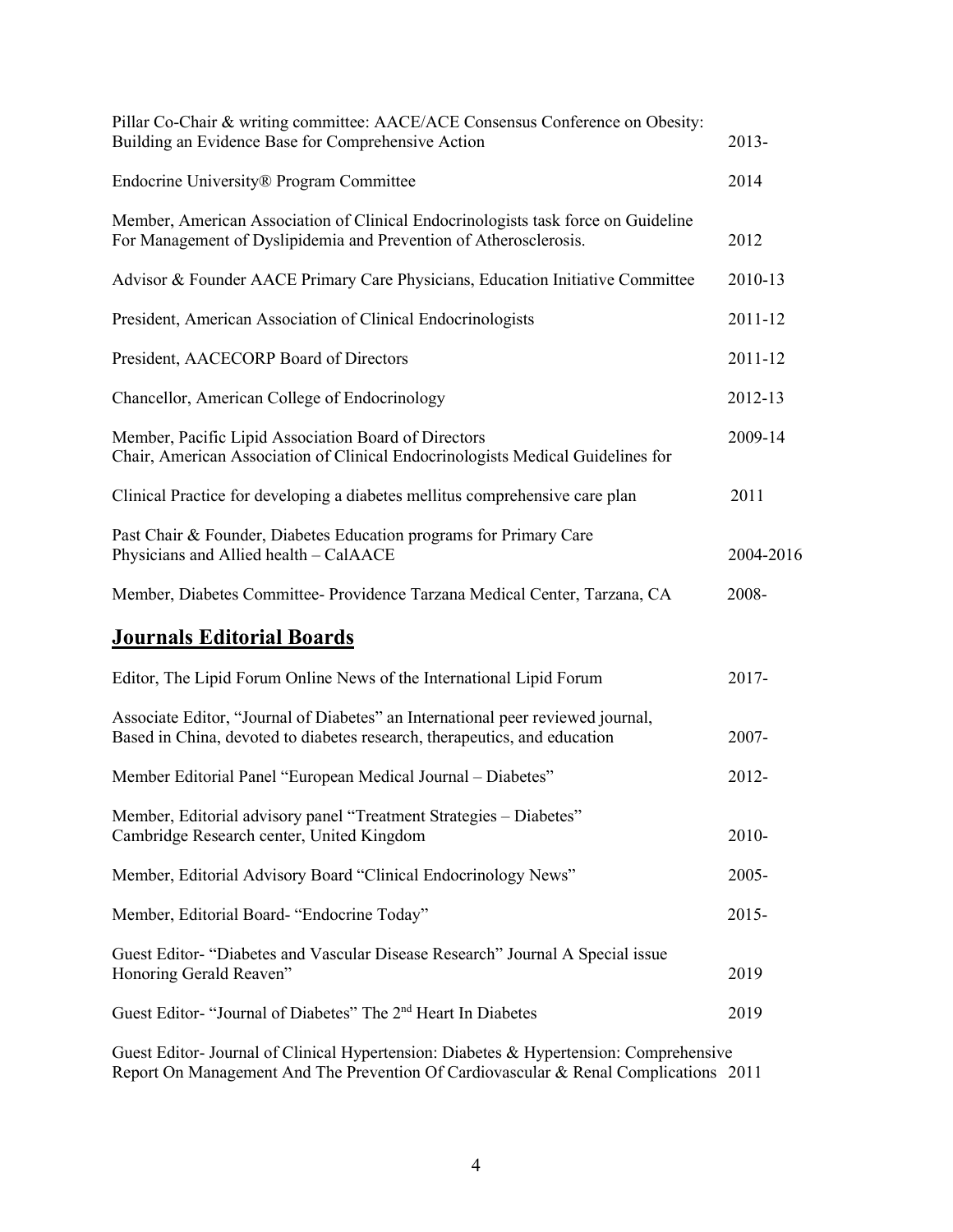| Guest Editor- Postgraduate Medicine Journal: "The Use Of The Bile Acid Sequestrant<br>Colesevelam In Patients With Type 2 Diabetes: For Glucose And Lipid Control" | 2009       |
|--------------------------------------------------------------------------------------------------------------------------------------------------------------------|------------|
| Guest Editor- Journal of Metabolic Syndrome and Related Disorders: "The 2 <sup>nd</sup> World<br>Congress on the Insulin Resistance Syndrome"                      | 2005       |
| <b>Honors and Awards</b>                                                                                                                                           |            |
| Fellow, American Society of Preventive Cardiology                                                                                                                  | 2018       |
| America's best physicians                                                                                                                                          | 2018       |
| Master, American College of Endocrinology                                                                                                                          | 2017       |
| Albert Nelson Marquis Lifetime Achievement Award (Marquis Who is Who)                                                                                              | 2017       |
| "The Leading Physicians of the world"                                                                                                                              | $2015 -$   |
| Diabetes Philippines- "Dr. Ricardo E. Fernando Endowed Lectureship Award"                                                                                          | 2012       |
| Best Doctors in America                                                                                                                                            | $2011 -$   |
| Medical Science Award of Excellence- American Public Medical Health Group                                                                                          | 2011       |
| Fellow, National Lipid Association                                                                                                                                 | 2010       |
| Distinguished Leader in Insulin Resistance-<br>International Committee for Insulin Resistance                                                                      | 2008       |
| Super Doctor- "Southern California Super Doctors" Los Angeles Magazine                                                                                             | 2008-      |
| Education Recognition Award - World Congress, Insulin Resistance Syndrome                                                                                          | 2006       |
| "America's Top Physicians" – (Consumers Research Council of America)                                                                                               | 2006-      |
| Fellow, American College of Endocrinology                                                                                                                          | 2000       |
| Who's Who in America                                                                                                                                               | 2000-      |
| Who's Who in the World                                                                                                                                             | 2000-      |
| Who's Who in Medicine and Healthcare                                                                                                                               | 1999-      |
| Fellow, American College of Physicians                                                                                                                             | 1999       |
| Physician Recognition Award with Commendation - American Medical Association                                                                                       | 1998       |
| Physician Recognition Award - California Medical Association                                                                                                       | 1995, 1998 |
| Physician Recognition Award - American Medical Association                                                                                                         | 1988, 1995 |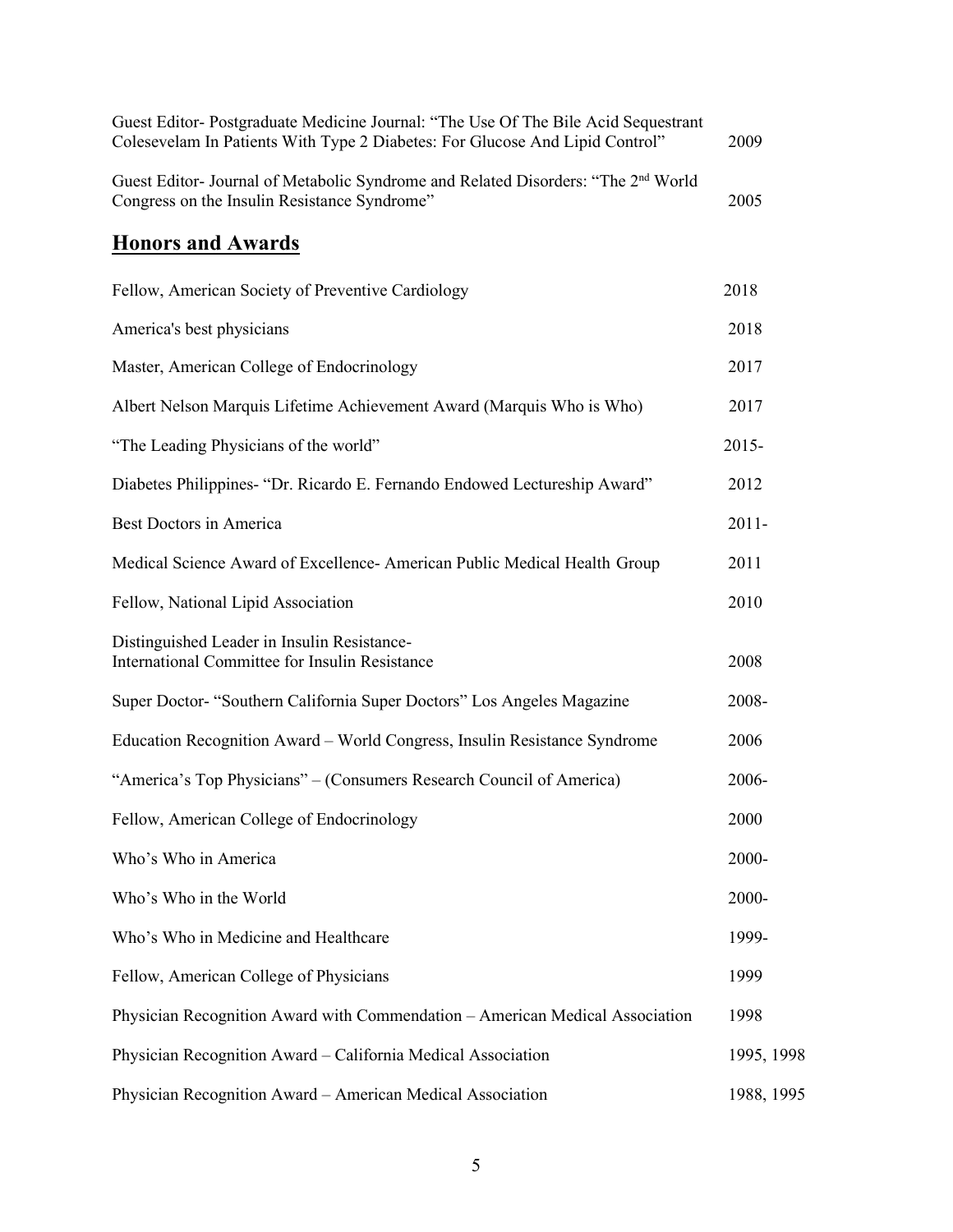| Summa cum Laude – University of the Pacific, Stockton, California | 1975 |
|-------------------------------------------------------------------|------|
| PHI KAPPA PHI - National Academic Honor Society                   | 1975 |
| Highest Honors – San Joaquin Delta College, Stockton, California  | 1973 |
| ALPHA GAMMA SIGMA - California Academic Honor Society             | 1973 |
| The Helen E. Danner - Academic Honor Award                        | 1973 |

# **Medical Societies**

American Association for Preventive Cardiology, American Heart Association, The Endocrine Society, American Diabetes Association, National Lipid Association, American Association of Clinical Endocrinologists, American Thyroid Association, American Medical Association, California medical Association, Los Angeles County Medical association

### **Book**

**Clinical Management of Cardiovascular Risk in Diabetes and Obesity**  Authors**: Yehuda Handelsman, MD, Robert S. Rosenson.**  Publisher: Professional Communications, Inc. *First Edition* Copyright 2016; printed in the USA ISBN: 978-1-932610-96-3

#### **Book Chapters**

**Cardiodiabetology: Reducing Risks to Optimize Cardiovascular Disease Outcomes.**  Authors: **Wong N, Handelsman Y.** In**:** *ASPC Manual of Preventive Cardiology 2021* Editors **Wong N** et al. *Springer ISBN 978-3-030-56278-6*

#### **Diabetes Mellitus: Recent Developments and Clinical Implications.**

Authors: **Handelsman RG, Handelsman Y.** In**:**)**,** *Manual of Endocrinology and Metabolism, 5th Edition 2018* Editor: **Lavin N** *Lippincott Manual Series* Wolters Kluwer Health: ISBN 13: 9781496322647

### **Publications**

**Grunberger G, Sherr J, Allende M, Blevins T, Bode B, Handelsman Y, Hellman R, Lajara R, Roberts VL, Rodbard D, Stec C, Unger J**. [American Association Of Clinical Endocrinology Clinical Practice Guideline:](https://pubmed.ncbi.nlm.nih.gov/34116789/)  [The Use Of Advanced Technology In The Management Of Persons With Diabetes Mellitus.](https://pubmed.ncbi.nlm.nih.gov/34116789/) *Endocr Pract*. 2021 Jun;27(6):505-537. doi:10.1016/j.eprac.2021.04.008. PMID: 34116789

**Handelsman Y, Jellinger PS, Guerin CK, Bloomgarden ZT, Brinton EA, Budoff MJ, Davidson MH, Einhorn D, Fazio S, Fonseca VA, Garber AJ, Grunberger G, Krauss RM, Mechanick JI, Rosenblit PD, Smith DA, Wyne KL** Consensus Statement By The American Association Of Clinical Endocrinologists And American College Of Endocrinology On The Management Of Dyslipidemia And Prevention Of Cardiovascular Disease Algorithm –2020 Executive Summary *Endocr Pract*. 2020 Oct;26(10):1196-1224. doi: 10.4158/CS-2020-0490. PMID: 33471721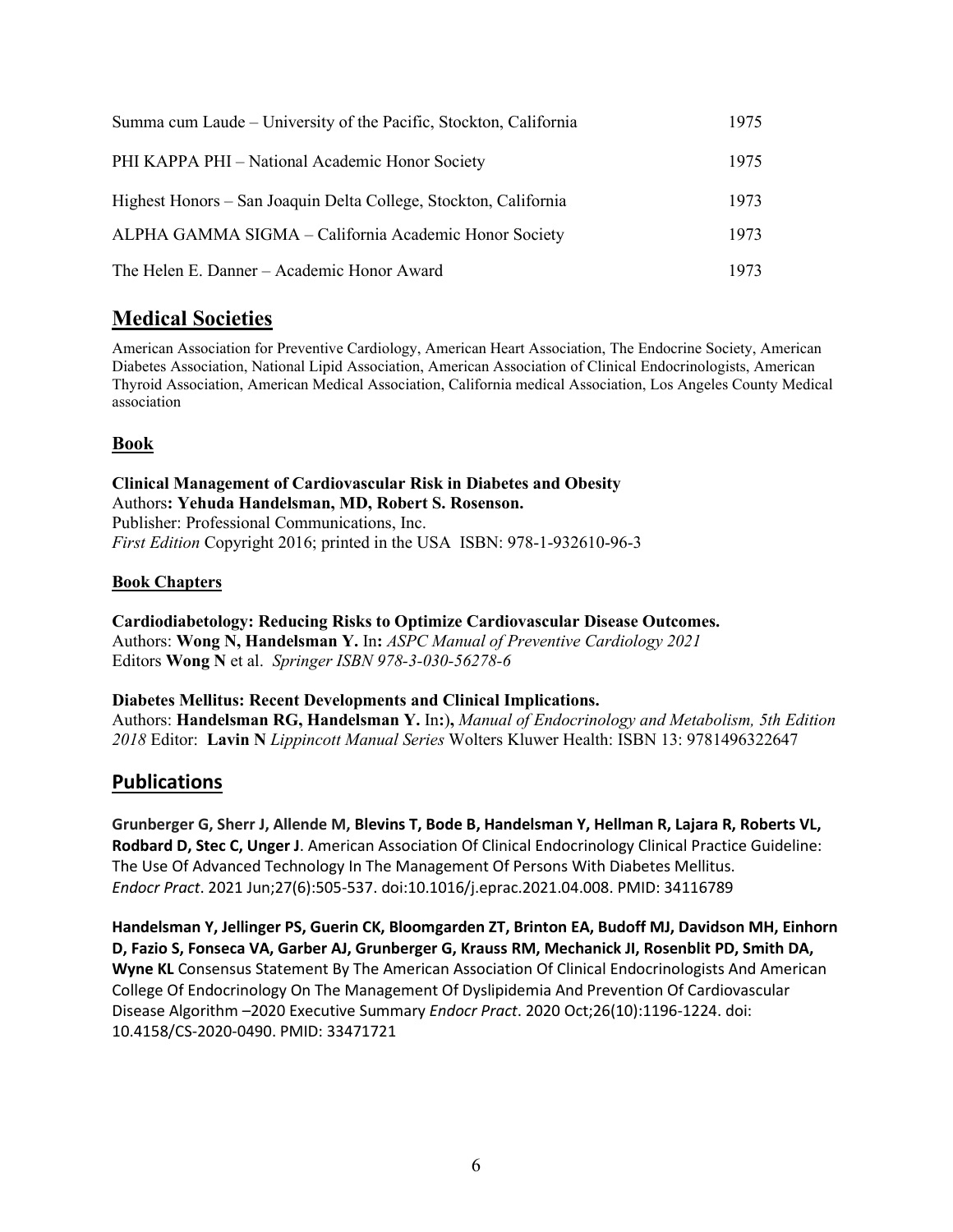**Duprez DA, Handelsman Y, Koren M.** Cardiovascular Outcomes and Proprotein Convertase Subtilisin/Kexin Type 9 Inhibitors: Current Data and Future Prospects. *Vasc Health Risk Manag*. 2020 Oct 7;16:403-418. doi: 10.2147/VHRM.S261719. eCollection 2020. PMID: 33116551

**Khan MS, Fonarow GC, McGuire DK, Hernandez AF, Vaduganathan M, Rosenstock J, Handelsman Y, Verma S, Anker SD, McMurray JJV, Kosiborod MN, Butler J**. Glucagon-Like Peptide 1 Receptor Agonists and Heart Failure: The Need for Further Evidence Generation and Practice Guidelines Optimization. *Circulation.* 2020 Sep 22;142(12):1205-1218. doi: 10.1161/CIRCULATIONAHA.120.045888. Epub 2020 Sep 21. PMID: 32955939

**Handelsman Y, Bloomgarden Z.** Paradigm Shift in the management of DM & CVD- Preventing The Next CV Event *J Diabetes*. 2020 Jun 23. doi: 10.1111/1753-0407.13079. Online ahead of print

**Garber AJ, Handelsman Y, Abrahamson MJ, Barzilay JI, Blonde L, Bush, MA, DeFronzo RA, Einhorn D, Garber JR, Garvey WT, Grunberger G, Hirsch IB, Jellinger PS, McGill JB, Mechanick JI, Rosenblit PD, Umpierrez GE**. Consensus Statement By The American Association Of Clinical Endocrinologists And American College Of Endocrinology On The Comprehensive Type 2 Diabetes Management Algorithm - 2020 Executive Summary. *Endocr Pract*. 26 (1), 107-139. PMID: 32022600 DOI:10.4158/CS-2019-0472

**Butler J, Handelsman Y, Bakris G, Verma Sv**Use of sodium–glucose co-transporter-2 inhibitors in patients with and without type 2 diabetes: implications for incident and prevalent heart failure. *European Journal of Heart Failure* 2020 Jan; DOI:10.1002/ejhf.1708 [Epub ahead of print]

**Handelsman Y, Muskiet MHA, Meneilly GS**. Combining GLP-1 Receptor Agonists and Basal Insulin in Older Adults with Type 2 Diabetes: Focus on Lixisenatide and Insulin Glargine. *Adv Ther.* 2019 Dec;36(12):3321-3339. doi:10.1007/s12325-019-01126-x. Epub 2019 Oct 23. Review. PubMed PMID: 31646466; PubMed Central PMCID: PMC6860469.

**Bloomgarden Z, Handelsman Y**. Sodium-glucose cotransporter 2 inhibitors for macroalbuminuria: A new indication. *J Diabetes*. 2019 Nov 13. doi: 10.1111/1753-0407.13005. [Epub PMID: 31722441

**Handelsman Y.** Rationale for the Early Use of Sodium-Glucose Cotransporter-2 Inhibitors in Patients with Type 2 Diabetes. *Adv Ther*. 2019 Aug 23. doi: 10.1007/s12325-019-01054-w. Epub 2019 Aug 23. Review. PubMed PMID: 31444707; PubMed Central PMCID: PMC6822830

**Bhatt DL, Steg PG, Mehta SR, Leiter LA, Simon T, Fox K, Held C, Andersson M, Himmelmann A, Ridderstråle W, Chen J, Song Y, Diaz R, Goto S, James SK, Ray KK, Parkhomenko AN, Kosiborod MN, McGuire DK, Harrington RA; THEMIS Steering Committee and Investigators.**  Ticagrelor in patients with diabetes and stable coronary artery disease with a history of previous percutaneous coronary intervention (THEMIS-PCI): a phase 3, placebo-controlled, randomised trial. *Lancet.* 2019 Aug 30. pii: S0140-6736(19)31887-2. doi: 10.1016/S0140-6736(19)31887-2. Epub 2019 Sep 1. PubMed PMID: 31484629

**Steg PG, Bhatt DL, Simon T, Fox K, Mehta SR, Harrington RA, Held C, Andersson M, Himmelmann A, Ridderstråle W, Leonsson-Zachrisson M, Liu Y, Opolski G, Zateyshchikov D, Ge J, Nicolau JC, Corbalán R, Cornel JH, Widimský P, Leiter LA**; THEMIS Steering Committee and Investigators. Ticagrelor in Patients with Stable Coronary Disease and Diabetes. *N Engl J Med*. 2019 Oct 3;381(14):1309-1320. doi:10.1056/NEJMoa1908077. Epub 2019 Sep 1. PubMed PMID: 31475798

**Handelsman Y.** Misconceptions about diabetes management in cardiology. [published online August 6, 2019]. *Cardiology Consultant*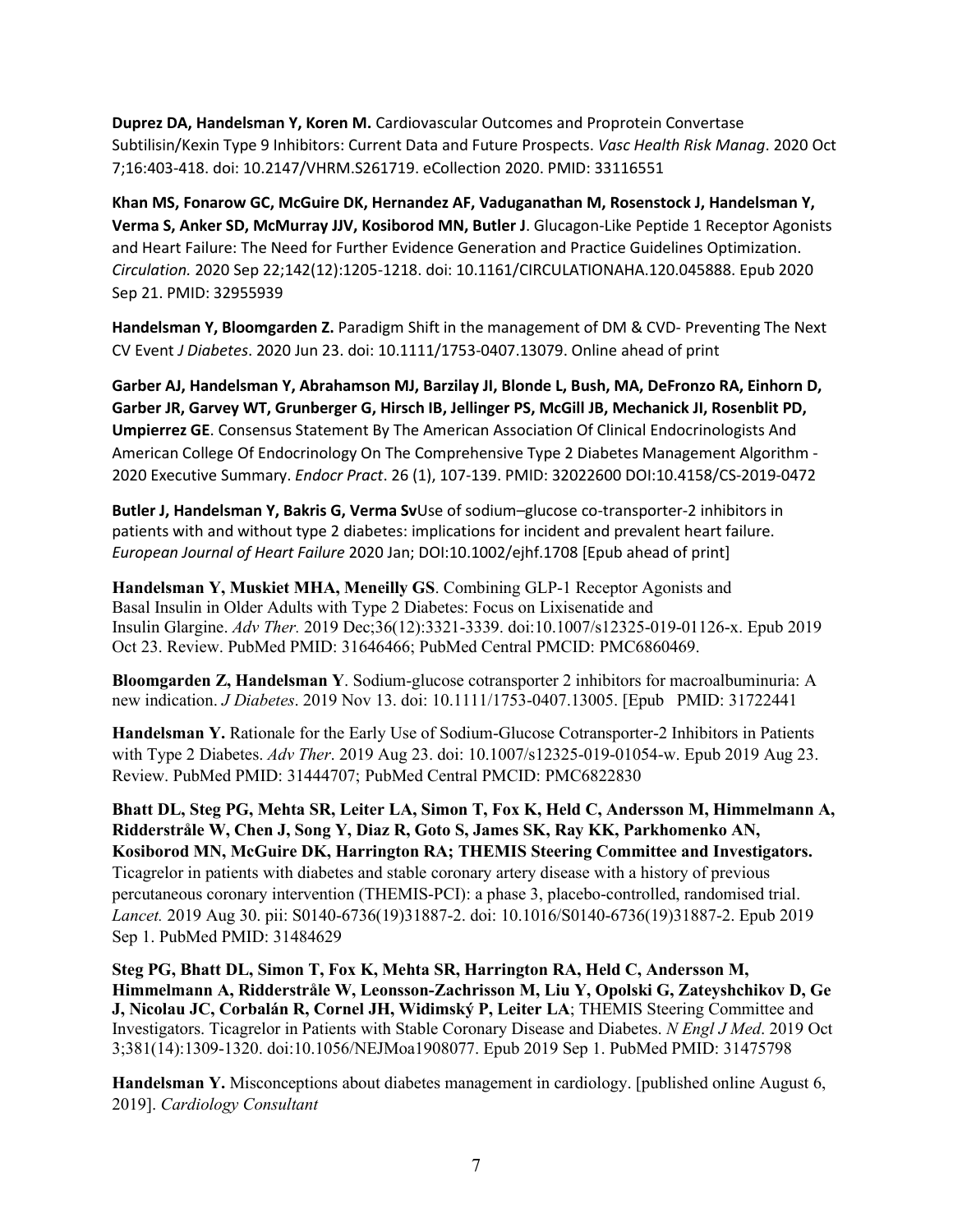**Handelsman Y.** Comprehensive care in patients with CVD and diabetes [published online July 22, 2019]. *Cardiology Consultant*

**Tomaszewski KJ, Allen A, Mocarski M, Schiffman A, Kruger D, Handelsman Y, Heile M, Brod M**  Divergence in perceptions of diabetes control among patients with type 2 diabetes mellitus treated with basal insulin and health care professionals: results from the US Perceptions of Control (POC-US) study; *Patient Preference and Adherence;* 2019 May 10;13:761-773. doi: 10.2147/PPA.S194598. eCollection 2019. PubMed PMID: 31190758; PubMed Central PMCID: PMC6520481

**Handelsman Y, Bloomgarden Z.** Introduction 2nd HiD . *J Diabetes*. 2019 May 7. doi:10.1111/1753- 0407.12925. [Epub ahead of print] PubMed PMID: 31066171.

**Handelsman Y.** Gerald Reaven: A man for our times. *Diab Vasc Dis Res*. 2019 Mar;16(2):113-115. doi: 10.1177/1479164119827769. PubMed PMID: 31014094

**Rosenson RS, Daviglus ML, Handelsman Y, Pozzilli P, Bays H, Monsalvo ML, Elliott-Davey M, Somaratne R, Reaven P.** Efficacy and safety of evolocumab in individuals with type 2 diabetes mellitus: primary results of the randomized controlled BANTING study. *Diabetologia*. 2019 Apr 5. doi: 10.1007/s00125-019-4856-7. [Epub ahead of print] PubMed PMID: 30953107**.**

**Handelsman Y, Wyne K, Cannon A, Shannon M, Schneider D**. Corrections. *J Manag Care Spec Pharm*. 2018 Nov;24(11):1196a. doi: 10.18553/jmcp.2018.24.11.1196a. PubMed PMID: 30806138.

**Mechanick JI, Garber AJ, Grunberger G, Handelsman Y, Garvey WT**. Dysglycemia-Based Chronic Disease: An American Association Of Clinical Endocrinologists Position Statement. *Endocr Pract*. 2018 Nov;24(11):995-1011. doi:10.4158/PS-2018-0139. PubMed PMID: 30763128.

**Garber AJ, Abrahamson MJ, Barzilay JI, Blonde L, Bloomgarden ZT, Bush MA, Dagogo-Jack S, DeFronzo RA, Einhorn D, Fonseca VA, Garber JR, Garvey WT, Grunberger G, Handelsman Y, Hirsch IB, Jellinger PS, McGill JB, Mechanick JI, Rosenblit PD, Umpierrez GE**. Consensus Statement By The American Association Of Clinical Endocrinologists And American College Of Endocrinology On The Comprehensive Type 2 Diabetes Management Algorithm - 2019 Executive Summary. *Endocr Pract*. 2019 Jan;25(1):69-100. doi: 10.4158/CS-2018-0535. Erratum in: Endocr Pract. 2019 Feb;25(2):204. PubMed PMID: 30742570.

**Li S, Peng Y, Wang X, Qian Y, Xiang P, Wade SW, Guo H, Lopez JAG, Herzog CA, Handelsman Y**. Cardiovascular events and death after myocardial infarction or ischemic stroke in an older Medicare population. *Clin Cardiol*. 2019 Jan 29. doi: 10.1002/clc.23160. [Epub ahead of print] PubMed PMID: 30697776.

**Handelsman Y, Mathieu C, Del Prato S, Johnsson E, Kurlyandskaya R, Iqbal N, Garcia-Sanchez R, Rosenstock J.** Sustained 52-week efficacy and safety of triple therapy with dapagliflozin plus saxagliptin versus dual therapy with sitagliptin added to metformin in patients with uncontrolled type 2 diabetes**.** *Diabetes ObesMetab*. 2018 Nov 30. doi: 10.1111/dom.13594. [Epub ahead of print] PubMed PMID:30499237

**Bloomgarden Z, Einhorn D, Handelsman Y, Grunberger G. Fournier's gangrene and** sodium-glucose cotransporter-2 inhibitors: Is there a causal association? *J Diabetes.* 2019 Jan 2. doi: 10.1111/1753-0407.12897. [Epub ahead of print] PubMed PMID: 30600643.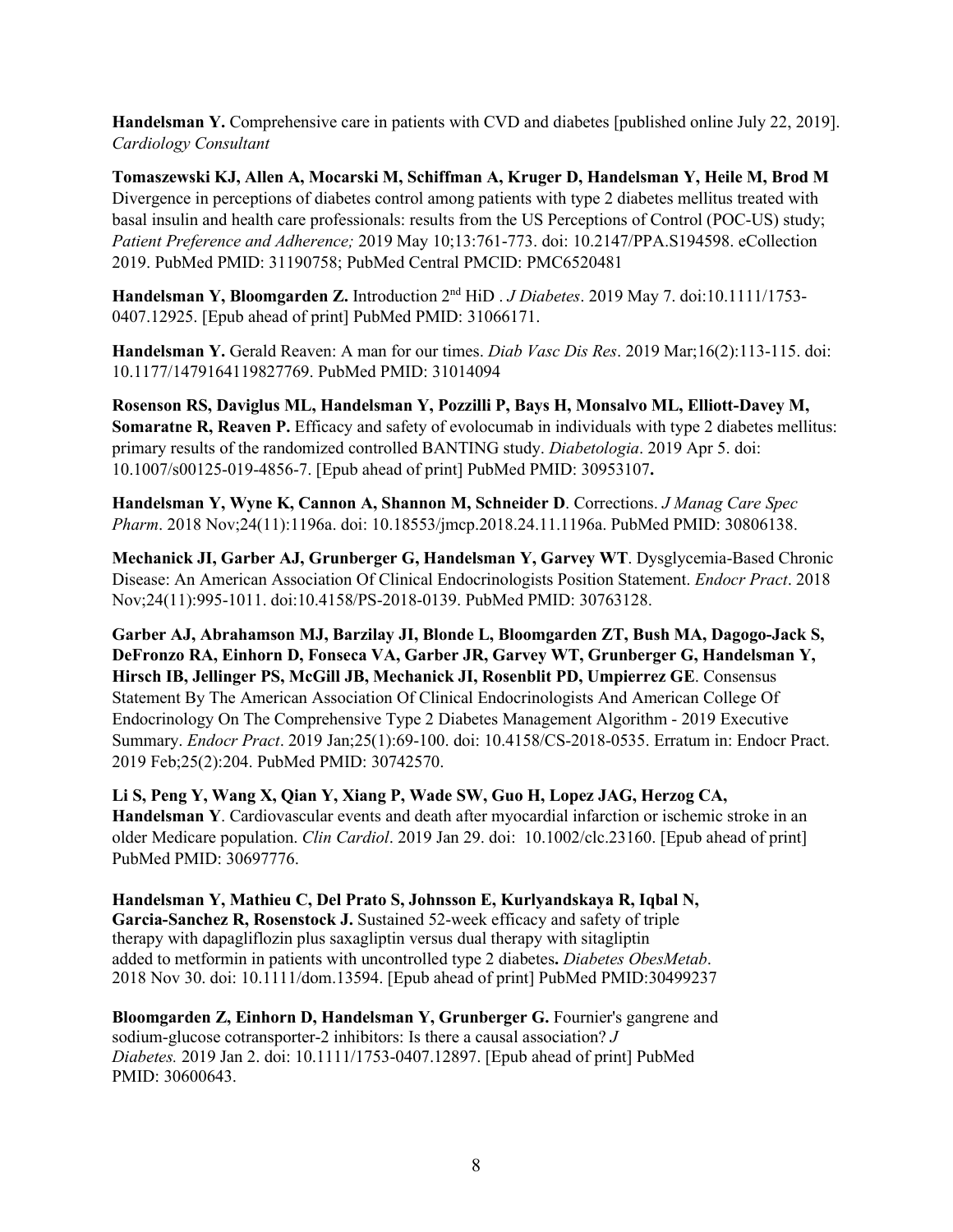**Handelsman Y, Chovanes C, Dex T, Giorgino F, Skolnik N, Souhami E, Stager W,**

**Niemoeller E, Frias JP.** Efficacy and safety of insulin glargine/lixisenatideb(iGlarLixi) fixed-ratio combination in older adults with type 2 diabetes. *J Diabetes Complications.* 2018 Nov 30. pii: S1056- 8727(18)30601-9. doi:10.1016/j.jdiacomp.2018.11.009. [Epub ahead of print] PubMed PMID: 30600136.

**Bloomgarden Z, Handelsman Y.** Notes from the world congress on insulin resistance, diabetes, and cardiovascular disease*. J Diabetes*. 2018 Dec 18. doi: 10.1111/1753-0407.12888. [Epub ahead of print] PubMed PMID: 30561080.

**Mechanick J, Garber A, Grunberger G, Handelsman Y, Garvey W,** Dysglycemia-Based Chronic Disease: An American Association Of Clinical Endocrinologists Position Statement Endocr Pract. 2018 Nov DOI: 10.4158/PS-2018-0139 [Epub ahead of print]

**Lingvay I, Handelsman Y, Linjawi S, Vilsbøll T, Halladin N, Ranc K, Liebl A.** Efficacy And Safety Of Ideglira In Older Patients With Type 2 Diabetes. *Endocr Pract*. 2018 Nov 1. doi: 10.4158/EP-2018-0284. [Epub ahead of print] PubMed PMID: 30383495**.**

**Billings LK, Handelsman Y, Heile M, Schneider D, Wyne K.** Health-Related Quality of Life Assessments with Once-Weekly Glucagon-Like Peptide-1 Receptor Agonists in Type 2 Diabetes Mellitus. *J Manag Care Spec Pharm*. 2018 Sep;24(9-a Suppl):S30-S41. doi: 10.18553/jmcp.2018.24.9-a.s30. PubMed PMID: 30156447.

**Heile M, Wyne K, Billings LK, Cannon A, Handelsman Y, Shannon M.** Cardiovascular Outcomes with Once-Weekly GLP-1 RAs: Clinical and Economic Implications. *J Manag Care Spec Pharm*. 2018 Sep;24(9-a Suppl):S42-S52. doi: 0.18553/jmcp.2018.24.9-a.s42. PubMed PMID: 30156446.

Handelsman Y, Wyne K, Cannon A, Shannon M, Schneider D. Glycemic Efficacy, Weight Effects, and Safety of Once-Weekly Glucagon-Like Peptide-1 Receptor Agonists. *J Manag Care Spec Pharm*. 2018 Sep;24(9-a Suppl):S14-S29. doi: 10.18553/jmcp.2018.24.9-a.s14. PubMed PMID: 30156445**.**

**Cannon A, Handelsman Y, Heile M, Shannon M.** Burden of Illness in Type 2 Diabetes Mellitus. *J Manag Care Spec Pharm*. 2018 Sep;24(9-a Suppl):S5-S13. doi: 10.18553/jmcp.2018.24.9-a.s5. PubMed PMID: 30156443.

**Rosenstock J, Handelsman Y, Vidal J, Ampudia Blasco FJ, Giorgino F, Liu M, Perfetti R, Meier JJ.** Propensity-score-matched comparative analyses of simultaneously administered fixed-ratio insulin glargine 100 U and lixisenatide (iGlarLixi) vs sequential administration of insulin glargine and lixisenatide in uncontrolled type 2 diabetes. *Diabetes Obes Metab*. 2018 Dec;20(12):2821- 2829. doi: 10.1111/dom.13462. Epub 2018 Aug 13. PubMed PMID: 29974618.

**Bloomgarden Z, Handelsman Y.** World congress on insulin resistance, diabetes and cardiovascular disease. *J Diabetes*. 2018 Oct;10(10):776-777. doi: 10.1111/1753-0407.12787. Epub 2018 Jul 4. PubMed PMID: 29971929.

**Handelsman Y, Lepor NE.** PCSK9 Inhibitors in Lipid Management of Patients With Diabetes Mellitus and High Cardiovascular Risk: A Review. *J Am Heart Assoc*. 2018 Jun 22;7(13). pii: e008953. doi: 10.1161/JAHA.118.008953. Review. PubMed PMID: 29934421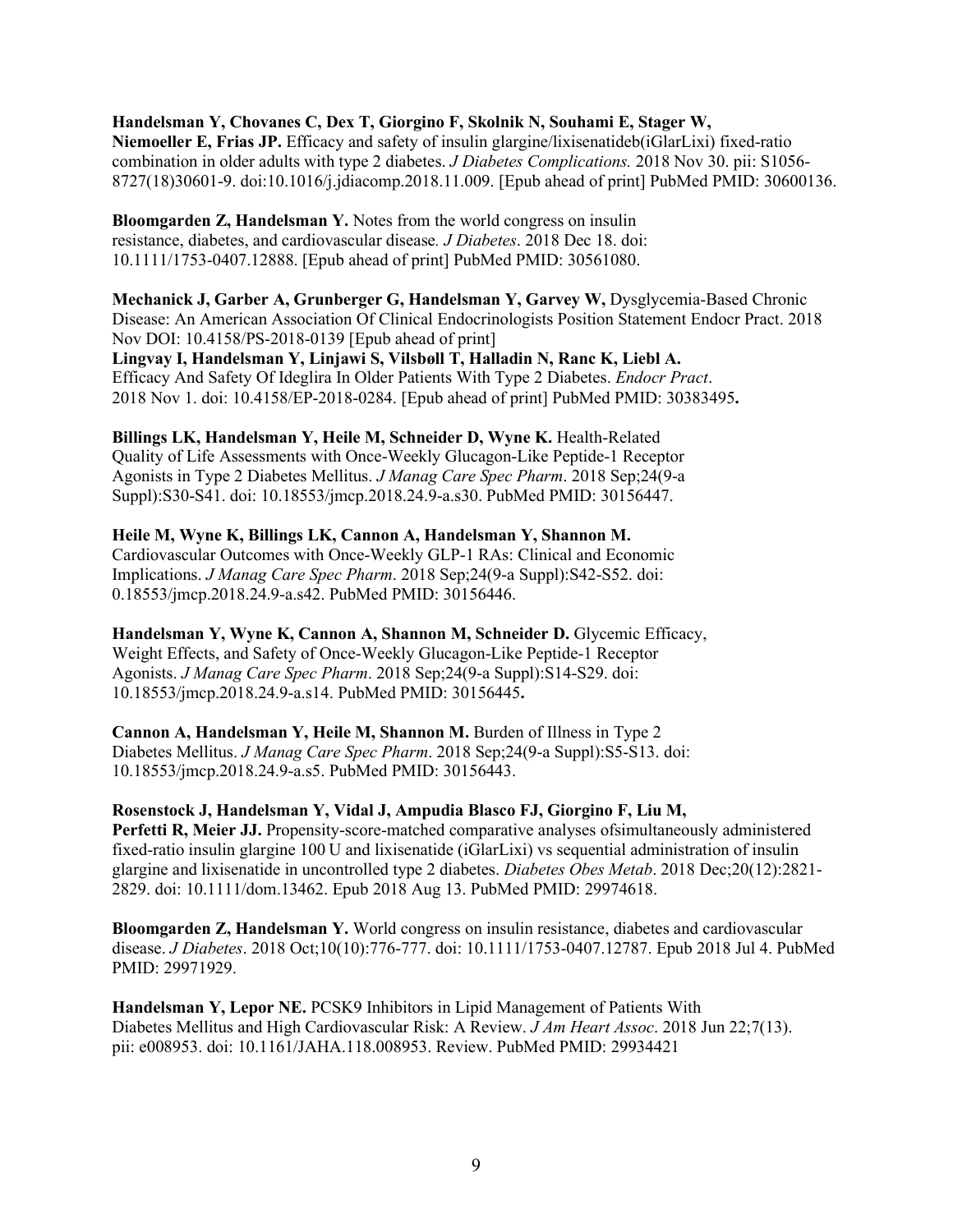**Bloomgarden Z, Einhorn D, Handelsman Y, Misra A, Zonszein J, Grunberger G, Jellinger PS, Garber AJ.** ACP Diabetes Guidelines Turn Back the Clock, Conflating Good HbA1c with Hypoglycemia. *J Diabetes.* 2018 Apr 14. doi: 10.1111/1753-0407.12668. PubMed PMID: 29655268.

**Bloomgarden Z, Handelsman Y.** Transition from hospital to outpatient diabetes care. *J Diabetes*. 2018 Apr 14. doi: 10.1111/1753-0407.12664. [Epub ahead of print] PubMed PMID: 29655199.

**Grunberger G, Handelsman Y, Bloomgarden ZT, Fonseca VA, Garber AJ, Haas RA, Roberts VL, Umpierrez GE**. American Association Of Clinical Endocrinologists And American College Of Endocrinology 2018 Position Statement On Integration Of Insulin Pumps And Continuous Glucose Monitoring In Patients With Diabetes Mellitus. *Endocr Pract*. 2018 Mar;24(3):302-308. doi: 10.4158/PS-2017-0155. PubMed PMID: 29547046

**Garber AJ, Abrahamson MJ, Barzilay JI, Blonde L, Bloomgarden ZT, Bush MA, Dagogo-Jack S, DeFronzo RA, Einhorn D, Fonseca VA, Garber JR, Garvey WT, Grunberger G, Handelsman Y, Hirsch IB, Jellinger PS, McGill JB, Mechanick JI, Rosenblit PD, Umpierrez GE**. Consensus Statement By The American Association Ofclinical Endocrinologists And American College Of Endocrinology On The Comprehensive Type 2 Diabetes Management Algorithm - 2018 Executive Summary. *Endocr Pract*. 2018 Jan;24(1):91-120. doi: 10.4158/CS-2017-0153. Epub 2018 Jan 17. PubMed PMID: 29368965.

**Vinik AI, Camacho PM, Davidson JA, Handelsman Y, Lando HM, Leddy AL, Reddy SK, Cook R, Spallone V, Tesfaye S, Ziegler D**;. American Association Of Clinical Endocrinologists and American College Of Endocrinology Position Statement On Testing For Autonomic & Somatic Nerve Dysfunction *Endocr Pract*. 2017 Dec;23(12):1472-1478. doi: 10.4158/EP-2017-0053. PubMed PMID: 29320641.

**Fonseca VA, Bloomgarden ZT, Dagogo-Jack S, Grunberger G, Einhorn D, Garber AJ, Handelsman Y, Hirsch IB, Umpierrez GE**. Aace/Ace Position Statement On The Use Of Follow-On Biologics And Biosimilars For Endocrine Diseases. *Endocr Pract*. 2017 Nov;23(11):1345-1349. doi: 10.4158/EP-2017-0052. PubMed PMID: 29190135.

**Bloomgarden Z, Handelsman Y.** How does CKD affect HbA1c? *J Diabetes*. 2017 Nov 10. doi: 10.1111/1753-0407.12624. [Epub ahead of print] PubMed PMID: 29124865**.**

**Bloomgarden ZT, Einhorn D, Handelsman Y.** Response to Comment on Bloomgarden et al. Is HbA(1c) <7% a Marker of Poor Performance in Individuals >65 Years Old? Diabetes Care 2017; 40:526-528. *Diabetes Care.* 2017 Oct;40(10):e154. doi:10.2337/dci17-0027. PubMed PMID: 28931711.

**Sabatine MS, Leiter LA, Wiviott SD, Giugliano RP, Deedwania P, De Ferrari GM, Murphy SA, Kuder JF, Gouni-Berthold I, Lewis BS, Handelsman Y, Pineda AL,** Honarpour N, Keech AC, Sever PS, Pedersen TR. Cardiovascular safety and efficacy of the PCSK9 inhibitor evolocumab in patients with and without diabetes and the effect of evolocumab on glycaemia and risk of new-onset diabetes: a prespecified analysis of the FOURIER randomised controlled trial. *Lancet Diabetes Endocrinol*. 2017 Sep 14. pii: S2213-8587(17)30313-3. doi: 10.1016/S2213- 8587(17)30313-3.[Epub ahead of print] PubMed PMID: 28927706.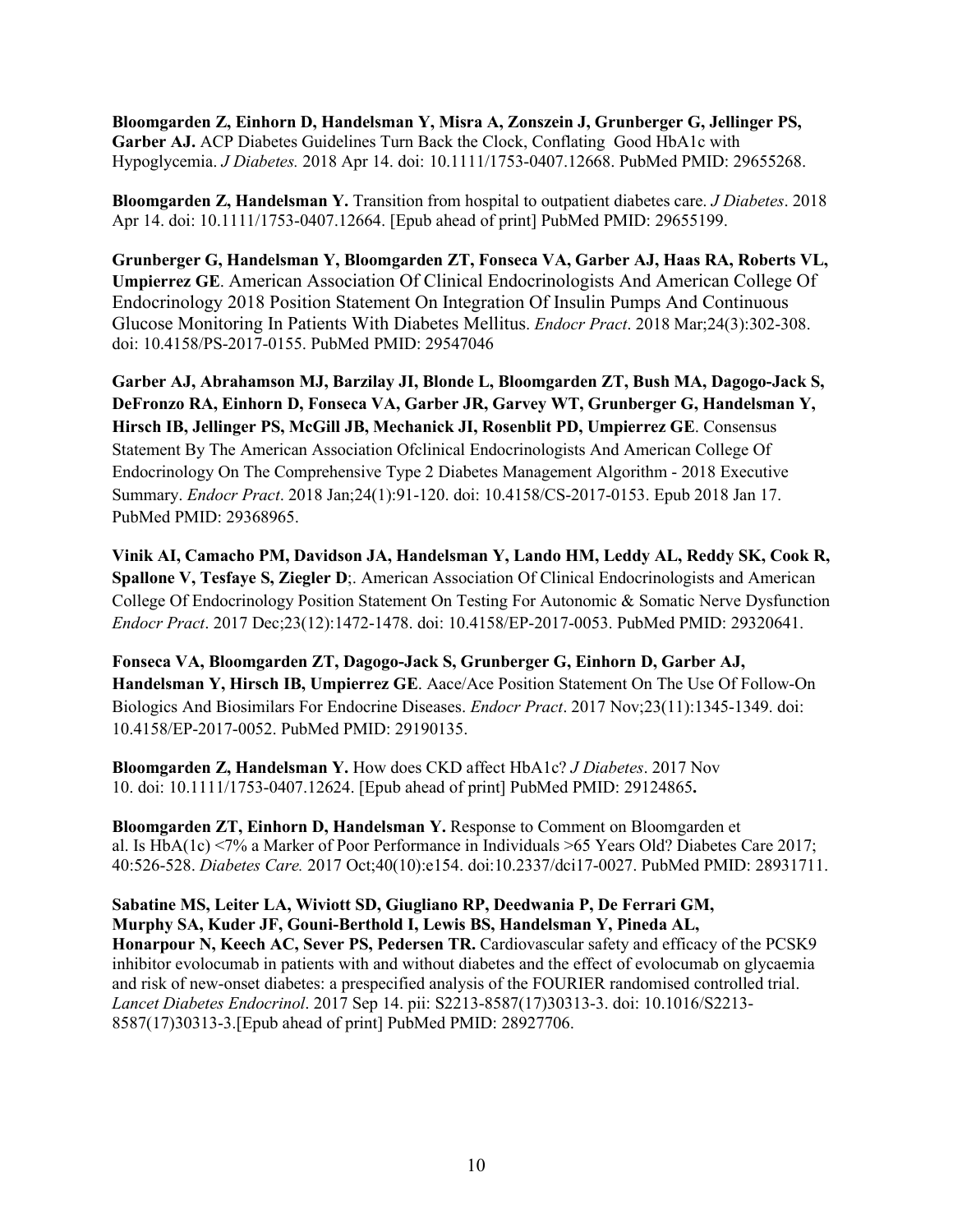**Dandona P, Mathieu C, Phillip M, Hansen L, Griffen SC, Tschöpe D, Thorén F, Xu J, Langkilde AM; Handelsman Y- DEPICT-1 Investigators.** Efficacy and safety of dapagliflozin in patients with inadequately controlled type 1 diabetes (DEPICT-1): 24 week results from a multicentre, double-blind, phase 3, randomised controlled trial. *Lancet Diabetes Endocrinol*. 2017 Sep 13. pii: S2213- 8587(17)30308-X. doi:10.1016/S2213-8587(17)30308-X. PubMed PMID: 28919061**.**

**Bloomgarden ZT, Kosiborod MN, Handelsman Y.** Concomitant Diabetes and Atrial Fibrillation: No Sugarcoating the Bittersweet Reality. *J Am Coll Cardiol*. 2017 Sep 12;70(11):1336-1338. doi: 10.1016/j.jacc.2017.07.773. PubMed PMID: 28882230.

**Wysham C, Bhargava A, Chaykin L, de la Rosa R, Handelsman Y, Troelsen LN, Kvist K, Norwood P**. Effect of Insulin Degludec vs Insulin Glargine U100 on Hypoglycemia in Patients With Type 2 Diabetes: The SWITCH 2 Randomized Clinical Trial. *JAMA.* 2017 Jul 4;318(1):45-56. doi: 10.1001/*jama*.2017.7117. PubMed PMID: 28672317.

**Brown WV, Handelsman Y, Martin SS, Morris PB**. JCL roundtable: Future of the lipid laboratory: Using the laboratory to manage the patient (part 2). *J Clin Lipidol*. 2017 May 25. pii: S1933- 2874(17)30328-8 doi: 10.1016/j.jacl.2017.05.002. Review. PubMed PMID: 28642100.

**Handelsman Y, Lauring B, Gantz I, Iredale C, O'Neill EA, Wei Z, Suryawanshi S, Kaufman KD, Engel SS, Lai E.** A randomized, double-blind, non-inferiority trial evaluating the efficacy and safety of omarigliptin, a once-weekly DPP-4 inhibitor, or glimepiride in patients with type 2 diabetes inadequately controlled on metformin monotherapy. *Curr Med Res Opin*. 2017 May 26:1-19. doi: 10.1080/03007995.2017.1335638. [Epub ahead of print] PubMed PMID: 28548024.

**Brown WV, Handelsman Y, Martin SS, Morris PB.** JCL roundtable: Future of the lipid laboratory: Choosing valuable measures among the lipoproteins (part 1). J *Clin Lipidol*. 2017 May - Jun;11(3):587-595. doi: 10.1016/j.jacl.2017.04.113. Epub 2017 Apr 21. Review. PubMed PMID: 28465133.

**Jellinger PS, Handelsman Y, Rosenblit PD, Bloomgarden ZT, Fonseca VA, Garber AJ, Grunberger G, Guerin CK, Bell DSH, Mechanick JI, Pessah-Pollack R, Wyne K, Smith D, Brinton EA, Fazio S, Davidson M.** American Association Of Clinical Endocrinologists And American College Of Endocrinology Guidelines For Management Of Dyslipidemia And Prevention Of Cardiovascular Disease. *Endocr Pract*. 2017 Apr;23(Suppl 2):1-87. doi: 10.4158/EP171764.APPGL. PubMed PMID: 28437620.

**Bloomgarden ZT, Einhorn D, Handelsman Y**. Is HbA(1c) <7% a Marker of Poor Performance in Individuals >65 Years Old? *Diabetes Care*. 2017 Apr;40(4):526-528. doi: 10.2337/dci16-0043. PubMed PMID: 28325800.

**Leiter LA, Zamorano JL, Bujas-Bobanovic M, Louie MJ, Lecorps G, Cannon CP, Handelsman Y.** Lipid-Lowering Efficacy and Safety of Alirocumab in Patients with or without Diabetes: A Sub-Analysis of ODYSSEY COMBO II. *Diabetes Obes Metab*. 2017 Feb 16. doi: 10.1111/dom.12909. [Epub ahead of print] PubMed PMID: 28206704.

**Rosenblit PD, Handelsman Y**. Targeting Atherogenic Cholesterol Goals for Patients that Meet the Criteria of 'Extreme' ASCVD Risk. Lipid Spin, Spring 2017;15(1):7-11.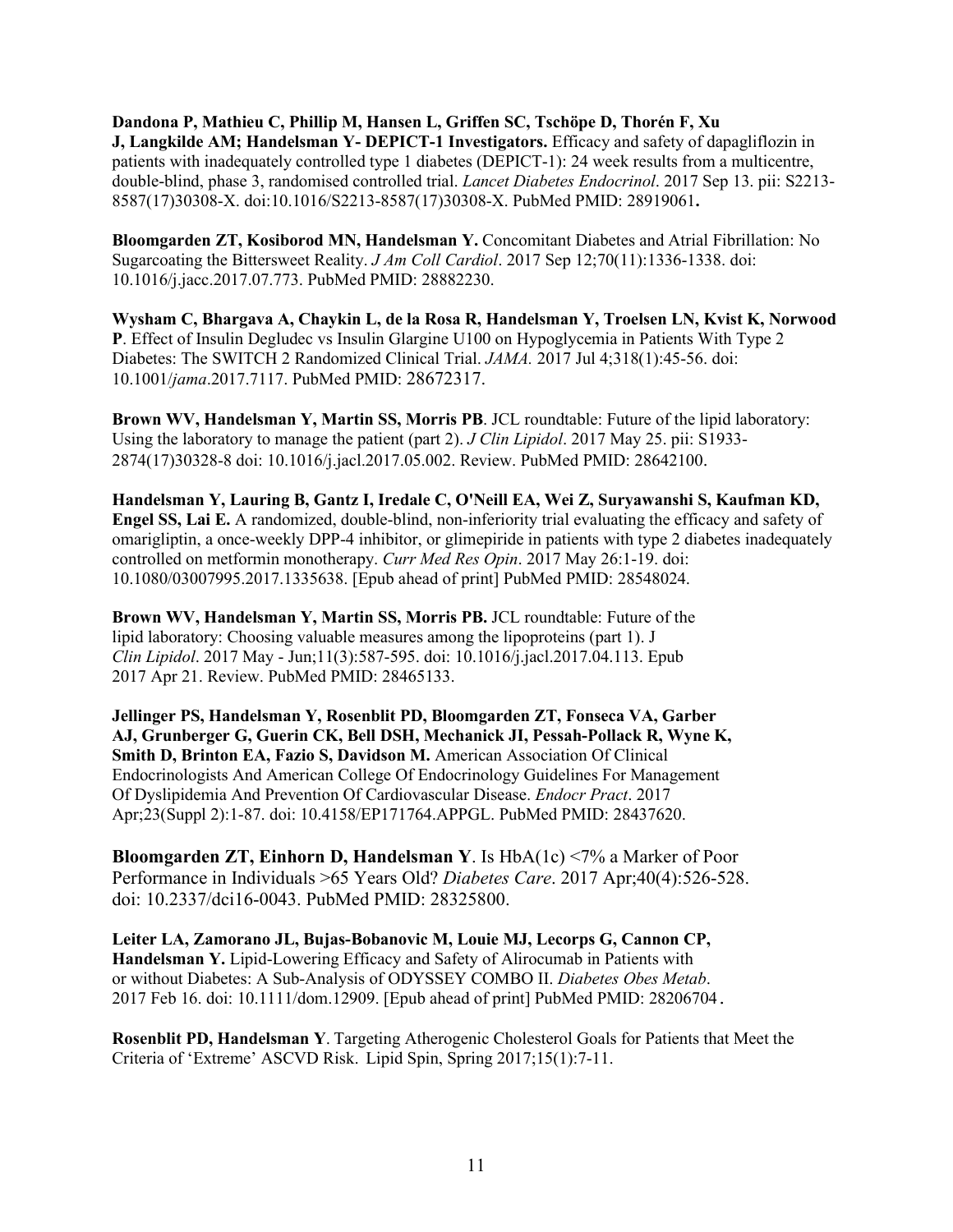**Jellinger PS, Handelsman Y, Bell DS, Bloomgarden ZT, Brinton EA, Davidson M, Fazio S, Fonseca VA, Garber AJ, Grunberger G, Guerin CK, Mechanick JI, Pessah-Pollack R, Rosenblit PD, Smith D, Wyne K.** American Association Of Clinical Endocrinologists And American College Of Endocrinology Guidelines For Management Of Dyslipidemia And Prevention Of Cardiovascular Disease - *Executive Summary*. *Endocr Pract*. 2017 Feb 3. doi: 10.4158/EP171764.GL. [Epub ahead of print] PubMed PMID: 28156151.

**Bloomgarden ZT, Mende C, Einhorn D, Handelsman Y**, Diabetes treatment over age 65: Is worse control really better? *J Diabetes*. 2017 Jan 30.doi: 10.1111/1753-0407.12535. [Epub ahead of print] PubMed PMID: 28133929.

**Garber AJ, Abrahamson MJ, Barzilay JI, Blonde L, Bloomgarden ZT, Bush MA, Dagogo-Jack S, DeFronzo RA, Einhorn D, Fonseca VA, Garber JR, Garvey WT, Grunberger G, Handelsman Y, Hirsch IB, Jellinger PS, McGill JB, Mechanick JI, Rosenblit PD, Umpierrez GE.** Consensus Statement By The American Association Of Clinical Endocrinologists And American College Of Endocrinology On The Comprehensive Type 2 Diabetes Management Algorithm - 2017 Executive Summary. *Endocr Pract.* 2017 Jan 17. doi: 10.4158/EP161682.CS. [Epub ahead of print] PubMed PMID: 28095040.

**Skyler JS, Bakris GL, Bonifacio E, Darsow T, Eckel RH, Groop L, Groop PH, Handelsman Y, Insel RA, Mathieu C, McElvaine AT, Palmer JP, Pugliese A, Schatz** DA, Sosenko JM, Wilding JP, Ratner RE. Differentiation of Diabetes by Pathophysiology, Natural History, and Prognosis. *Diabetes*. 2016 Dec 15. pii: db160806. [Epub ahead of print] PubMed PMID: 27980006.

**Linjawi S, Bode BW, Chaykin LB, Courrèges JP, Handelsman Y, Lehmann LM, Mishra A, Simpson RW.** The Efficacy of IDegLira (Insulin Degludec/Liraglutide Combination) in Adults with Type 2 Diabetes Inadequately Controlled with a GLP-1 Receptor Agonist and Oral Therapy: DUAL III Randomized Clinical Trial. *Diabetes Ther.* 2016 Dec 10. [Epub ahead of print] PubMed PMID: 27943107.

**Handelsman Y, Shapiro MD.** Triglycerides, Atherosclerosis, And Cardiovascular Outcome Studies: Focus On Omega-3 Fatty Acids. *Endocr Pract***.** 2016 Nov 7. [Epub ahead of print] PubMed PMID: 27819772.

**Sanon VP, Handelsman Y, Pham SV, Chilton R**. Cardiac Manifestations of Congenital Generalized Lipodystrophy. *Clin Diabetes*. 2016 Oct;34(4):181-186. PubMed PMID: 27766009

**Handelsman Y, Fain R, Wang Z, Li X, Fujioka K, Shanahan W.** Lorcaserin treatment allows for decreased number needed to treat for weight and glycemic parameters in week 12 responders with ≥5% weight loss, *Postgraduate Medicine*.doi:10.1080/00325481.2016.1240591

**Handelsman Y, Henry RR, Bloomgarden ZT, Dagogo-Jack S, DeFronzo RA, Einhorn D, Ferrannini E, Fonseca VA, Garber AJ, Grunberger G, LeRoith D, Umpierrez GE, Weir MR** American Association Of Clinical Endocrinologists And American College Of Endocrinology Position Statement On The Association Of Sglt-2 Inhibitors And Diabetic Ketoacidosis. *Endocr Pract*. 2016 Jun;22(6):753-62. doi: 10.4158/EP161292.PS. PubMed PMID: 27082665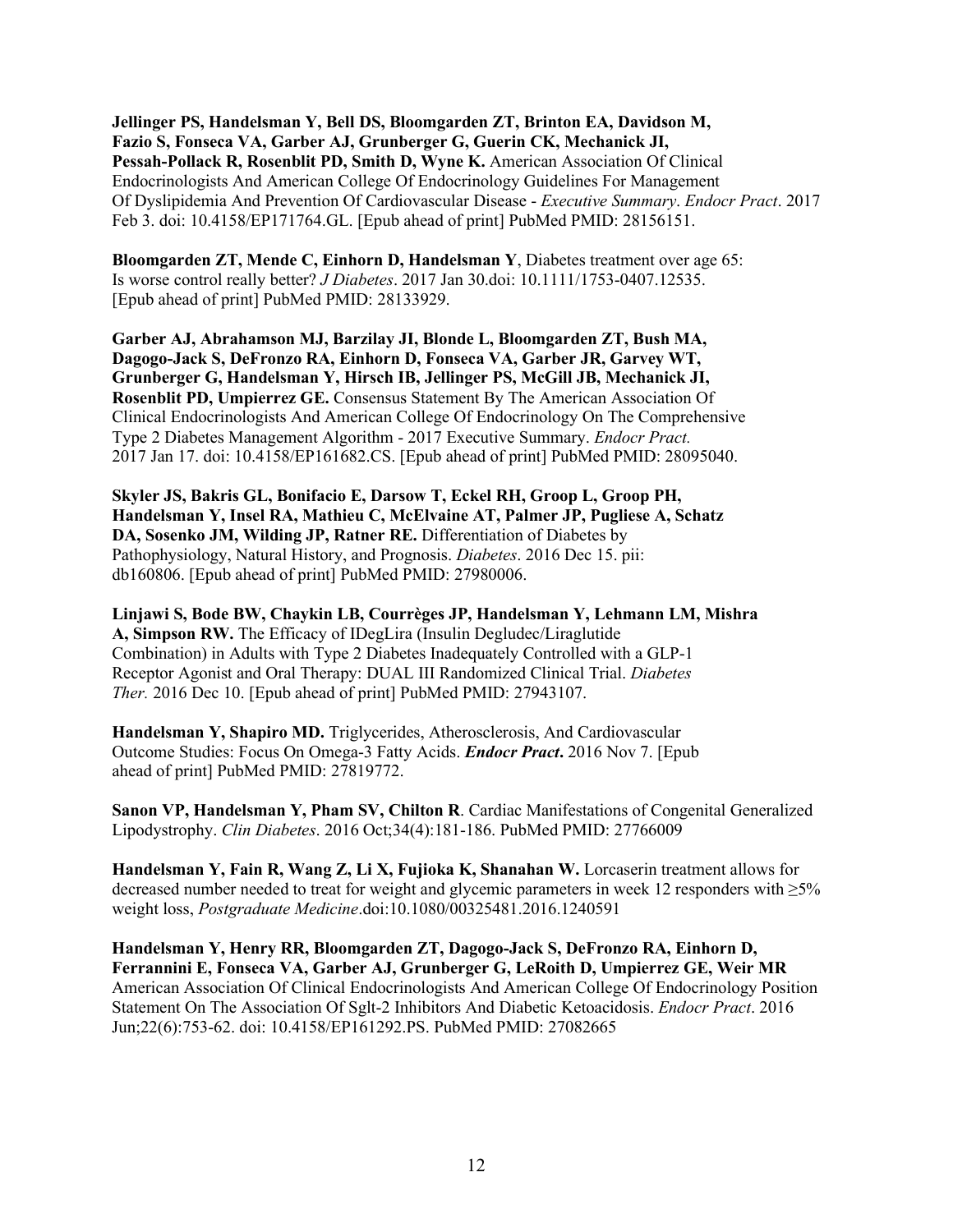**Fonseca VA, Grunberger G, Anhalt H, Bailey TS, Blevins T, Garg SK, Handelsman Y, Hirsch IB, Orzeck EA, Roberts VL, Tamborlane W;** Consensus Conference Writing Committee. Continuous Glucose Monitoring: A Consensus Conference Of The American Association Of Clinical Endocrinologists And American College Of Endocrinology. *Endocr Pract*. 2016 Aug;22(8):1008-21. doi: 10.4158/EP161392.CS. PubMed PMID: 27214060.

**Mechanick JI, Harrell RM, Allende-Vigo MZ, Alvayero C, Arita-Melzer O, Aschner P, Camacho PM, Castillo RZ, Cerdas S, Coutinho WF, Davidson JA, Garber JR, Garvey WT, González FJ, Granados DO, Hamdy O, Handelsman Y, Jiménez-Navarrete MF, Lupo MA, Mendoza EJ, Jiménez-Montero JG, Zangeneh F**. Transculturalization Recommendations For Developing Latin American Clinical Practice Algorithms In Endocrinology - Proceedings Of The 2015 Pan-American Workshop By The American Association Of Clinical Endocrinologists And American College Of Endocrinology. *Endocr Pract*.2016 Apr;22(4):476-501doi:10.4158/EP161229.GL.PubMed MID: 27031655.

**Bailey TS, Grunberger G, Bode BW, Handelsman Y, Hirsch IB, Jovanovič L, Roberts VL, Rodbard D, Tamborlane WV, Walsh J.** American Association Of Clinical Endocrinologists And American College Of Endocrinology 2016 Outpatient Glucose Monitoring Consensus Statement**.** *Endocr Pract*. 2016 Feb;22(2):231-61. doi: 10.4158/EP151124.CS. Epub 2016 Jan 27. PubMed PMID: 26848630

**Garber AJ, Abrahamson MJ, Barzilay JI, Blonde L, Bloomgarden ZT, Bush MA, Dagogo-Jack S, DeFronzo RA, Einhorn D, Fonseca VA, Garber JR, Garvey WT, Grunberger G, Handelsman Y, Henry RR, Hirsch IB, Jellinger PS, McGill JB, Mechanick JI, Rosenblit PD, Umpierrez GE.** Consensus Statement by the American Association of Clinical Endocrinologists and American College of Endocrinology on the Comprehensive Type 2 Diabetes Management Algorithm - 2016 executive summary**.** *Endocr Pract* 2016 Jan;22(1):84-113. doi: 10.4158/EP151126.CS. PubMed PMID: 26731084.

**Bloomgarden ZT, Handelsman Y.** SGLT-2 Inhibition Added to GLP-1 Agonist Therapy for Type 2 Diabetes: What is the benefit? *Endocr Pract*. 2015 Oct 20. [Epub ahead of print] PubMed PMID: 26484408

**Garber AJ, Abrahamson MJ, Barzilay JI, Blonde L, Bloomgarden ZT, Bush MA, Dagogo-Jack S, Davidson MB, Einhorn D, Garber JR, Garvey WT, Grunberger G, Handelsman Y, Hirsch IB, Jellinger PS, McGill JB, Mechanick JI, Rosenblit PD, Umpierrez GE**. Consensus Statement by the American Association of Clinical Endocrinologists and American College of Endocrinology on the Comprehensive Type 2 Diabetes Management Algorithm - 2015 executive summary. *Endocr Pract*. 2015 Dec;21(12):1403-14. doi: 10.4158/EP151063.CS. PubMed PMID: 26642101

**Bloomgarden ZT, Handelsman Y.** Approaches to treatment 2: Comparison of AACE and ADA type 2 diabetes treatment guidelines**.** *J Diabetes*. 2015 Oct 2. doi: 10.1111/1753-0407.12345. [Epub ahead of print] PubMed PMID: 26431291**.**

**Sperling LS, Mechanick JI, Neeland IJ, Herrick CJ, Després JP, Ndumele CE, Vijayaraghavan K, Handelsman Y, Puckrein GA, Araneta MR, Blum QK, Collins KK, Cook S, Dhurandhar NV, Dixon DL, Egan BM, Ferdinand DP, Herman LM, Hessen SE, Jacobson TA, Pate RR, Ratner RE, Brinton EA, Forker AD, Ritzenthaler LL, Grundy SM.** The CardioMetabolic Health Alliance: Working Toward a New Care Model for the Metabolic Syndrome. *J Am Coll Cardiol*. 2015 Sep 1;66(9):1050-67. doi: 10.1016/j.jacc.2015.06.1328. Review. PubMed PMID: 26314534.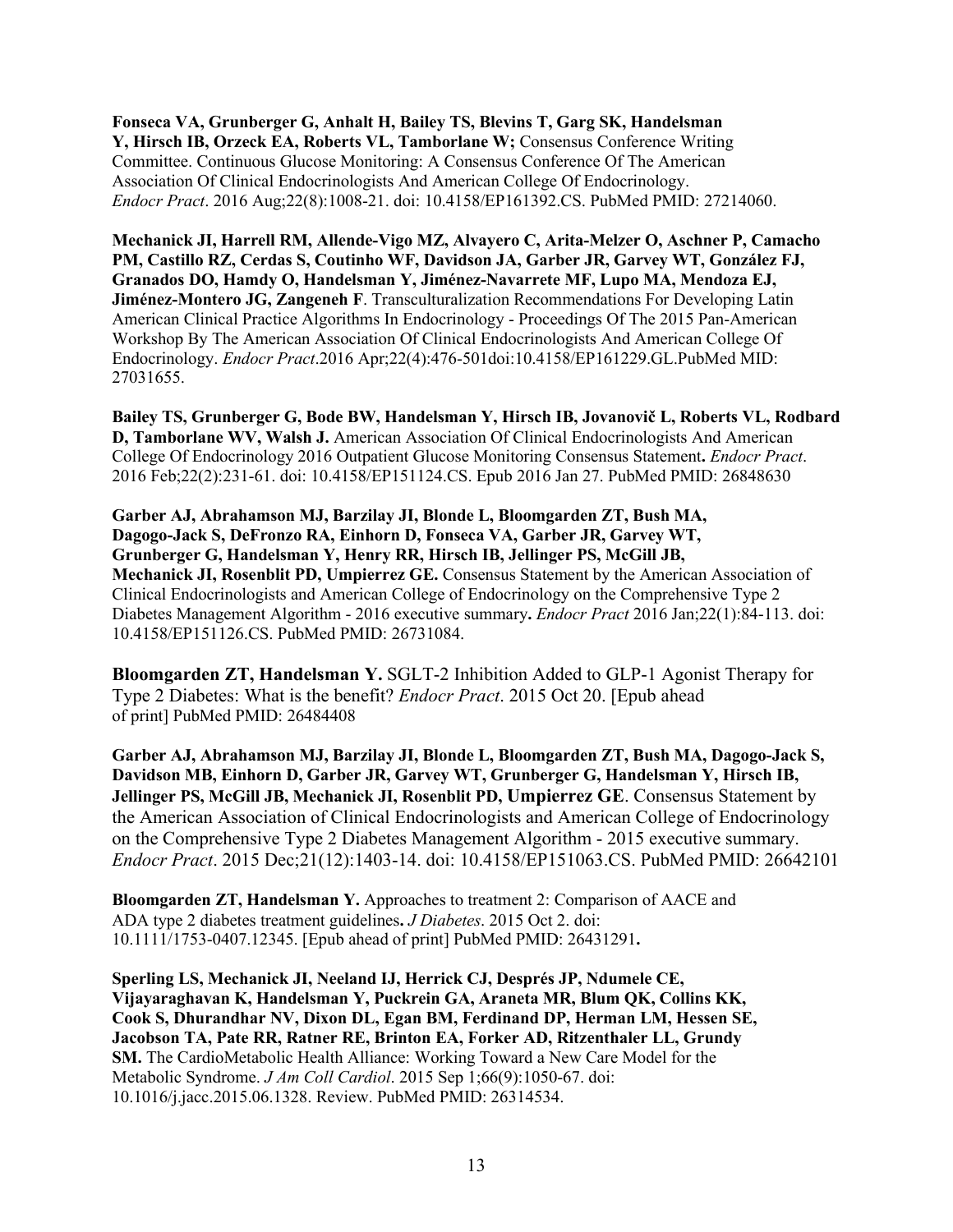**Handelsman Y**. Potential Place of SGLT2 Inhibitors In Treatment Paradigms For Type 2 Diabetes Mellitus. *Endocr Pract*. 2015 Jul 1. PubMed PMID: 26132997.

**Handelsman Y, Bloomgarden ZT, Grunberger G, Umpierrez G, Zimmerman RS, Bailey TS, Blonde L, Bray GA, Cohen AJ, Dagogo-Jack S, Davidson JA, Einhorn D, Ganda OP, Garber AJ, Garvey WT, Henry RR, Hirsch IB, Horton ES, Hurley DL, Jellinger PS, Jovanovič L, Lebovitz HE, LeRoith D, Levy P, McGill JB, Mechanick JI, Mestman JH, Moghissi ES, Orzeck EA, Pessah-Pollack R, Rosenblit PD, Vinik AI, Wyne K, Zangeneh F.** American Association Of Clinical Endocrinologists and American College of Endocrinology - Clinical Practice Guidelines for Developing A Diabetes Mellitus Comprehensive Care Plan- 2015. *Endocr Pract*. 2015 Apr;21(Suppl 1):1-87. PMID: 26131596.

**Einhorn D, Handelsman Y, Bode BW, Endahl LA, Mersebach H, King AB**. Patients Achieving Good Glycemic Control (Hba1c <7%) Experience A Lower Rate Of Hypoglycemia With Insulin Degludec Than With Insulin Glargine: A Meta-Analysis Of Phase 3a Trials. *Endocr Pract*. 2015 Jun 29. [Epub ahead of print] PubMed PMID: 26121451.

**Grunberger G, Bailey T, Camacho PM, Einhorn D, Garber AJ, Handelsman Y, Harrell RM, Lando HM, Law B Jr, Leffert JD, Orzeck EA;** Glucose Monitoring Consensus Conference Writing Committee. Proceedings from the american association of clinical endocrinologists and american college of endocrinology consensusconference on glucose monitoring. *Endocr Pract*. 2015 May;21(5):522-33. doi:10.4158/EP15653.CS. PubMed PMID: 25962091**.**

**Garber AJ, Abrahamson MJ, Barzilay JI, Blonde L, Bloomgarden ZT, Bush MA, Dagogo-Jack S, Davidson MB, Einhorn D, Garber JR, Garvey WT, Grunberger G, Handelsman Y, Hirsch IB, Jellinger PS, McGill JB, Mechanick JI, Rosenblit PD, Umpierrez G, Davidson MH.** American Association of Clinical Endocrinologists and American College of Endocrinology Comprehensive Diabetes Management Algorithm 2015. *Endocr Pract*. Vol 21 No. 4 April 2015.

**Handelsman Y, Bloomgarden ZT, Grunberger G, Umpierrez G, Zimmerman RS, Bailey TS, Blonde L, Bray GA, Cohen AJ, Dagogo-Jack S, Davidson JA, Einhorn D, Ganda OP, Garber AJ, Garvey WT, Henry RR, Hirsch IB, Horton ES, Hurley DL, Jellinger PS,Jovanovič L, Lebovitz HE, LeRoith D, Levy P, McGill JB, Mechanick JI, Mestman JH,Moghissi ES, Orzeck EA, Pessah-Pollack R, Rosenblit PD, Vinik AI, Wyne K, Zangeneh F**. American Association of Clinical Endocrinologists and American College of Endocrinology - Clinical Practice Guidelines for Developing a Diabetes Mellitus Comprehensive Care Plan - 2015. *Endocr Pract*. 2015 Apr 1;21(0):1-87. doi: 10.4158/EP15672.GL. PubMed PMID: 25869408.

**Garvey WT, Garber AJ, Mechanick JI, Bray GA, Dagogo-Jack S, Einhorn D, Grunberger G, Handelsman Y, Hennekens CH, Hurley DL, McGill J, Palumbo P, Umpierrez G, On Behalf Of The AACE Obesity Scientific Committee.** American Association of Clinical Endocrinologists and American College of Endocrinology position statement on the 2014 advanced framework for a new diagnosis of obesity as a chronic disease. *Endocr Pract*. 2014 Sep 1;20(9):977-89. doi: 10.4158[/EP14280.PS.](http://ep14280.ps/)

**Garvey WT, Garber AJ, Mechanick JI, Bray GA, Dagogo-Jack S, Einhorn D, Grunberger G, Handelsman Y, Hennekens CH, Hurley DL, McGill J, Palumbo P, Umpierrez G, On Behalf Of The AACEObesity Scientific Committee.** American Association of Clinical Endocrinologists and American College of Endocrinology consensus conference on obesity: building an evidence base for comprehensive action. *Endocr Pract*. 2014 Sep 1;20(9):956-76. doi: 10.4158/EP14279.CS. PubMed PMID: 25253226.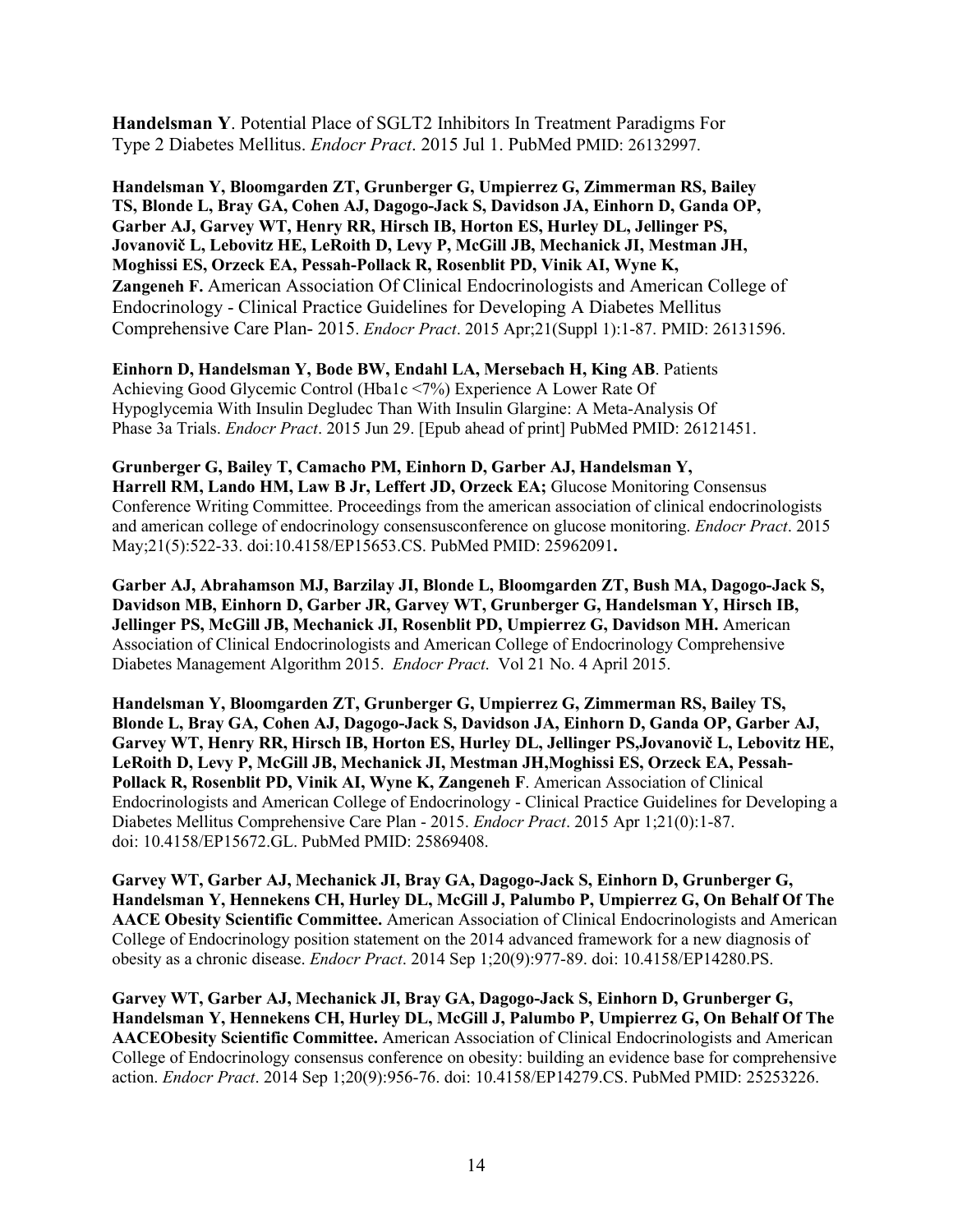**Leiter L, Carr M, Stewart M, Leone-Jones A, Scott R, Yang F, Handelsman Y. Randomized,** Phase III Trial Investigating Efficacy and Safety of the Once Weekly GLP-1 Receptor Agonist Albiglutide Versus Sitagliptin in Patients With Type 2 Diabetes Mellitus and Renal Impairment. Published ahead of print Jul 21 2014 *Diabetes Care*. 2014; 10.2337/db13-859-1394

**Grunberger G, Abelseth JM, Bailey TS, Bode BW, Handelsman Y, Hellman R, Jovanovič Lane WS, Raskin P, Tamborlane WV, Rothermel C**. Consensus statement by the American Association of Clinical Endocrinologists/American College of Endocrinology Insulin Pump Management Task Force. *Endocrine Practice*. 1;20(5):463-89. doi: 10.4158[/EP14145.PS.](http://ep14145.ps/) PubMed PMID: 24816754. May 2014.

**Rodbard HW, Gough S, Lane W, Korsholm L, Bretler DM, Handelsman Y**. Reduced risk of hypoglycemia with insulin degludec versus insulin glargine in patients with type 2 diabetes requiring high doses of Basal insulin: a meta-analysis of 5 randomized begin trials. *Endocrine Practice*; 1;20(4):285-92. doi:10.4158/EP13287.OR. PubMed PMID: 24246344. April 2014.

**Bloomgarden Z, Handelsman Y.** Lessons from glargine trials: What is the goal fasting glucose with basal insulin? *J Diabe*tes. doi: 10.1111/1753-0407.12152. [Epub ahead of print] PubMed PMID: 24656089. March 2014.

**Gregory RS, Handelsman Y, Pezalla EJ, Pikelny D.** Practical perspectives on the management of overweight and obesity. *Am J Manag Care*. 20(3 Suppl):s64-75. PubMed PMID: 24773374. March 2014.

**Rodbard H, Cariou B, Zinman B, Handelsman Y, Wolden M, Rana A, Mathieu C**. Health status and hypoglycemia with insulin degludec versus insulin glargine: a 2-year trial in insulin-naïve patients with type 2 diabetes. *Diabetes Obesity Metabolism*; doi: 10.1111/dom.12271. [Epub ahead of print] PubMed PMID: 24495158. February 2014.

**Mathieu C, Rodbard HW, Cariou B, Handelsman Y, Philis-Tsimikas A, Francisco AM, Rana A, Zinman B**. A comparison of adding liraglutide versus a single daily dose of insulin aspart to insulin degludec in subjects with type 2 diabetes (BEGIN: VICTOZA ADD-ON). *Diabetes Obesity Metab*; doi: 10.1111/dom.12262. PubMed PMID: 24443830. January 2014.

**Rodbard HW, Cariou B, Zinman B, Handelsman Y, Philis-Tsimikas A, Skjøth TV, Rana A, Mathieu C**; BEGIN Once Long trial investigators. Comparison of insulin degludec with insulin glargine in insulin-naive subjects with Type 2 diabetes: a 2-year randomized, treat-to-target trial. Diabet Med. 2013 Nov; 30(11):1298-304.doi: 10.1111/dme.12303. Epub 2013 Sep 30. PubMed PMID: 23952326.

**Zinman B, Rodbard HW, Cariou B, Handelsman Y, Wolden ML, Rana A, Mathieu C**.

Physical Health Status and Nocturnal Hypoglycemia with Insulin Degludec vs. Insulin Glargine: A 2-year Trial in Insulin-Naïve Patients with Type 2 Diabetes. *Can J Diabetes*. 2013 Oct;37S4:S54. doi: 10.1016/j.jcjd.2013.08.161 PMID: 24095453

**Einhorn D, Handelsman Y, Bode BW, Endahl L, Mersebach H, Ngo P, King AB** Subjects Achieving Good Glycemic Control (HbA1c<7.0%) Experience a Lower Rate of Confirmed and Nocturnal-Confirmed Hypoglycemia with Insulin Degludec than with Insulin Glargine: A Meta-Analysis of Phase 3a Trials. *Can J Diabetes*. 2013 Oct;37S4:S56. doi: 10.1016/j.jcjd.2013.08.165 PMID: 24095456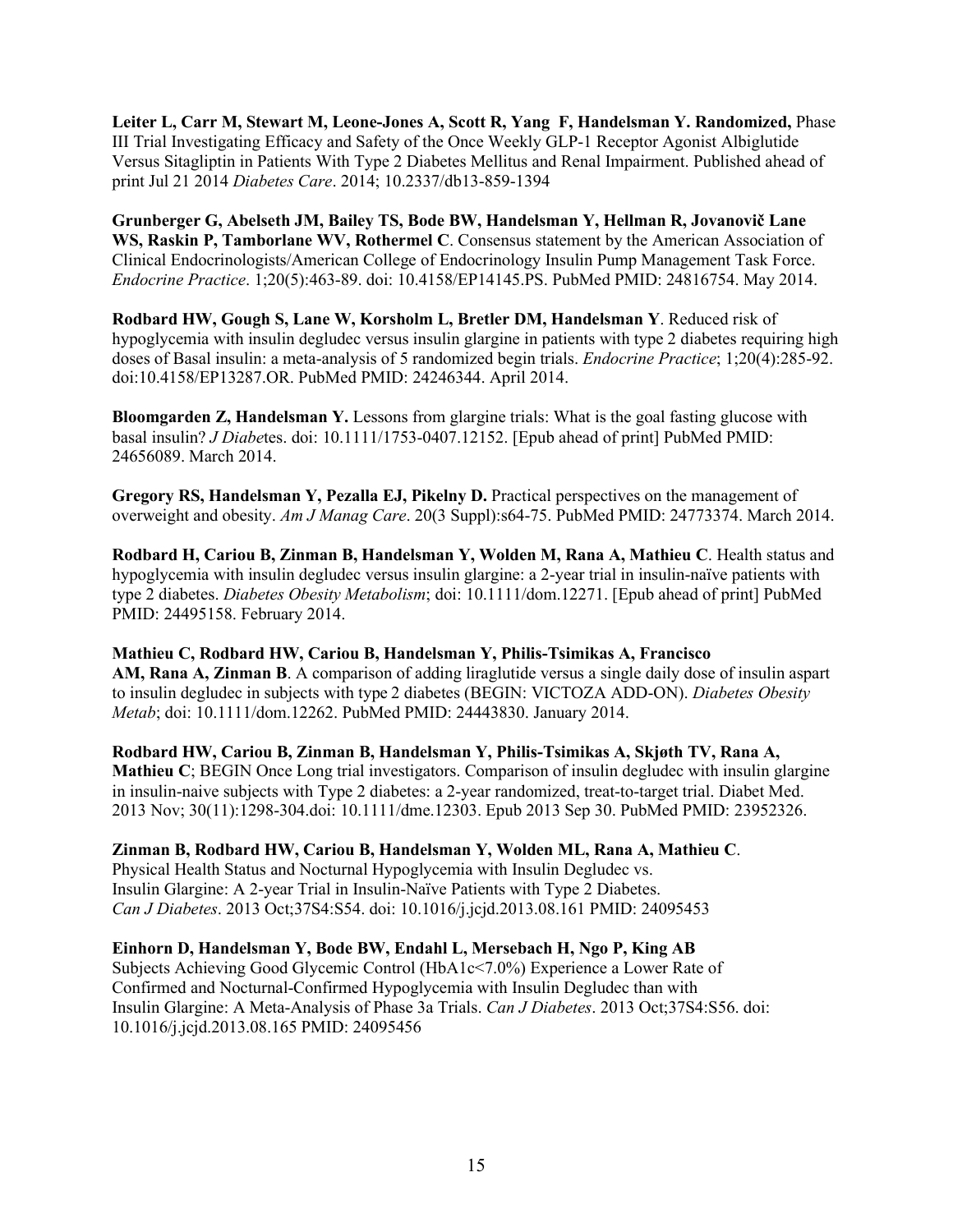**American Association of Clinical Endocrinologists/the American College of Endocrinology; Obesity Society, Gonzalez-Campoy JM, St Jeor ST, Castorino K, Ebrahim A, Hurley D, Jovanovic L, Mechanick JI, Petak SM, Yu YH, Harris KA, Kris-Etherton P, Kushner R, Molini-Blandford M, Nguyen QT, Plodkowski R, Sarwer DB, Thomas KT.** Clinical practice guidelines for healthy eating for the prevention and treatment of metabolic and endocrine diseases in adults: cosponsored by the AACE/the ACE and the Obesity Society: executive summary. *Endocr Pract*. 2013 Sep-Oct;19(5):875-87. doi: 10.4158/EP13155.ESGL. PubMed PMID: 24121263.

**Handelsman Y, Leroith D, Bloomgarden ZT, Dagogo-Jack S, Einhorn D, Garber AJ, Grunberger G, Harrell RM, Gagel RF, Lebovitz HE, McGill JB, Hennekens CH**. Diabetes and cancer—an AACE/ACE consensus statement. Endocr Pract. 2013 Jul-Aug;19(4):675-93. doi: 10.4158/EP13248.CS. Erratum in: Endocr Pract. 2013 Sep-Oct;19(5):899. PubMed PMID: 23978590.

**Bloomgarden ZT, Drexler A, Einhorn D, Grunberger G, Guan Y, Handelsman Y, Hu JC, Li X, Liu J, Wang W, Weng J, Ning G.** The Journal of Diabetes: continuing the dialogue. *J Diabetes*. 2013 Jun;5(2):95-6. doi: 10.1111/1753-0407.12045. PubMed PMID: 23489930.

**Garber AJ, Abrahamson MJ, Barzilay JI, Blonde L, Bloomgarden ZT, Bush MA, Dagogo-Jack S, Davidson MB, Einhorn D, Garvey WT, Grunberger G, Handelsman Y, Hirsch IB, Jellinger PS, McGill JB, Mechanick JI, Rosenblit PD, Umpierrez G**, **Davidson MH**. AACE Comprehensive Diabetes Management Algorithm consensus statement- executive summary. 2013. PMID: 23816937 *Endocr Pract*. 2013 May-Jun;19(3):536-57.

**Garber AJ, Abrahamson MJ, Barzilay JI, Blonde L, Bloomgarden ZT, Bush MA, Dagogo-Jack S, Davidson MB, Einhorn D, Garvey WT, Grunberger G, Handelsman Y, Hirsch IB, Jellinger PS, McGill JB, Mechanick JI, Rosenblit PD, Umpierrez G**, **Davidson MH**. AACE Comprehensive Diabetes Management Algorithm 2013. PMID:23598536 *Endocr Pract*. 2013 Mar-Apr;19(2):327-36.

**Bloomgarden ZT, Drexler A, Einhorn D, Grunberger G, Guan Y, Handelsman Y, Hu JC, Li X, Liu J, Wang W, Weng J, Ning G**. The Journal of Diabetes: Continuing the Dialogue. *J Diabetes*. 2013 Mar 13. doi: 10.1111/1753-0407.12045.

**Bloomgarden Z, Handelsman Y**[. Sugar-sweetened beverages: Changing the tide.](http://www.ncbi.nlm.nih.gov/pubmed/23302538) *J Diabetes*. 2013 March 10. doi: 10.1111/1753-0407.12021.

**Handelsman Y, Oral EA, Bloomgarden ZT, Brown RJ, Chan JL, Einhorn D, Garber AJ, Garg A, Garvey WT, Grunberger G, Henry RR, Lavin N, Tapiador CD, Weyer C**. The clinical approach to the detection of lipodystrophy - an AACE consensus statement. *Endocr Pract*. 2013 Jan-Feb;19(1):107-16.

**Mechanick JI, Garber AJ, Handelsman Y, Garvey WT, McMahon MM, Hurley DL**. Authors' Response to Lorenzo Donini, MD . *Endocr Pract. 2013 Jan 21:1-4*.

**Garber AJ, Blonde L, Bloomgarden ZT, Handelsman Y, Dagogo, Jack S.** The Role of Bromocriptine-QR in the Management of Type 2 Diabetes Expert Panel Recommendations. *Endo Pract.*2013Jan21:1-22.

**Zinman B, Philis-Tsimikas A, Cariou B, Handelsman Y, Rodbard HW, Johansen T, Endahl L, Mathieu C**; On behalf of the NN1250-3579 (BEGIN Once Long) Trial Investigators. Insulin Degludec Versus Insulin Glargine in Insulin-Naive Patients With Type 2 Diabetes: A 1-year, randomized, treat-totarget trial (BEGIN Once Long) *Diabetes Care* 2012 Oct 5 (ahead of print)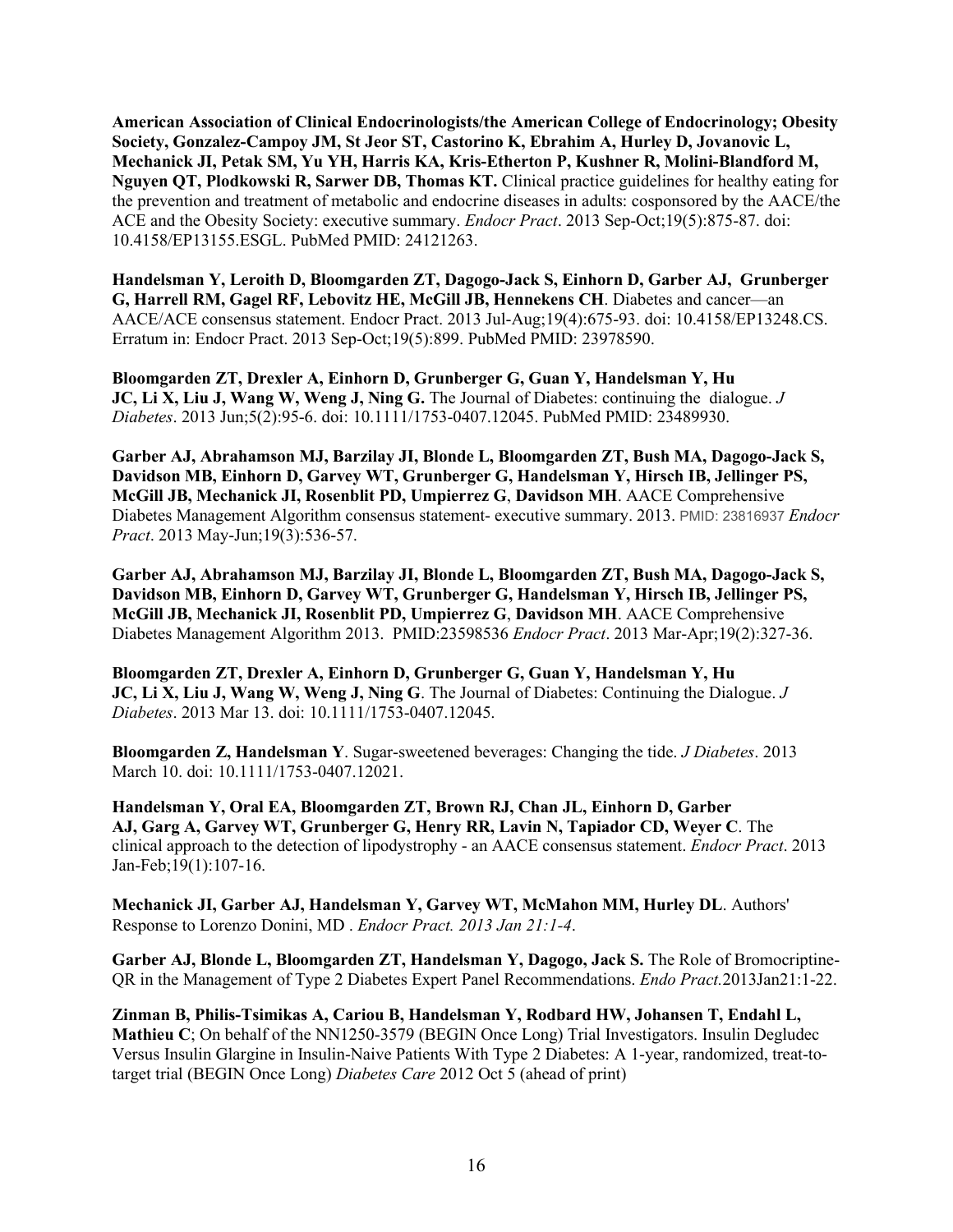**McMahon MM, Hurley DL, Mechanick JI, Handelsman Y**. AACE's position statement on clinical nutrition and health promotion in endocrinology. *Endocr Pract*. 2012 Sep 1;18(5):633-41

**Mechanick JI, Garber AJ, Handelsman Y, Garvey WT**. AACE's [position statement on obesity and](http://www.ncbi.nlm.nih.gov/pubmed/23047927)  [obesity medicine.](http://www.ncbi.nlm.nih.gov/pubmed/23047927) *Endocr Pract.* 2012 Sep 1;18(5):642-8.

**Rosenstock J, Hernandez-Triana E, Handelsman Y, Misir S, Jones MR.** Clinical effects of colesevelam in Hispanic subjects with primary hyperlipidemia and prediabetes *Postgrad Med*. 2012 Jul;124(4):14-20

**Rosenstock J, Hernandez-Triana E, Handelsman Y, Misir S, Jones MR, Nagendran S.** Initial combination therapy with metformin plus colesevelam in drug naïve Hispanic patients with type 2 diabetes *Postgrad Med*. 2012 Jul;124(4):7-13

**Jellinger PS, Smith DA, Mehta AE, Ganda O, Handelsman Y, Rodbard HW, Shepherd MD, Seibel JA; AACE Task Force for Management of Dyslipidemia and Prevention of Atherosclerosis.** American Association of Clinical Endocrinologists' Guidelines for Management of Dyslipidemia and Prevention of Atherosclerosis. Endocr Pract. 2012 Mar-Apr;18 Suppl 1:1-78. PubMed PMID: 22522068.

**Jellinger PS, Smith DA, Mehta AE, Ganda O, Handelsman Y, Rodbard HW, Shepherd MD, Seibel JA** AACE Guidelines for Management of Dyslipidemia and Prevention of Atherosclerosis Executive Summary. *Endocrine Practice* Vol 18 March/April 2012 269-93

**Bloomgarden Z, Handelsman Y.** An interview with the authors of Did AIM-HIGH aim too low. Interview by Jinghong Xu. J Diabetes. 2012 Mar;4(1):3. doi: 10.1111/j.1753-0407.2012.00191.x. PubMed PMID: 22360791.

**Bloomgarden Z, Handelsman Y.** Did AIM-HIGH aim too low? *J Diabetes*. 2012 Mar;4(1):1-2. doi: 10.1111/j.1753-0407.2011.00176.x. PubMed PMID: 22141573.

**Moses AC, Handelsman Y, Einhorn D**, Effectiveness of primary care-relevant treatments for obesity in adults, *Ann Intern Med*. 2012 Feb 7;156(3):248-9;

**Handelsman Y, Fonseca V, Rosenstock J**. Is combination therapy an effective way of reaching lipid goals in Type 2 diabetes mellitus? *Expert Rev Clin Pharmacol.* 2012 Jan;5(1):43-54. PubMed PMID: 22142158.

**Bloomgarden Z, Handelsman Y, Einhorn D**. Comprehensive diabetes cardiovascular treatment = Sugar + BP + Lipids. *Journal of Diabetes* 2011 Dec;3(4):257-60

**Bloomgarden Z, Handelsman Y**. Did AIM-HIGH aim too low? *J Diabetes*. 2011 Dec 5. doi: 10.1111/j.1753-0407.2011.00176.x.

**Handelsman Y, Jellinger PS**. Overcoming obstacles in risk factor management in type 2 diabetes mellitus. *Journal of Clinical Hypertension* 2011 August;13(8):613-20 Epub 2011 Jul 14. Review. PubMed PMID:21806772.

**Handelsman Y, Bloomgarden Z.** Diabetes in youth: a dilemma of pathogenesis. *Journal of Diabetes* 2011 June;3(2):91-2.

**Handelsman Y.** Role of bile acid sequestrants in the treatment of type 2 diabetes. *Diabetes Care* 2011 May;34 Suppl 2:S244-50.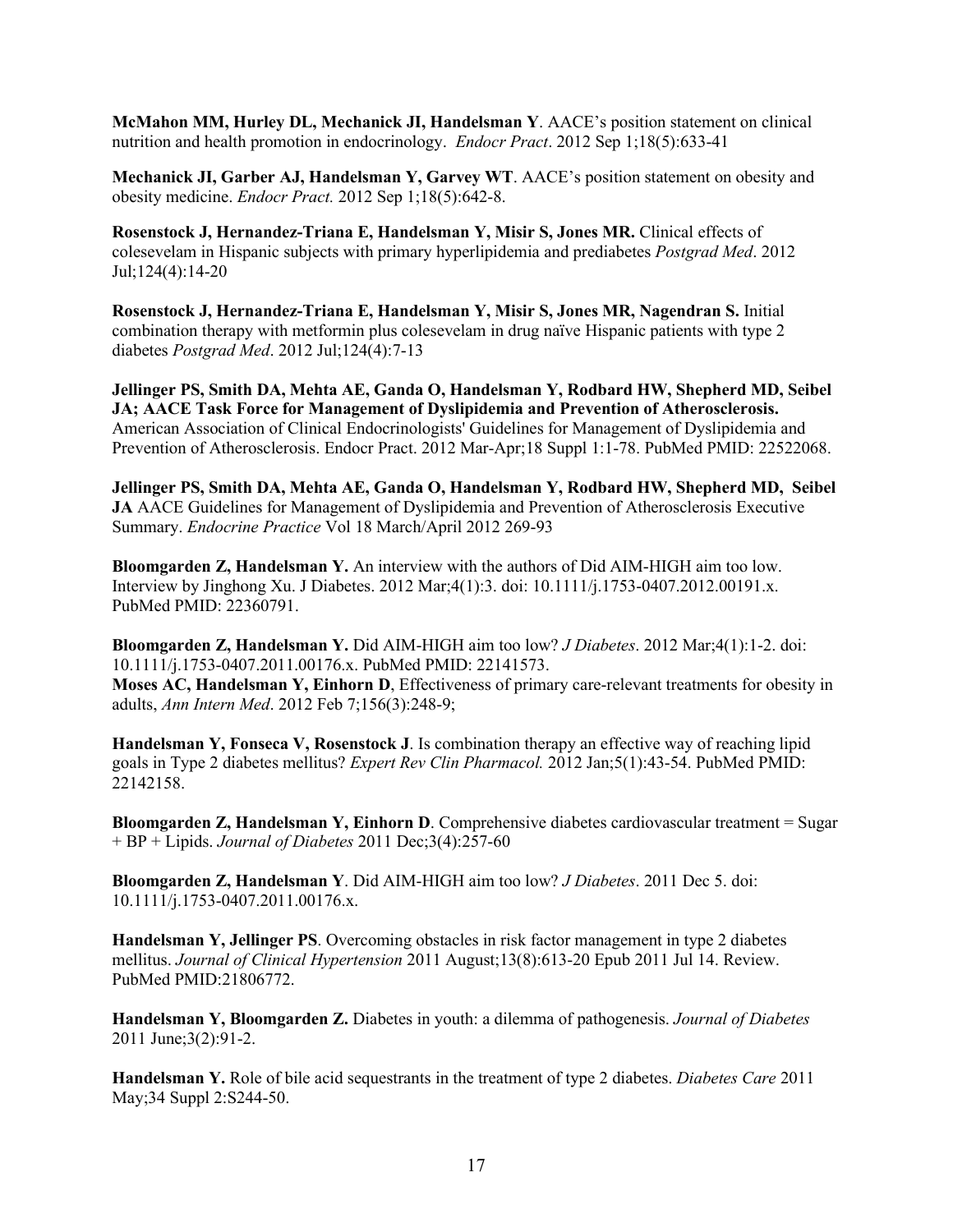**Handelsman Y.** Diabetes and hypertension: a comprehensive report on management and the prevention of cardiovascular and renal complications. J Clin Hypertens (Greenwich). 2011 Apr;13(4):221-3. doi: 10.1111/j.1751-7176.2011.00453.x. PubMed PMID: 21466616.

**Handelsman Y, Mechanick JI, Blonde L, Grunberger G, Bloomgarden ZT, Bray GA, Dagogo-Jack S, Davidson JA, Einhorn D, Ganda O, Garber AJ, Hirsch IB, Horton ES, Ismail-Beigi F, Jellinger PS, Jones KL, Jovanovič L, Lebovitz H, Levy P, Moghissi ES, Orzeck EA, Vinik AI, Wyne KL;** American Association of Clinical Endocrinologists Medical Guidelines for Clinical Practice for developing a diabetes mellitus comprehensive care plan. *Endocrine Practice* 2011 Mar-Apr;17 Suppl 2.

**Handelsman Y, Mechanick JI, Blonde L, Grunberger G, Bloomgarden ZT, Bray GA, Dagogo-Jack S, Davidson JA, Einhorn D, Ganda O, Garber AJ, Hirsch IB, Horton ES, Ismail-Beigi F, Jellinger PS, Jones KL, Jovanovič L, Lebovitz H, Levy P, Moghissi ES, Orzeck EA, Vinik AI, Wyne KL AACE Task Force for Developing a Diabetes Comprehensive Care Plan;** American Association of Clinical Endocrinologists Medical Guidelines for clinical practice for developing a diabetes mellitus comprehensive care plan: executive summary. *Endocrine Practice* 2011 Mar-Apr;17(2):287-302.

**Ford ES, Cowie CC, Li C, Handelsman Y, Bloomgarden ZT.** Iron-deficiency anemia, non-irondeficiency anemia and HbA1c among adults in the US. *Journal of Diabetes* 2011 Mar;3(1):67-73.

**Bloomgarden Z, Handelsman Y.** The Avandia debate: an unhappy conclusion. *Journal of Diabetes* 2010 Dec;2(4):221-2.

**Handelsman Y.** The role of bile acid sequestrants in the management of type 2 diabetes mellitus: summary and future directions. *Metabolic Syndrome & Related Disorders* 2010 Dec;8

**Grunberger G, Bailey TS, Cohen AJ, Flood TM, Handelsman Y, Hellman R, Jovanovič L, Moghissi ES, Orzeck EA** AACE Insulin Pump Management Task Force. Statement by the American Association of Clinical Endocrinologists Consensus Panel on insulin pump management. *Endocrine Practice* 2010 Sep-Oct; 16(5):746-62

**Bloomgarden ZT, Ning G, Drexler AJ, Guan YF, Handelsman Y, Li XY, Liu JM** Good news! *Journal of Diabetes* 2010 Sep;2(3):127

**Zhang Y, Ning G, Handelsman Y, Bloomgarden ZT** Gut hormones and the brain. *Journal of Diabetes* 2010 Sep;2(3):138-45

**Ratner RE, Rosenstock J, Boka G**, **Handelsman Y**, DRI6012 Study Investigators. Dose-dependent effects of the once-daily GLP-1 receptor agonist lixisenatide in patients with Type 2 diabetes inadequately controlled with metformin: a randomized, double-blind, placebo-controlled trial. *Diabetic Medicine* 2010 Sep; 27(9): 1024-32

**Handelsman Y, Goldberg RB, Garvey WT, Fonseca VA, Rosenstock J, Jones MR, Lai YL, Jin X, Misir S, Nagendran S, Abby SL** Colesevelam hydrochloride to treat hypercholesterolemia and improve glycemia in prediabetes: a randomized, prospective study. *Endocrine Practice* 2010 Jul-Aug;16(4):617-28

**Rosenstock J, Fonseca VA, Garvey WT, Goldberg RB, Handelsman Y, Abby SL, Lai YL, Jin X, Misir S, Nagendran S, Jones MR.** Initial combination therapy with metformin and colesevelam for achievement of glycemic and lipid goals in early type 2 diabetes. *Endocrine Practice* 2010 Jul-Aug;16(4):629-40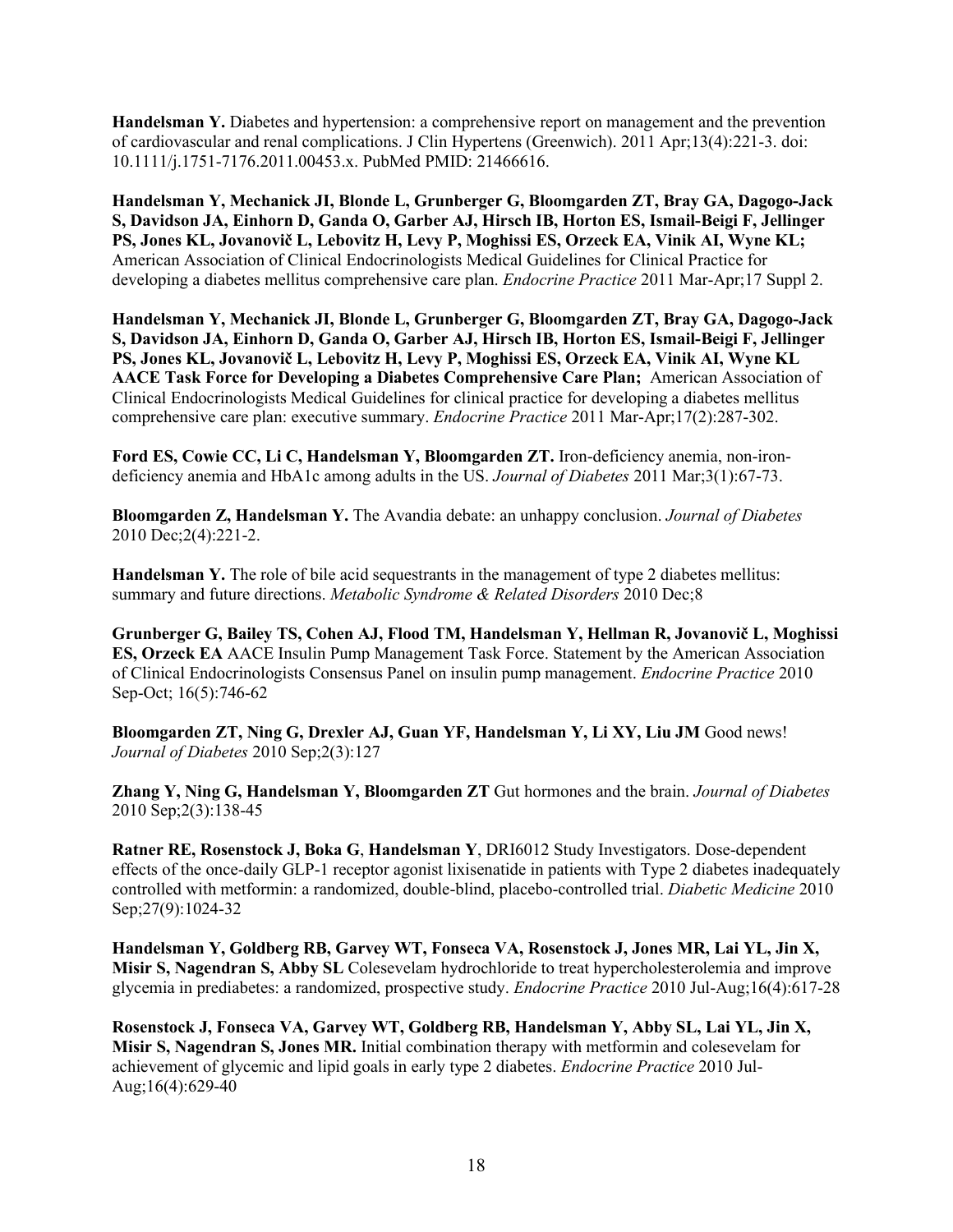**Bloomgarden Z, Drexler A, Handelsman Y.** Insulin treatment of Type 2 diabetes: a clinical perspective. *J Diabetes*. 2010 Jun;2(2):65-6. doi: 10.1111/j.1753-0407.2010.00073.x. Epub 2010 Mar 25. PubMed PMID: 20923487.

**Fonseca VA, Handelsman Y, Staels B.** Colesevelam lowers glucose and lipid levels in type 2 diabetes: the clinical evidence. *Diabetes Obesity Metabolism* 2010 May;12(5):384-92. Review.

**Staels B, Handelsman Y, Fonseca V.** Bile Acid Sequestrants for Lipid and Glucose Control. *Current Diabetes Reports* March 2010; 10: 70-77

**Rigby SP, Handelsman Y, Lai YL, Abby SL, Tao B, Jones MR**. Effects of colesevelam HCl, rosiglitazone, or sitagliptin on glycemic control and the lipid profile in subjects with type 2 diabetes inadequately controlled on metformin monotherapy. *Endocrine Practice* 2010;16:53–63.

**Bloomgarden, Z., Drexler A, Handelsman, Y** Editorial- Insulin treatment of Type 2 diabetes: a clinical perspective. *Journal of Diabetes*; 2010; 2: 65–66.

**Bloomgarden Z, Handelsman Y.** Cancer mortality and insulin glargine. *J Diabetes*. 2009 Sep;1(3):131- 3. doi: 10.1111/j.1753-0407.2009.00038.x. Epub 2009 Jul 2. PubMed PMID: 20923531.

**Handelsman Y.** The role of colesevelam HCl in type 2 diabetes mellitus therapy. *Postgrad Med* 2009 May; 121 (3 suppl 1) 19-24.

**Handelsman Y**. The use of the bile acid sequestrant colesevelam HCl in patients with type 2 diabetes mellitus: for glucose and lipid control- Introduction.-. *Postgrad Med* 2009 May;121(3 Suppl 1): p5-6.

**Handelsman Y, Abby SL, Jin X, Donovan JM, Jones MR**. Colesevelam HCl improves fasting plasma glucose and lipid levels in patients with prediabetes. *Postgrad Med* Nov 2009;121:62–69.

**Rodbard, H., Jellinger, P**., **Handelsman, Y et al.** Consensus Panel on Type 2 Diabetes Mellitus: Algorithm for Glycemic Control. *Endocrine Practice*, 2009 Sep-Oct 15(6), 540-559. Erratum in: *Endocrine Practice*. 2009 Nov-Dec;15(7):768-70. PubMed PMID: 19858063.

**Handelsman Y.** Metabolic syndrome pathophysiology and clinical presentation. *Toxicologic Pathology*. 2009; 37(1):18-20

**Hsueh, WA, Handelsman, Y**, "Pharmacologic treatment options for prediabetes.-View Point " Nature *Clinical Practice Endocrinology & Metabolism.* 2008 Jul;4(7):380-1. Epub 2008 Jun 3

**Handelsman Y**, "Treating Diabetes with Incretin Hormones - Clinical Experience" *Pediatric Endocrinology Reviews (PER)* 5: 4 June 2008 898-904

**Garber AJ, Handelsman Y, Einhorn D, et al.**. Diagnosis and management of prediabetes in the continuum of hyperglycemia: when do the risks of diabetes begin? A consensus statement from the ACE and the AACE. *Endocr Pract*. 2008; 14: 7:933-46

**Jellinger, PS, Davidson, JA, Blonde, L, Einhorn, D, Grunberger,G, Handelsman, Y, et al.** "Road Maps to Achieve Glycemic Control in Type 2 Diabetes Mellitus" *Endocrine Practice.* May/June 2007;vol 13: 1: 260-8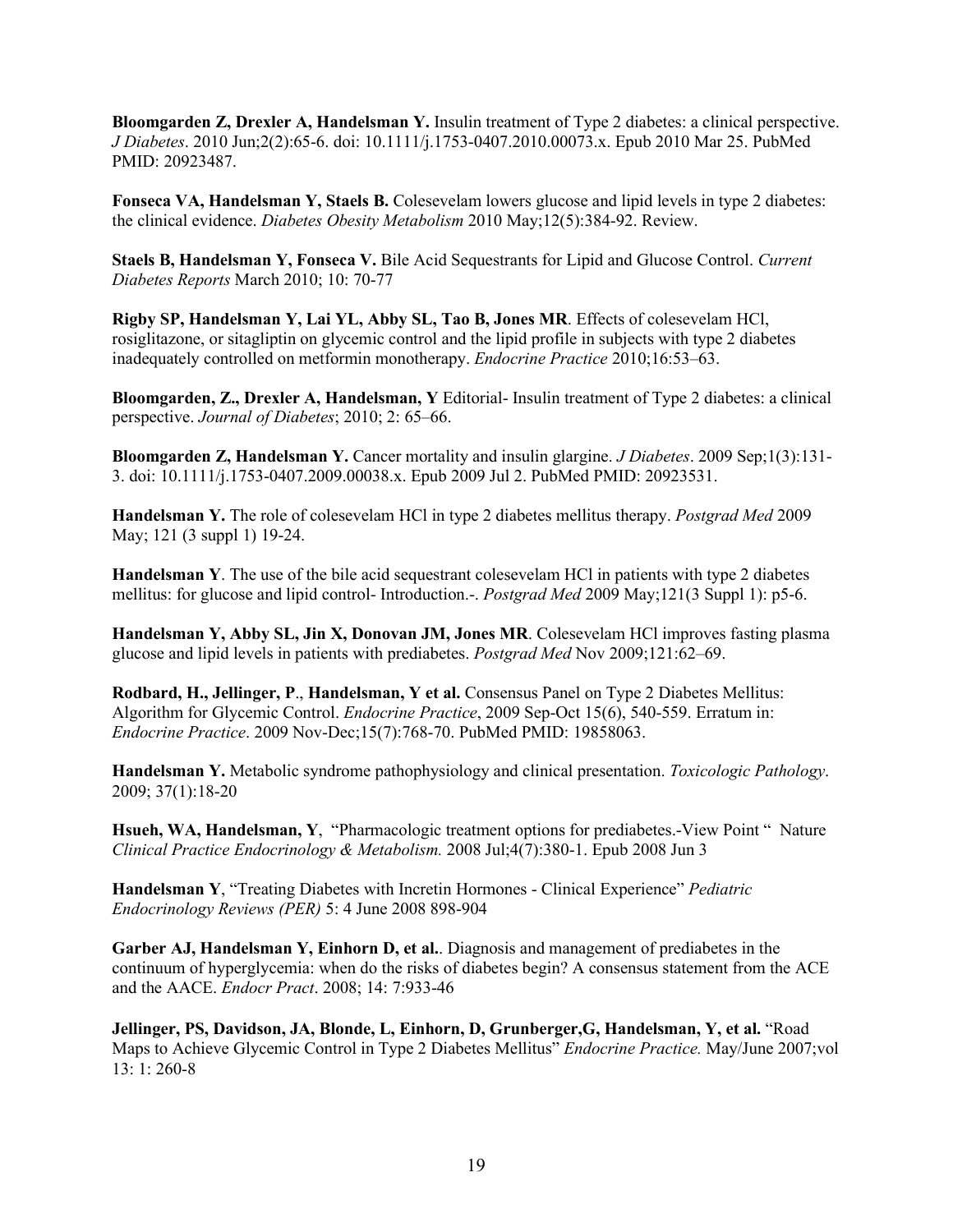**Rodbard, HW, Blonde, L, Braithwaite, SS, Brett, EM, Cobin, RH, Handelsman, Y, et al.** "Medical Guidelines For Clinical Practice For The Management Of Diabetes Mellitus" *Endocrine Practice;*vol 13:**,**  Suppl. 1 May/June 2007

**Mechanick JI, Handelsman Y**, **Bloomgarden ZT.** "Hypoglycemia in the intensive care unit" *Current Opinion in Clinical Nutrition and Metabolic Care* 2007,10:193–196

**Lebovitz HE, Austin MM, Blonde L, Davidson JA, Del Prato S, Gavin JR 3rd, Handelsman Y**, et al. ACE/AACE consensus conference on the implementation of outpatient management of diabetes mellitus: Position statement. *Endocr Pract*. 2006 Jan-Feb;12 Suppl 1:6-12

**Handelsman Y,** Guest Editorial**-**"The 2nd World Congress on the Insulin Resistance Syndrome" *Journal of Metabolic Syndrome and Related Disorders,* 2005*;* 3: 4: 243–245

**Cobin RH, Futterweit W, Handelsman Y, et al "**AACE position Statement on Metabolic and Cardiovascular Consequences of Polycystic Ovary Syndrome" *Endocrine Practice.* 2005;11:125

**Futterweit W, Nestler JE, Reaven GM, Jellinger PS, Handelsman Y, Redmond GP, Thatcher SS**. AACE Position Statement on Polycystic Ovary Syndrome, Endocr Pract. 2005;11(No. 2)

**Handelsman Y,** "Treatment of Insulin Resistance Syndrome", *Endocrine Practice.* 2003;9 supl 2; 99-104

**Einhorn D, Reaven GM, Cobin RH, Ford E, Ganda OP, Handelsman Y,et al.** ACE Position Statement on the Insulin Resistance Syndrome. *Endocr Pract.* 2003;9(3):240-52.

### **Abstracts/Posters**

**Handelsman Y, Steinberg B, Rodbard H, Bunch J, Thind M, Bigot G, Konigsberg L, Wieloch M, Bhattacharyya N, Kowey P**. impact of dronedarone on patients with atrial fibrillation and diabetes - A sub-analysis of the ATHENA and EURIDIS/ADONIS trials. *European Society of Cardiology* Congress 2021

**Yehuda Handelsman, MD, Andrea Giaccari, MD, Sangeeta Sawhney, MD, Phillip Banks, M, Michael J. Davies, PhD3, Pablo Lapuerta, MD** Efficacy and Safety of Sotagliflozin by Baseline Renal Function in Adults With Type 1 Diabetes *American Diabetes Association Annual Meeting***,** Virtual 2020

**Brod M, Tomaszewski KJ, Allen A, Kruger D, Heile M, Mocarski M , Schiffman A, Handelsman Y** Divergence in Perceptions of Diabetes Control Among Patients with T2DM and Healthcare Professionals (HCPs) *American Diabetes Association Annual Meeting***,** Orlando 2018

**Brod M, Tomaszewski KJ, Allen A, Kruger D, Heile M, Mocarski M , Schiffman A, Handelsman Y**  Differences in Patient Perspectives of Type 2 Diabetes Management and Care by Current A1C *American Diabetes Association Annual Meeting***,** Orlando 2018

**Yehuda Handelsman, Chantal Mathieu, Stefano Del Prato, Eva Johnsson, Raisa Kurlyandskaya, Nayyar Iqbal, Ricardo Garcia-Sanchez and Julio Rosenstock** Sustained 52-week efficacy and safety of triple therapy with dapagliflozin plus saxagliptin versus dual therapy with sitagliptin as add-on to metformin in uncontrolled type 2 diabetes **53rd Annual Meeting of the European Association for the Study of Diabetes** Lisbon 2017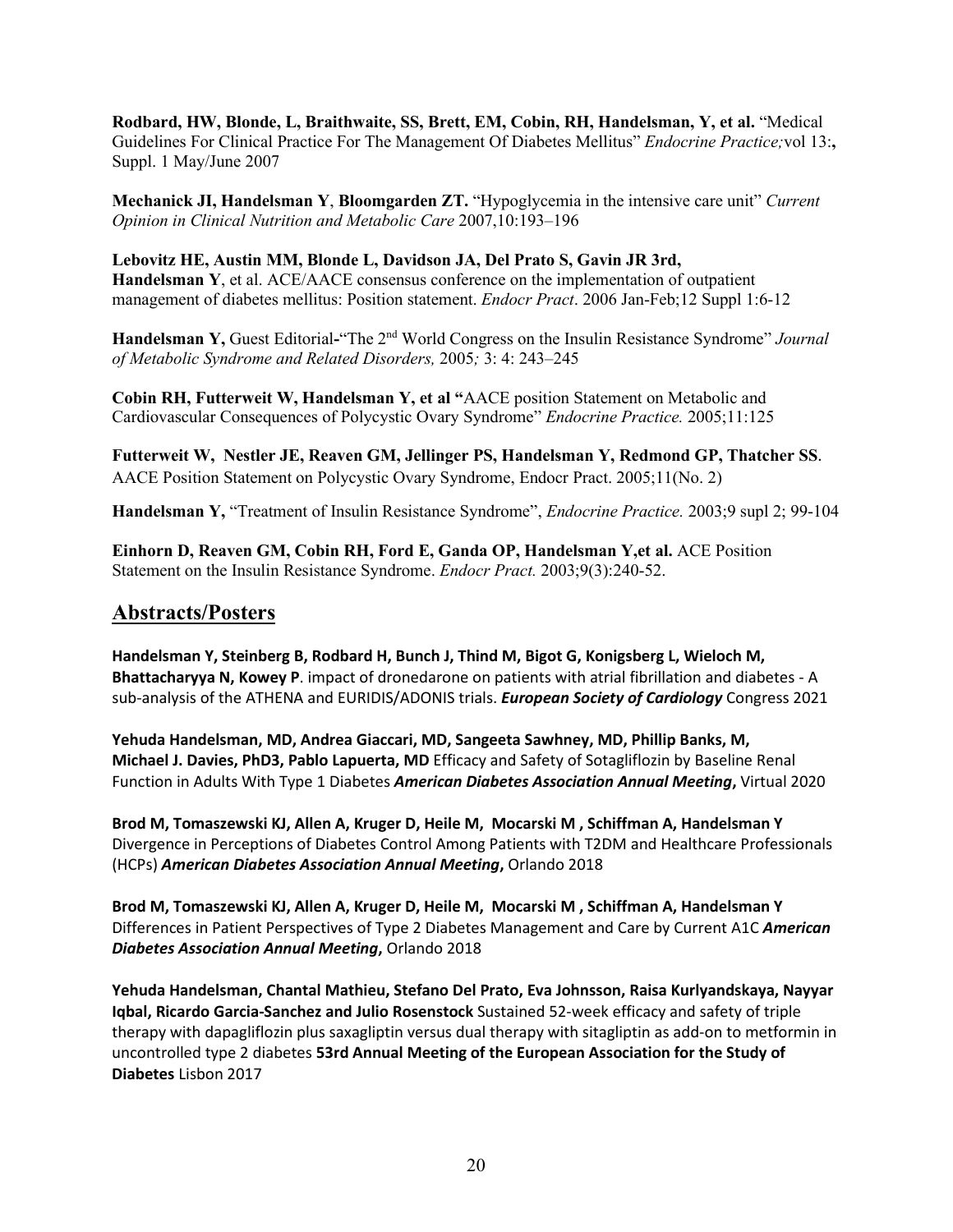**Stefano Del Prato, Yehuda Handelsman, Chantal Mathieu, Eva Johnsson, Raisa Kurlyandskaya, Nayyar Iqbal, Ricardo Garcia-Sanchez, Julio Rosenstock** Dapagliflozin + saxagliptin add-on to metformin (triple therapy) versus sitagliptin add-on to metformin (dual therapy) in subgroups of patients with uncontrolled type 2 diabetes. **53rd Annual Meeting of the European Association for the Study of Diabetes** Lisbon 2017

**Suying Li, Yi Peng, Xinyue Wang, Yi Qian, Pin Xiang, Sally Wade, Haifeng Guo, J. Antonio Lopez, Yehuda Handelsman, Charles A. Herzog** Cardiovascular Event Rates After Myocardial Infarction or Ischemic Stroke in Older Medicare Patients **American Heart Association Scientific Sessions**. Anaheim 2017

**Yehuda Handelsman, Christina Chovanes, Terry Dex, Francesco Giorgino, Neil Skolnik, Elisabeth Souhami, William Stager, Juan-Pablo Frias** Efficacy And Safety Of Insulin Glargine/Lixisenatide Fixed-Ratio Combination In Elderly Patients With Type 2 Diabetes **AANP** 2017

**Carol Wysham, Anuj Bhargava, Louis Chaykin, Raymond de la Rosa, Yehuda Handelsman, Lone N Troelsen, Kajsa Kvist, Paul Norwood** Consistent hypoglycemia benefit for Insulin Degludec (IDeg) vs Insulin Glargine (IGlar) in Patients with T2D at high risk of severe hypoglycemia: A Randomized, Double Blind, Crossover Trial *American Diabetes Association Annual Meeting***,** New Orleans, 2016

**Y. Handelsman, C. Chovanes, T. Dex, F. Giorgino, N. Skolnik, E. Souhami, W. Stager, J.P. Frias**; Efficacy and safety of insulin glargine/lixisenatide fixed ratio combination in elderly patients with type 2 diabetes **52nd Annual Meeting of the European Association for the Study of Diabetes** Munich 2016

**Yehuda Handelsman, Randi Fain, Zhixiao Wang, Xuan Li, Ken Fujioka & William Shanahan** Lorcaserin treatment allows for decreased number needed to treat for weight and glycemic parameters in week 12 responders with ≥5% weight loss **AACE** Orlando 2016

**Naveed Sattar, Paul Valensi, David Preiss, Ricardo Dent, Ian Bridges, Andrea Ruzza, Marcoli Cyrille, Yehuda Handelsman** Long-term efficacy of evolocumab in reducing lipids in EU subjects with and without type 2 diabetes: An analysis from the open-label extension OSLER studies 52<sup>nd</sup> Annual Meeting **of the European Association for the Study of Diabetes** Munich 2016

**Linjawi S, Bode B, Cannon A, Chaykin L, Courreges JP, Handelsman Y, Lehmann LM, Mishra A, Simpson R** Efficacy and Safety of IDegLira (Combination of Insulin Degludec + Liraglutide), in Insulin Naïve Patients with T2D uncontrolled on GLP-1 receptor agonist (GLP-1RA) Therapy *American Diabetes Association Annual Meeting***,** Boston 2015

**Yehuda Handelsman, Randi Fain, Alan Glicklich, Yuhan Li, William Shanahan, William Soliman** Determination of Number Needed to Treat With Lorcaserin to Achieve HbA1c Reductions of ≥0.5% in Patients With Overweight and Obesity, and With Type 2 Diabetes: A Retrospective Analysis of the BLOOM-DM Study. *The Obesity Week,* November 2014, Boston MA

**Lawrence A. Leiter,, Molly C. Carr,, Murray Stewart,Angela Jones-Leone, Fred Yang, Yehuda Handelsman.** HARMONY 8: Once-weekly Glucagon-Like Peptide 1 Receptor Agonist Albiglutide vs Sitagliptin for Patients With Type 2 Diabetes With Renal Impairment: Week 26 Results. *German Diabetes Society Annual Conference,* May 2014 in Berlin, Germany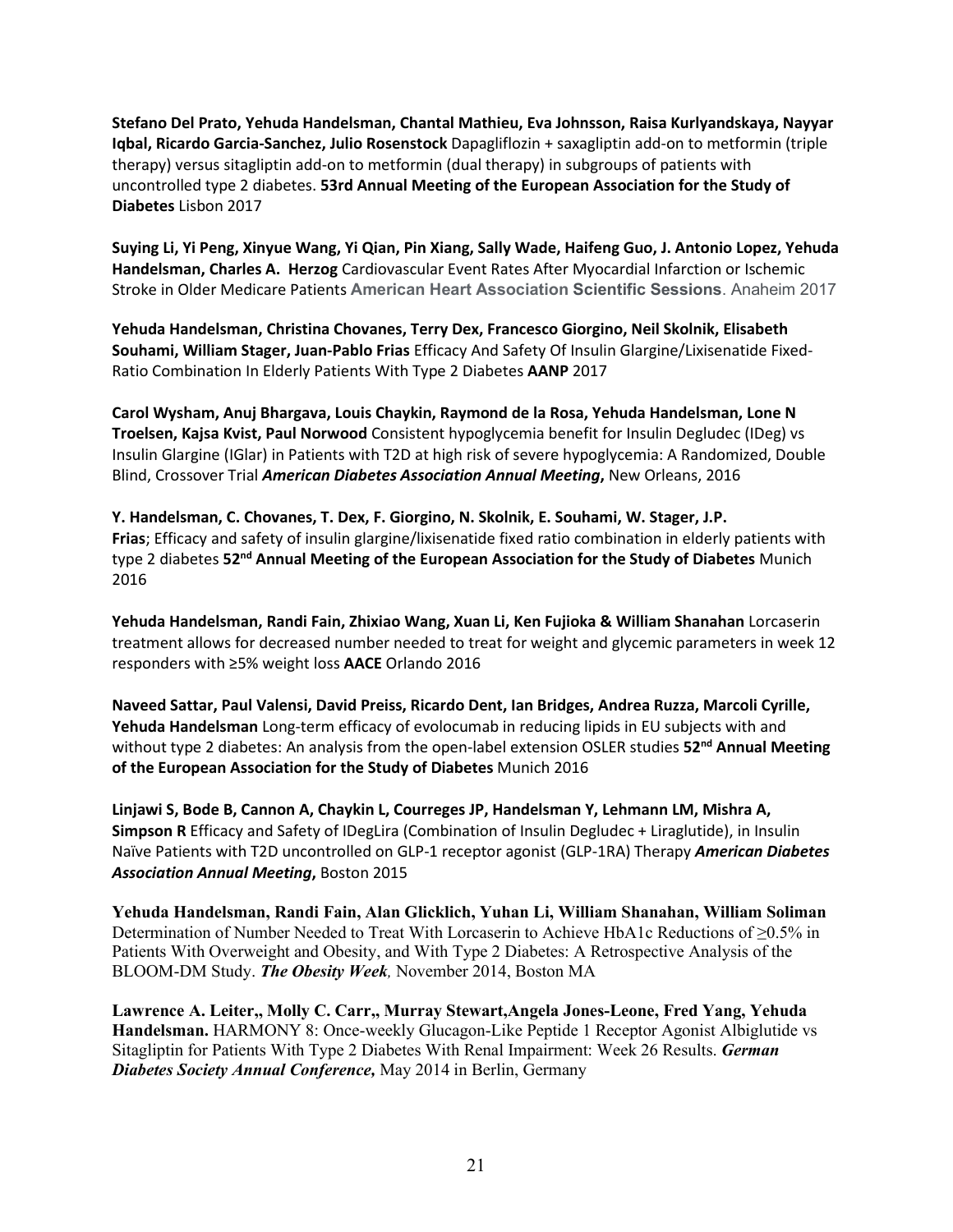**Russell-Jones D, Mathieu C, Rodbard H, Cariou B, Handelsman Y, Philis-Tsimikas A, AOFR, AZRN, Zinman B.** Liraglutide add-on to insulin degludec plus metformin vs addition of a single dose of insulin aspart to the largest meal in patients with type 2 diabetes. *Diabetes UK Annual Meetings*, March 2014, Liverpool UK

**H.W. Rodbard, W. Lane, Y. Handelsman, T.M. Hobbs, L. Korsholm, S.C.L. Gough.** A reduced risk of nocturnal hypoglycaemia in patients with T1D requiring high dose basal insulin: insulin degludec vs. insulin glargine. *International Diabetes Federation Meeting*, December 2013, Melbourne, Australia.

**Yehuda Handelsman, MD; Sarah Odeh, BS; Barbara Troupin, MD.** Use of Phentermine/Topiramate Extended-Release in a Spectrum of Obese/ Overweight Subjects With Dysglycemia. *11 World Congress on Insulin Resistance (WCIRDC)*, November 2013, Los Angeles CA.

**HW Rodbard, W Lane, Y Handelsman, TM Hobbs, L Korsholm, SCL Gough**. A reduced risk of nocturnal hypoglycaemia in patients with T1D requiring high dose basal insulin: insulin degludec vs. insulin glargiine. *Annual Meeting of the European Association for the Study of Diabetes (EASD*), September 2013, Barcelona, Spain.

**HW Rodbard, W Lane, Y Handelsman, TM Hobbs, L Korsholm, SCL Gough**. A reduced risk of nocturnal hypoglycaemia in patients with T1D requiring high dose basal insulin: insulin degludec vs. insulin glargine. *Canadian Diabetes Association Annual Meetings,* October 2013, Montreal, Canada

**Lawrence A. Leiter,, Molly C. Carr,, Murray Stewart,Angela Jones-Leone, Fred Yang, Yehuda Handelsman.** HARMONY 8: Once-weekly Glucagon-Like Peptide 1 Receptor Agonist Albiglutide vs Sitagliptin for Patients With Type 2 Diabetes With Renal Impairment: Week 26 Results. *American Diabetes Association Annual Meeting***,** Chicago 2013

**Helena W. Rodbard, Bertrand Cariou, Bernard Zinman, Yehuda Handelsman, Michael L. Wolden, Azhar Rana, Chantal Mathieu.** Physical Health Status and Nocturnal Hypoglycemia with Insulin Degludec vs. Insulin Glargine: A 2-Year Trial in Insulin-Naïve Patients with Type 2 Diabetes. *American Diabetes Association Annual meeting,* Chicago 2013

**Mathieu C, Rodbard HW, Cariou B, Handelsman Y, Philis-Tsimikas A, Francisco AM, Rana A, Zinman B.** Comparison of Addition of Liraglutide to Insulin Degludec Plus Metformin vs Addition of a Single Dose Of Insulin Aspart to Largest Meal in Type 2 Diabetes. *American Diabetes Association Annual meeting,* Chicago 2013

Bernard Zinman, Athena Philis-Tsimikas,<sup>2</sup>Yehuda Handelsman, Helena W Rodbard, Bertrand **Cariou,Thue Johansen, Lars Endahl, Chantal Mathieu. .** Effect of insulin degludec on glycaemic control and nocturnal hypoglycaemia compared with insulin glargine: a 1-year trial in insulin-naïve patients with type 2 diabetes.*Annual Meeting of the European Association for the Study of Diabetes (EASD)*, Berlin, Germany, October 2012

**H.W. Rodbard, B. Zinman, B. Cariou, A. Philis-Tsimika, Y. Handelsman, T.V. Skjøth, P.L. Chu, C. Mathieu.** Reduced nocturnal hypoglycaemia with insulin degludec as compared to insulin glargine: results of a 2-year randomised trial in type 2 diabetes. *Annual Meeting of the European Association for the Study of Diabetes (EASD)*, Berlin, Germany, October 2012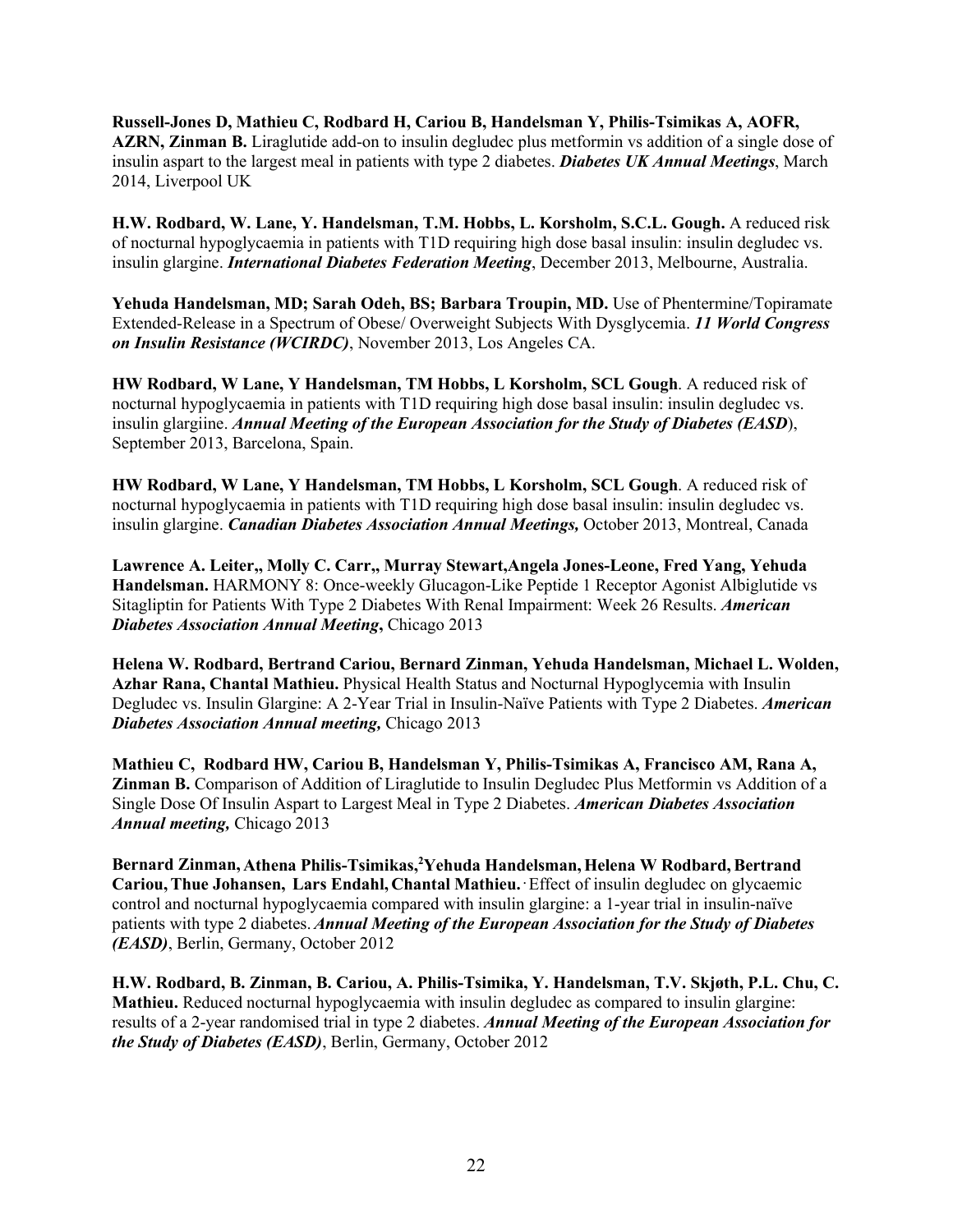**Rodbard H, Gough S, Handelsman Y,** Reduced risk of hypoglycemia with insulin degludec vs insulin glargine in patients with type 2 diabetes requiring high doses of basal insulin: meta-analysis of five randomized trials" *Canadian Diabetes Association Annual*, Vancouver, Canada, October 2012.

**Zinman B, Philis-Tsimikas A, Handelsman Y, Rodbard HW, Cariou B, Endahl L Mathieu C.** The Effect of Insulin Degludec on Glycemic Control and Nocturnal Hypoglycemia Compared with Insulin Glargine: a 1-year Randomized Trial in Insulin-naïve People with Type 2 Diabetes Canadian Diabetes Association Annual Conference, Vancouver, Canada, October 2012

**Dan Einhorn, Yehuda Handelsman,Bruce Bode,Lars Endahl,4 Henriette Mersebach, Allen King** Subjects achieving good glycemic control (HbA<sub>1C</sub> < 7.0%) experience a lower rate of confirmed and nocturnal confirmed hypoglycemia with insulin degludec than with insulin glargine: a meta-analysis of phase 3a trials. *Annual Meeting of the Endocrine Society ENDO 2012*, Houston, Texas, June 2012

**Rodbard H , Handelsman Y, Cariou B, Johansen T, Christensen T, Mathieu C.** Insulin Degludec Reduces Hypoglycemia and Improves Health Status vs. Insulin Glargine in Insulin-naïve Type 2 Diabetes *American Diabetes Association Annual Meeting*, Philadelphia 2012

**Zinman B, Philis-Tsimikas A, Handelsman Y, Rodbard HW, Cariou B, Endahl L Mathieu C.** The Effect of Insulin Degludec on Glycemic Control and Nocturnal Hypoglycemia Compared with Insulin Glargine: a 1-year Randomized Trial in Insulin-naïve People with Type 2 Diabetes American Diabetes Association Annual meeting, Philadelphia 2012

**Helena Rodbard, MD, Stephen Gough, MD" ; Yehuda Handelsman, MD**. Reduced risk of hypoglycemia with insulin degludec vs insulin glargine in patients with T2D requiring high doses of basal insulin: meta-analysis of five randomized trials" *AACE Annual Meetings*, Philadelphia 2012.

**Harold E. Bays, MD;1 Ishwarlal Jialal, MD, PhD;2 Philip Levy, MD;3 Soamnauth Misir, PharmD;4** Michael R. Jones, PhD;<sup>4</sup> Kenneth E. Truitt, MD;<sup>5</sup> Yehuda Handelsman, MD<sup>6</sup> Colesevelam added to background metformin therapy in patients with type 2 diabetes mellitus: a pooled lipid analysis from three clinical studies. *American Association of Clinical Endocrinologists (AACE) Annual Meetings,*  San Diego, CA, April 2011

**W. Timothy Garvey, MD; Ronald B. Goldberg, MD; Yehuda Handelsman, MD; Vivian A. Fonseca, MD; Eric Hernandez-Triana, MD; Michael R. Jones, PhD; Stacey L. Abby, PharmD;6 Xiaoping Jin, PhD; Soamnauth Misir, PharmD; Sukumar Nagendran, MD; Julio Rosenstock, MD**. Colesevelam significantly reduces low-density lipoprotein particle concentration in patients with prediabetes and hypercholesterolemia. *8th World Congress on Insulin Resistance Diabetes and Cardiovascular Disease (WCIRDC)*, November 2010, Los Angeles, CA

**Goldberg RB, Garvey WT, Fonseca VA, Handelsman Y, Hernandez-Triana E, Jones MR, Abby SL, Jin X, Misir S, Nagendran S, Rosenstock J.** Colesevelam in Combination with Metformin Significantly Reduces Low-Density Lipoprotein Particle Concentration in Patients with Early Type 2 Diabetes. *American Heart Association (AHA) Scientific Sessions*, Chicago, IL, November 2010

**Garvey WT, Goldberg RB, Handelsman Y, Fonseca VA, Hernandez-Triana E, Jones MR, Abby SL, Jin X, Misir S, Nagendran S, Rosenstock J, MD.** Treatment with Colesevelam Significantly Reduces Low-Density Lipoprotein Particle Concentration in Patients with Prediabetes and Hypercholesterolemia. *American Heart Association (AHA) Scientific Sessions*, Chicago, IL, Nov 2010.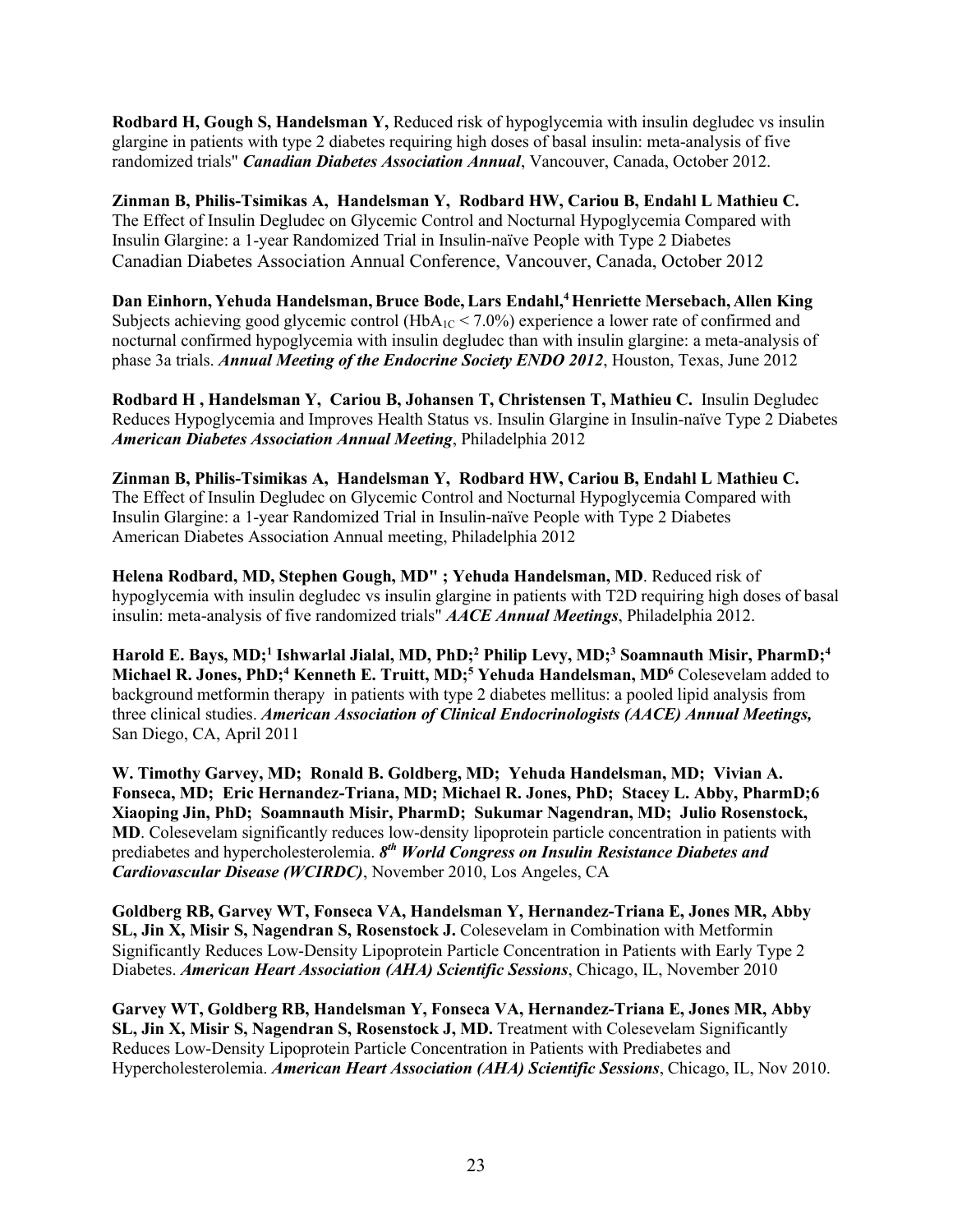**Goldberg RB; Rosenstock J;Garvey WT; Fonseca VA; Hernandez-Triana E; Handelsman Y; Jones MR; Lai Y-L; Jin X; Misir S; Nagendran S; Abby SL.** The use of Colesevelam for Hispanic patients with hypercholesterolemia and prediabetes. *Annual Meeting of the European Association for the Study of Diabetes (EASD),* Stockholm, Sweden, September 2010

**Garvey WT; Goldberg RB; Hernandez-Triana E;Handelsman Y; Fonseca VA; Jones MR; Abby SL; Markiewicz M; Jin X; Misir S; Nagendran S; Rosenstock J.** Initial treatment with metformin + colesevelam provides greater glycemic control than metformin alone in Hispanic patients with early type 2 diabetes mellitus. *Annual Meeting of the European Association for the Study of Diabetes (EASD)*, Stockholm, Sweden, September 2010

**Garvey WT; Goldberg RB; Hernandez-Triana E;Handelsman Y; Fonseca VA; Jones MR; Abby SL; Markiewicz M; Jin X; Misir S; Nagendran S; Rosenstock J.** Initial treatment with metformin + colesevelam provides greater glycemic control than metformin alone in Hispanic patients with early type 2 diabetes mellitus. *American College of Clinical Pharmacy Annual Meeting* October, 2010, Austin, TX

**Rosenstock J, Fonseca VA, Garvey WT, Goldberg RB, Handelsman Y, Abby SL, Lai Y-L, Jin X, Misir S; Nagendran S, Jones MR.** Initial combination therapy with metformin + colesevelam safely achieves glycemic and lipid goals with less diarrhea in early type 2 diabetes mellitus. *American Diabetes Association 70th Scientific Sessions (ADA),* Orlando, FL, June, 2010.

**Abby SL; Garvey WT, Handelsman Y, Fonseca VA, Goldberg RB, Rosenstock J, Jones MR, Markiewicz M, Jin X, Misir S, Nagendran S.** The safety and tolerability of metformin + colesevelam in drug-naïve patients with early type 2 diabetes mellitus. *American Diabetes Association 70th Scientific Sessions (ADA),* Orlando, FL, June, 2010.

**Handelsman Y.** The Role of Bile Acid Sequestrants in Treatment of Type 2 Diabetes Mellitus. *World Congress on Controversies to Consensus in Diabetes, Obesity and Hypertension (CODHy)*, Prague, Czech Republic, May 2010.

**Handelsman Y, Goldberg RB, Garvey WT, Fonseca VA, Rosenstock J, Jones MR, Lai Y-L, Jin X, Misir S, Nagendran S, Abby SL.** Colesevelam HCl to Treat Hypercholesterolemia & Improve Glycemia in Prediabetes: A Randomized, Prospective Study. *AACE Annual Meetings,* Boston, MA, April 2010

**Handelsman Y, Goldberg RB, Garvey WT, Fonseca VA, Rosenstock J, Jones MR, Lai Y-L, Jin X, Misir S, Nagendran S, Abby SL.** Colesevelam HCl to Treat Hypercholesterolemia and Improve Glycemia in Prediabetes: A Randomized, Prospective Study. *National Lipid Association 2010 Scientific Sessions (NLA– abstract and poster AACE encore)* May 13 - 16, 2010, Chicago, IL

**Gonzalez Gonzalez JG, Hernandez E, Rosenstock J, Garvey WT, Goldberg RB, Handelsman Y, Jones MR, Abby SL, Lai Y-L, Jin X, Misir S, Nagendran S.** The use of colesevelam HCl for patients with prediabetes and hypercholesterolemia in Colombia and Mexico*. The Latin America Congress on Controversies to Consensus in Diabetes, Obesity and Hypertension, (CODHy*), Buenos Aires, 3/2010

**Handelsman Y, Rigby SP, Lai Y-L, Nagendran S, Abby SL, Tao B, Jones MR.** Effects of colesevelam HCl (Welchol®), rosiglitazone (Avandia®), or sitagliptin (Januvia®) in patients with type 2 diabetes mellitus inadequately controlled with metformin monotherapy. *American Association of* 

*Clinical Endocrinologists (AACE) Meeting and Clinical Congress;* Houston, Texas; May 2009.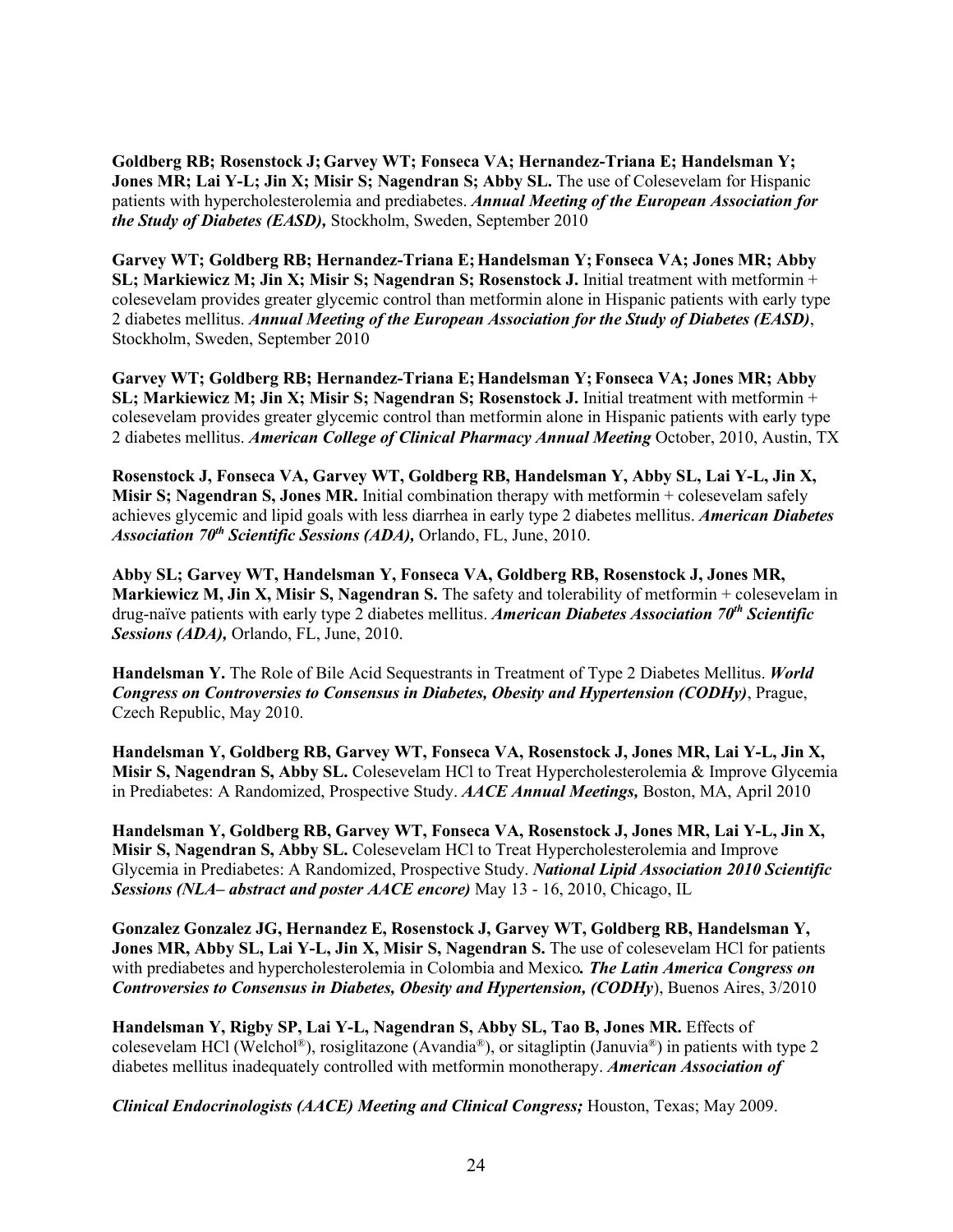**Hernandez E, Gonzalez Gonzalez JG, Rosenstock J, Garvey WT, Goldberg RB, Handelsman Y, Jones MR, Abby SL, Lai Y-L, Jin X, Misir S, Nagendran S.** Metformin + colesevelam provides greater glycemic control than metformin alone in patients from Colombia and Mexico. *The Latin* 

#### **America Congress on Controversies to Consensus in Diabetes, Obesity and Hypertension, (CODHy), Buenos Aires, Argentina, March 2010.**

**Jialal I, Handelsman Y, Fonseca VA, Abby SL, Jones MR**. Concomitant reduction in LDL-C and A1C with colesevelam HCl in patients with type 2 diabetes: a pooled analysis. **68<sup>th</sup> Annual American Diabetes** *Association (ADA) Scientific Sessions;* San Francisco, California; June 6-10, 2008

**Handelsman Y.** Incretins, the New Paradigm in the Treatment of Diabesity- Clinical Experience. *The 3rd Russel Berrie D- Cure Symposium*. October 2007. Tel Aviv, Israel.

### **Other Publications**

**Handelsman Y.** Using Estimated Average Glucose in Diabetes Management- Commentary on ADA 2010 position. *Creatus. [http://ourcreatus.org](http://ourcreatus.org/)*. April 2010

**Bloomgarden Z, Handelsman Y.** Examining the relationship between HbA1c, mortality. *Endocrinology Today*; Editorial: Currie CJ, Survival as a function of HbA(1c) in people with type 2 diabetes: a retrospective cohort study. (Lancet. 2010;375:481-9) March 2010

**Handelsman Y, Andress D.** A conversation: Linking CKD and CVD: Nontraditional Risk Factor for CVD in CKD and the Impact of Active Vitamin D Therapy on Survival CKD. An endocrinologist's and nephrologist's perspective. *ASN CKD Communiqué*, Issue #3 October 17, 2007

**Handelsman Y.** Is Obesity Contagious. *Clinical Endocrinology News* September 2007.

**Mechanick JI, Cobin RH, Einhorn D, Handelsman, et al.** AACE/ACE Réaffirmation, 2003 ACE Insulin Resistance Syndrome Position Statèrent *[www.AACE.com](http://www.aace.com/)* 10/2005

### **Consensus Conferences & Position Statements**

| Pillar Co-Chair & writing committee: AACE/ACE Consensus Conference on CGM                                                            | 2016    |
|--------------------------------------------------------------------------------------------------------------------------------------|---------|
| Chair, AACE/ACE Scientific and Clinical Review: Association of<br>SGLT2 Inhibitors and DKA                                           | 2015    |
| Member, Writing Committee American College of Cardiology consensus on<br>Metabolic Syndrome                                          | 2014-15 |
| Member, American college of cardiology task force LDL: Address the Risk<br>Think Tank                                                | 2013,15 |
| Pillar Co-Chair & writing committee: AACE/ACE Consensus Conference on<br>Obesity: Building an Evidence Base for Comprehensive Action | 2013    |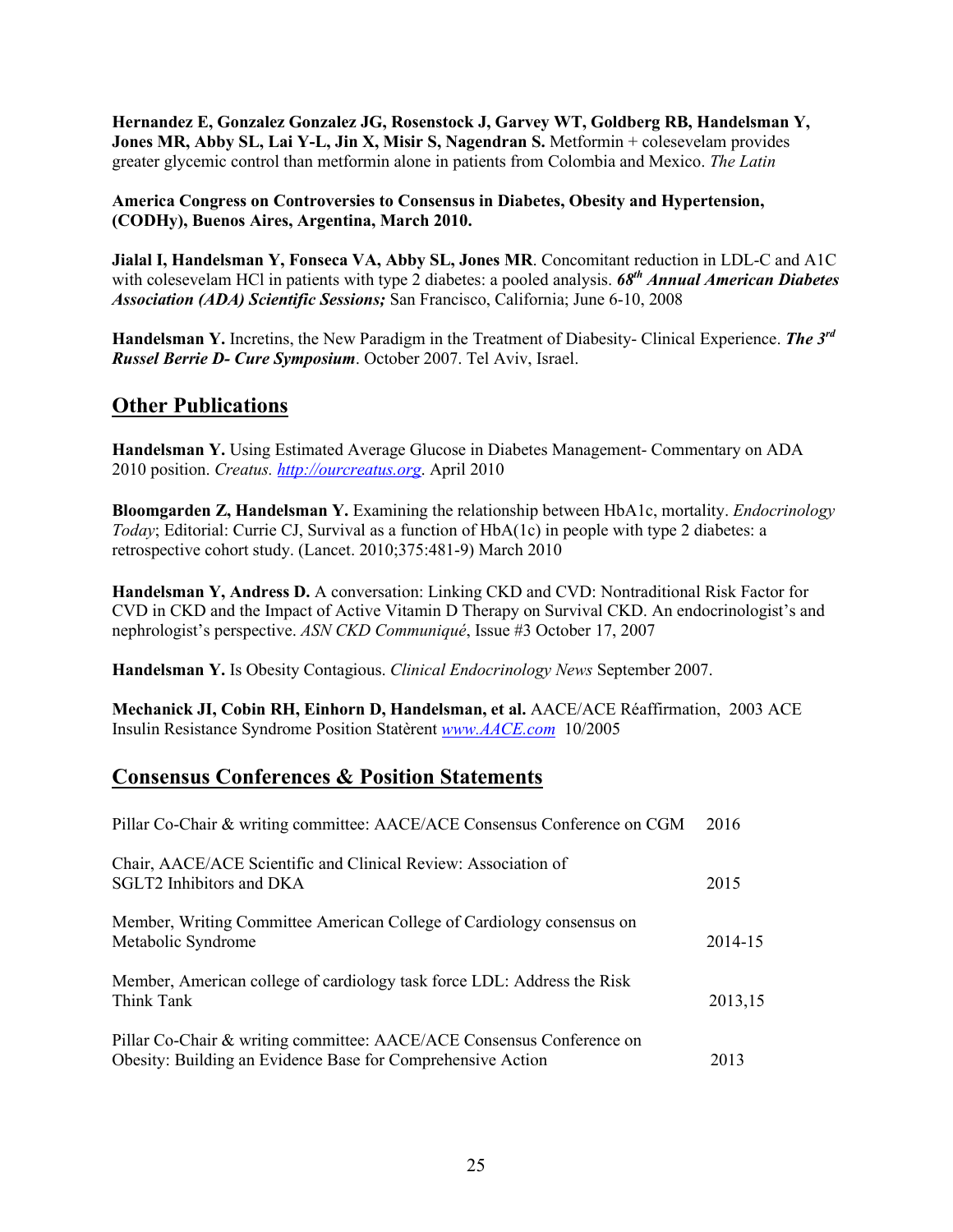| Pillar Co-Chair & writing committee: AACE/ACE Consensus Conference on<br>Glucose monitoring.                                                                                                        | 2014    |
|-----------------------------------------------------------------------------------------------------------------------------------------------------------------------------------------------------|---------|
| Member- AACE Insulin Pump Management Task Force & Writing committee<br>American Association of Clinical Endocrinologists Update Consensus Panel on<br>Insulin Pump Management.                      | 2013-14 |
| Member, Writing Committee and Task Force: AACE Comprehensive Diabetes<br>Management Algorithm                                                                                                       | 2013    |
| Chair, Writing Committee & AACE Task Force Consensus statement on the state<br>of Diabetes and cancer and its management and Clinical Implication                                                   | 2013    |
| Chair, Workshop and Writing groups of AACE Consensus statement on the Clinical<br>Approach to the detection of Lipodystrophy                                                                        | 2013    |
| Member, Workshop and Writing Committee The Role of Bromocriptine-QR in the<br>Management of Type 2 Diabetes - Expert Panel Recommendations                                                          | 2012    |
| Chair, Writing committee and Task Force, Medical Guidelines<br>For Clinical Practice for the Diagnosis and Treatment of Dyslipidemia and<br>Prevention of Atherogenesis 2002 Amended Version - AACE | 2011    |
| President, AACE Board, Position Statement on Healthcare Disparities                                                                                                                                 | 2011    |
| Diabetes Council Chair, Member- AACE Insulin Pump Management Task Force,<br>Statement By the American Association of Clinical Endocrinologists Consensus<br>Panel on Insulin Pump Management        | 2010    |
| Diabetes Council Chair, Writing committee and Task Force, Developing a Diabetes<br>Comprehensive Care Plan - AACE                                                                                   | 2011    |
| Diabetes Council Chair, AACE Board: AACE/ACE Statement on the use of A1C<br>for the Diagnosis of Diabetes Endocrine Practice March/April 2010: 2: 155-6                                             | 2010    |
| Diabetes Council Chair, AACE Board: AACE Position Statement on the<br>Safety of Liraglutide www.AACE.com                                                                                            | 2010    |
| Member, Writing committee and Task force, Consensus Panel on Type 2 Diabetes<br>Mellitus: Algorithm for Glycemic Control – AACE                                                                     | 2009-10 |
| Chair, Writing Committee, Position Statement Insulin & Cancer - AACE                                                                                                                                | 2009    |
| Co-Chair, Consensus Conference on the "Diagnosis and Management of<br>Pre-Diabetes in the Continuum of Hyperglycemia or When Do the Risks of<br>Diabetes Begin?" - American College Endocrinology   | 2008    |
| Participant, Improving Inpatient Diabetes Care: A Call to Action Conference<br>American College of Endocrinology                                                                                    | 2006    |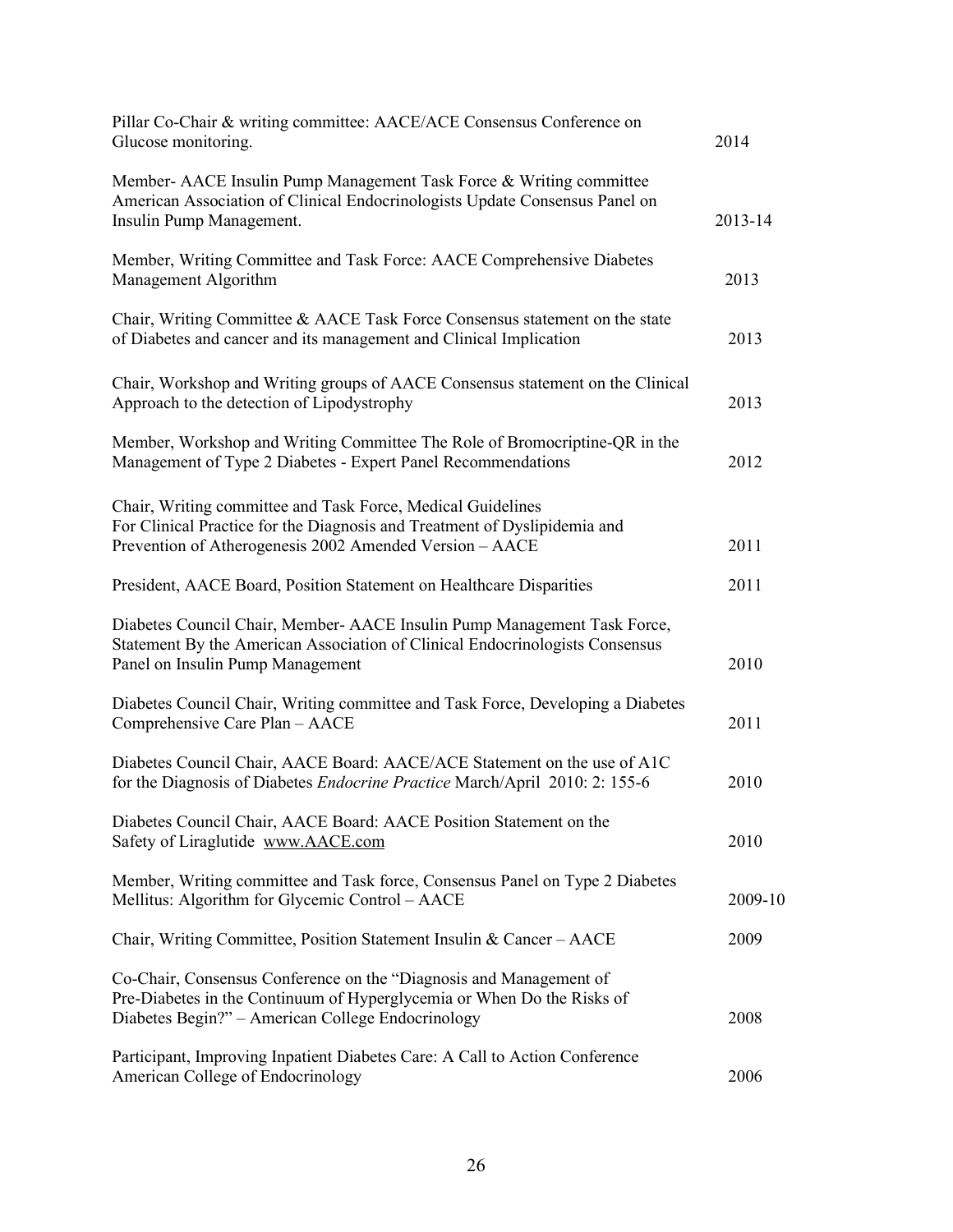| Member, Task Force to Review SMBG Consensus Conference Statement – AACE                                                                                                                                                                                                      | 2005-06      |
|------------------------------------------------------------------------------------------------------------------------------------------------------------------------------------------------------------------------------------------------------------------------------|--------------|
| Co-Chair, Writing Committee, Reaffirmation of the 2003 ACE Insulin Resistance<br>Syndrome (IRS) Position Statement. $-$ ACE & AACE                                                                                                                                           | 2005         |
| Member, Writing Committee, "Implementation Conference for ACE Outpatient"<br>Diabetes Mellitus Consensus Conference" – ACE & AACE<br>Member, Writing Committee – Position Statement on Metabolic & Cardiovascular<br>Consequences of Polycystic Ovary Syndrome (PCOS) – AACE | 2005<br>2004 |
| Participant, Consensus Development Conference on Inpatient Diabetes<br>and Metabolic Control - ACE                                                                                                                                                                           | 2004         |
| Co-Chair, The Insulin Resistance Syndrome – Consensus Conference,<br>American Association of Clinical Endocrinologists & American College of<br>Endocrinology. Washington, D.C.                                                                                              | 2002         |

### **Special Reviews**

Garvey WT, Mechanick JI, Brett EM, Garber AJ, Hurley DL, Jastreboff AM, Nadolsky K, Pessah-Pollack R, Plodkowski R; Reviewers of the AACE/ACE Obesity Clinical Practice Guidelines. American Association Of Clinical Endocrinologists &American College Of Endocrinology Clinical Practice Guidelines For Comprehensive Medical Care Of Patients With Obesity - Executive Summary. *Endocr Pract*. 2016 May 24. PubMed PMID: 27219496.

"Medical Guidelines for Clinical Practice for the Diagnosis and Treatment of Hypertension." American Association of Clinical Endocrinology. *Endocr Pract.* 2006; vol 12, March/April 2006 193

"Medical Guideline for Clinical Practice for the Diagnosis and Management of Thyroid Nodules" American Association of Clinical Endocrinologists and Associazione Medici Endocrinologi *Endocr Pract.* 2006; vol 12, January/February 2006 63

"Assessment and Management of Adult Obesity: A primer for Physicians" American Medical Association, part of the series Roadmaps for clinical practice. Developed in collaboration with the U.S. Department of Health and Human Services, consists of 10 booklets that offer practical recommendations for addressing adult obesity in the primary care setting. *Published AMA 12 14, 2003*

"Medical guidelines for the clinical use of Dietary Supplements and Nutraceuticals" American Association of Clinical Endocrinologists – AACE nutrition guidelines. *Endocr Pract.* 2003;9 *417*

"Medical Guidelines for Clinical Practice for the evaluation and treatment of Hyperthyroidism and Hypothyroidism" American Association of Clinical Endocrinologists. *Endocr Pract.* 2002;8 *457*

### **Reviewer for**:

Journal American College of cardiologists Diabetes, Obesity & Metabolism Diabetes Care Journal of Clinical Endocrinology & Metabolism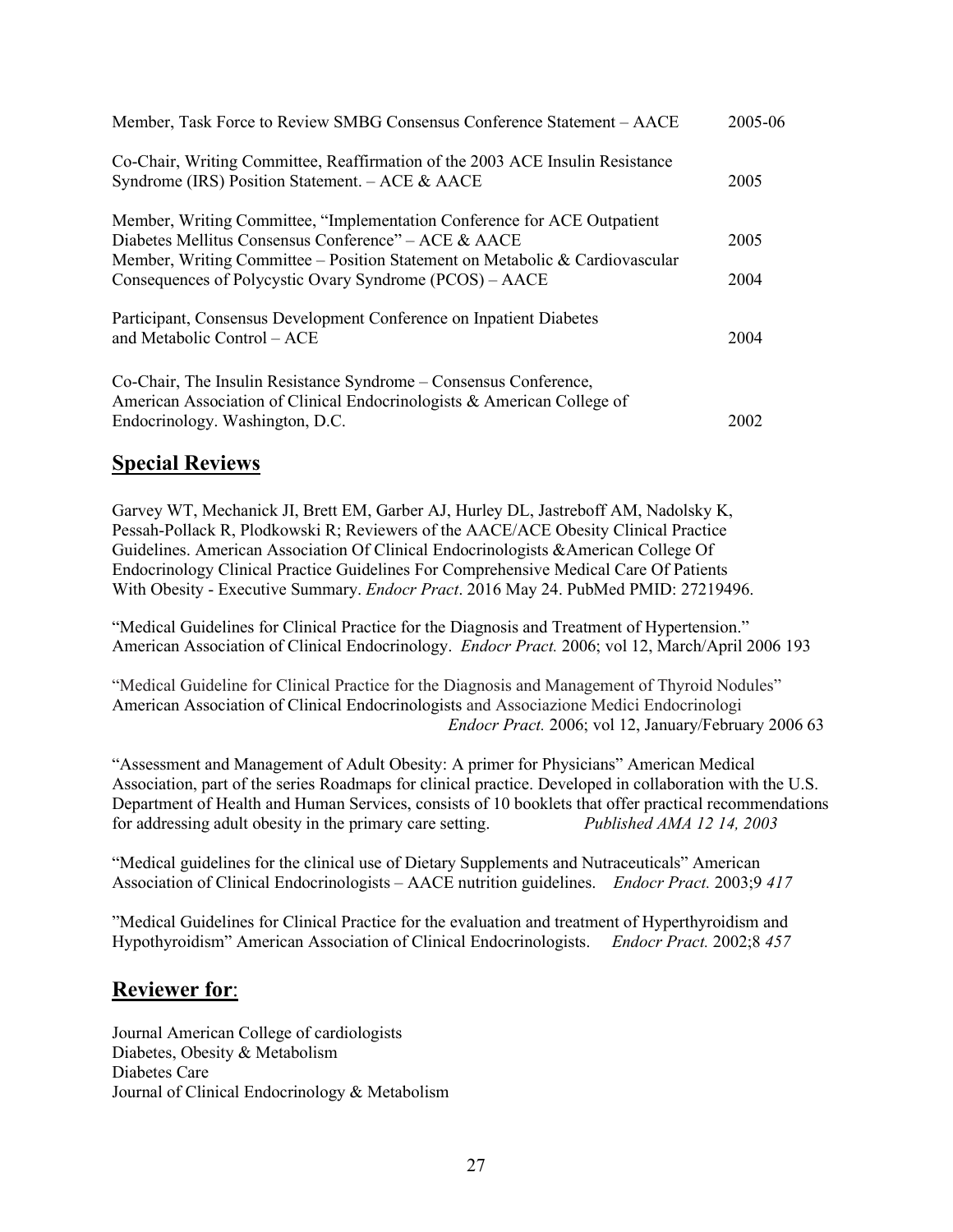Circulation Endocrine Practice Expert Opinion on Pharmacotherapy (EOP) Oxford University Press Mary Ann Liebert, Inc Journal of Diabetes Thomson Reuters Metabolism Nature On Drugs Metabolism and toxicology International journal of Obesity JAMA Diabetologia Journal American College of Cardiologists

## **Board Certification**

| Diplomate Internal Medicine, National Board of Physicians and Surgeons | 2017, 2019, 2021 |
|------------------------------------------------------------------------|------------------|
| Diplomate American Board Internal Medicine                             | 1996, 2007       |

## **Medical Licensure**

| Nevada Medical License     | #7496    | 1995 |
|----------------------------|----------|------|
| California Medical License | #A044525 | 1988 |
| Israeli Medical License    | #17177   | 1984 |

# **Hospital Appointments**

| Attending Physician, Providence Cedars-Sinai Tarzana Medical Center,<br>(New Hospitals partnership- New Name) Tarzana, California. | 2020-   |
|------------------------------------------------------------------------------------------------------------------------------------|---------|
| Attending Physician (Voluntary Resignation), Sherman Oaks Hospital, CA                                                             | 1999-02 |
| Attending Physician (Voluntary Resignation), Encino-Medical Center,<br>Encino, California.                                         | 1991-09 |
| Attending Physician (Voluntary Resignation), Granada Hills Community<br>Hospital, Granada Hills, California.                       | 1991-97 |
| Attending Physician (Voluntary Resignation), Midway Hospital, Los Angeles,<br>California.                                          | 1990-93 |
| Clinical Instructor of Medicine – University of Southern California<br>Medical School, Los Angeles, California.                    | 1988–90 |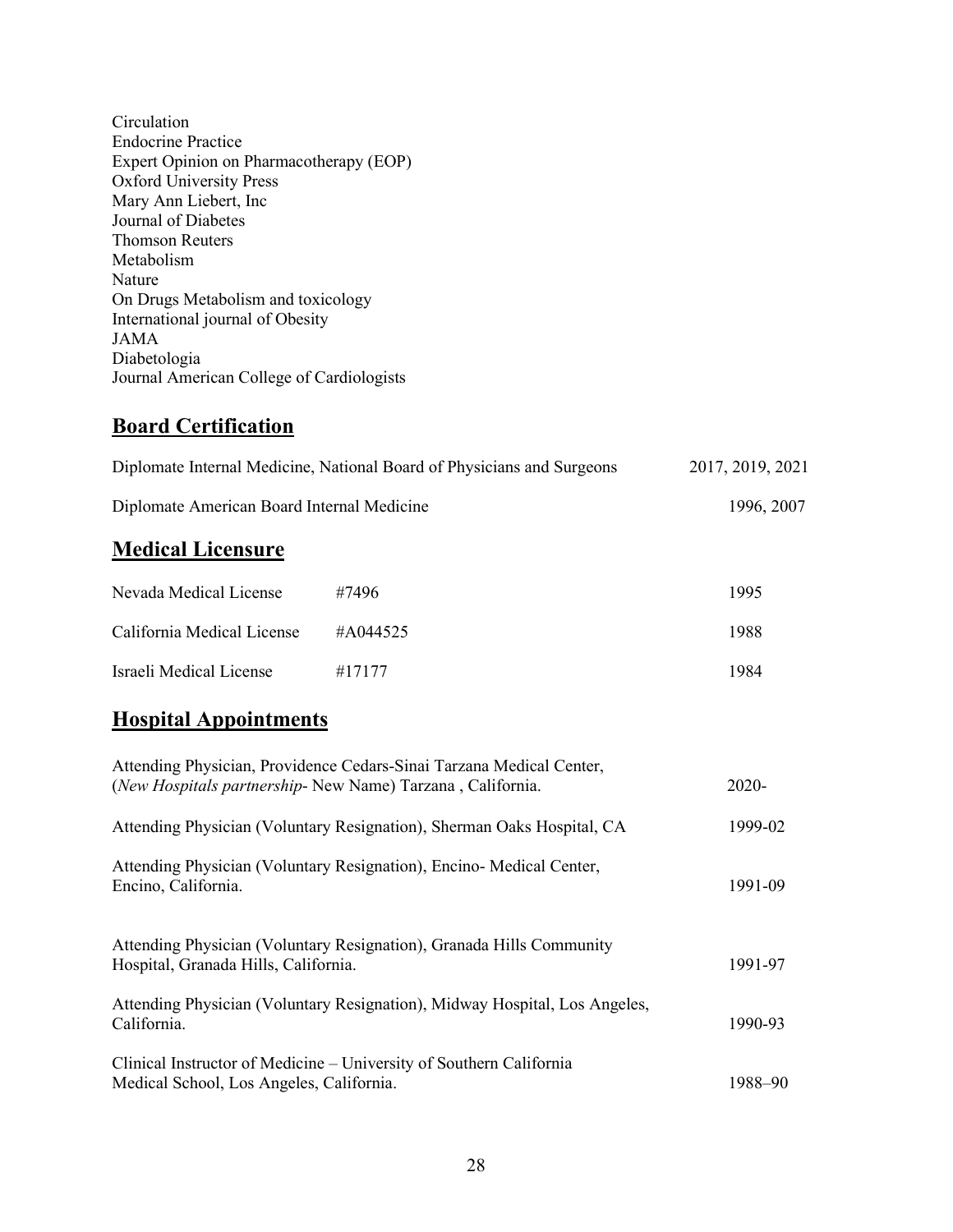# **Professional Qualifications**

| Qualified Medical Examiner (QME).                    | 1991       |
|------------------------------------------------------|------------|
| Radiography X-ray Supervisor and Operator.           | 1990       |
| D. E. A. Number: BH1514567                           | 1988       |
| American Heart Association - ACLS/BCLS provider.     | 1985, 1988 |
| Certificate, F.L.E.X examination #53567, California. | 1984       |

## **Disclosures for CME**

**Research grants, consult & speaker honoraria**- Amarin, Amgen, AZ, BI, BI-Lilly, BMS, Esperion, Gan & Lee, Gilead, Hamni, Janssen, Lexicon, Lilly, Merck, Mylan, Novartis, Novo Nordisk, Regeneron, Sanofi, Vitrus Dr. Handelsman & his immediate family don't have ownership or stocks in any related financial entity.

# **Clinical Research (phase 2, 3, 4)**

| Prevention of CHF National PI                               | 2019 |
|-------------------------------------------------------------|------|
| Diabetes type 2 Long Acting GLP1ra                          | 2019 |
| Diabetes Type 2 & obesity Long Acting GLP1ra                | 2019 |
| Type 1 DM short Acting insulin                              | 2019 |
| Diabetes Type 1 Insulin Short Acting-                       | 2018 |
| Obesity & Diabetes Type 2                                   | 2018 |
| Diabetes Type 2- SGLT2                                      | 2018 |
| Diabetes Type 1 Insulin Long Acting - Biosimilar (2 trials) | 2018 |
| Diabetes Type 1- SGLT2/1-i                                  | 2017 |
| Diabetes Type 1 Insulin Long Acting                         | 2017 |
| <b>Obesity in Diabetes Combination Oral Medications</b>     | 2017 |
| Diabetes Type 1 Insulin Long Acting                         | 2017 |
| Diabetes Type 2- SGLT2/1-i                                  | 2017 |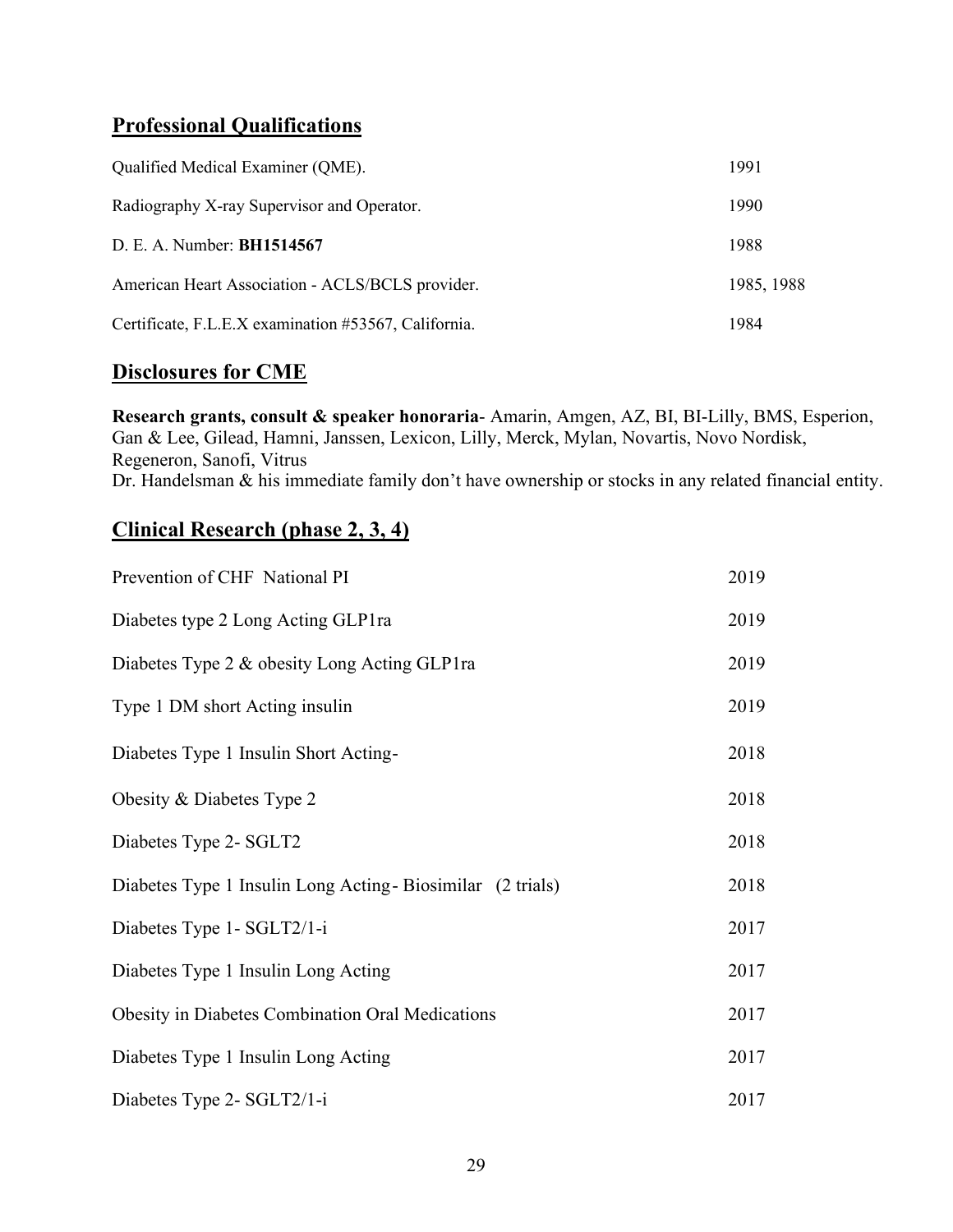| Diabetes & CVD-PCSK9i                      | 2016 |
|--------------------------------------------|------|
| Non HDL in DM prevent CVD                  | 2016 |
| TGL role in CVD                            | 2016 |
| Type 2 Diabetes in Children                | 2016 |
| Type 1 Diabetes- Oral medication           | 2015 |
| Diabetes & CVD-PCSK9i                      | 2015 |
| Diabetes & CVD-Anti coagulation            | 2014 |
| Type 2 DM combination insulin GLP1         | 2014 |
| Type 2 DM once weekly GLP1                 | 2014 |
| Type 1 Diabetes, early injectable AB       | 2014 |
| Type 1 Diabetes- Oral medication           | 2014 |
| CV Risk Patients- PCSK9                    | 2013 |
| Type 2 DM- implantable GLP1                | 2013 |
| Type 2 Diabetes Insulin & GLP1             | 2013 |
| Type 2 Diabetes DPP4 & statin              | 2013 |
| Type 2 DM once weekly DPP4                 | 2013 |
| High Cholesterol injectable Antibody       | 2012 |
| Type 2 Diabetes CVD Stable Angina Diabetes | 2012 |
| Type 2 Diabetes DPP4 & CVD Safety          | 2012 |
| Type 2 DM long acting basal Insulin        | 2012 |
| Type 2 DM DPP4 once weekly                 | 2012 |
| Type 2 Diabetes Insulin & GLP1             | 2011 |
| Type 2 Diabetes Incretin based therapy     | 2011 |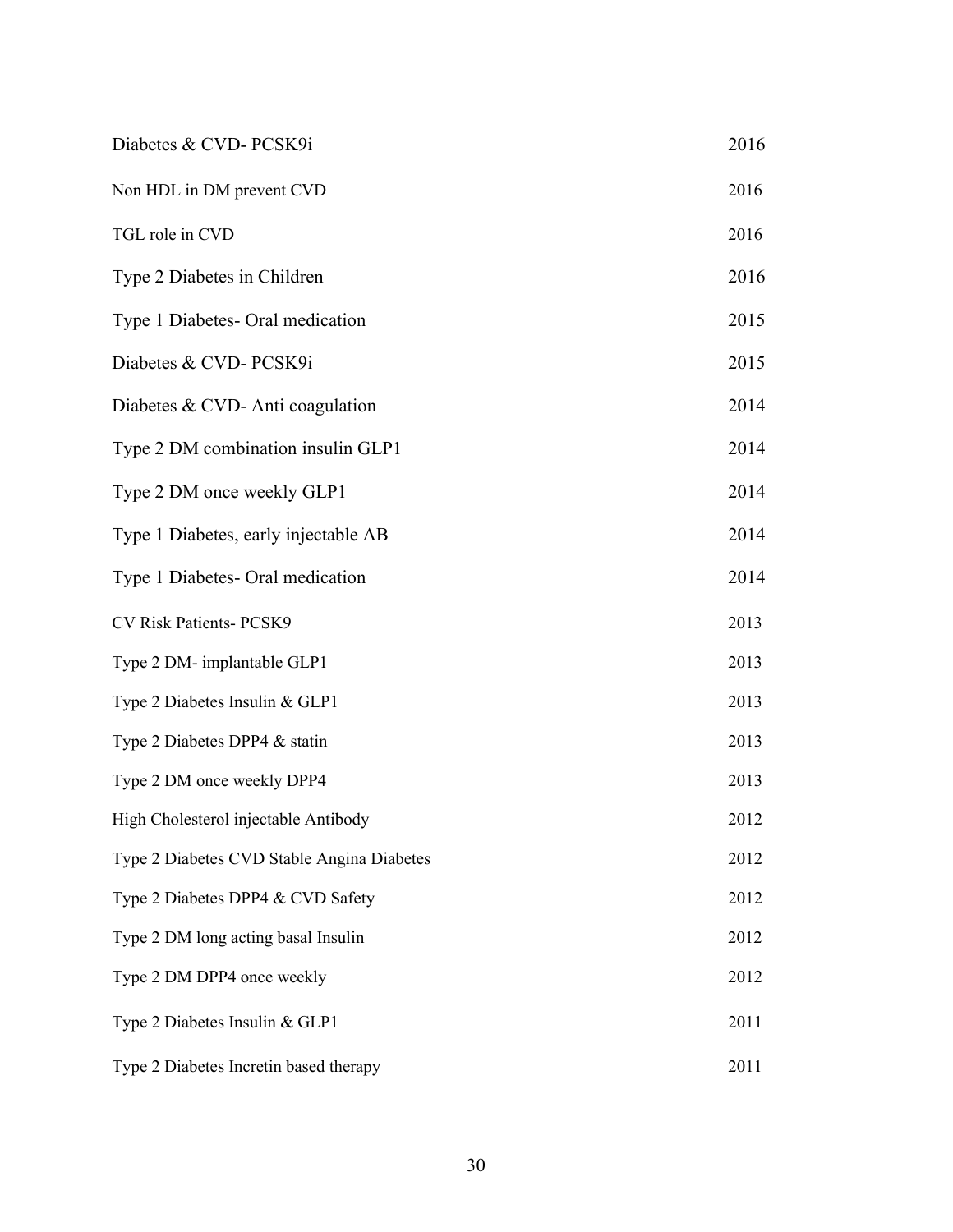| Type 2 Diabetes DPP4 CKD & CVD Safety                                                                                                                                                | 2011    |
|--------------------------------------------------------------------------------------------------------------------------------------------------------------------------------------|---------|
| Type 2 Diabetes DPP4 Initial Therapy                                                                                                                                                 | 2011    |
| Type 2 Diabetes- SGLT2 based treatment                                                                                                                                               | 2011    |
| Type 2 Diabetes DPP4 Cardiovascular Safety                                                                                                                                           | 2010    |
| Type 1 Diabetes- anti antibody                                                                                                                                                       | 2010    |
| Type 2 Diabetes- anti inflammatory                                                                                                                                                   | 2010    |
| Type 2 Diabetes DPP4 Cardiovascular Safety                                                                                                                                           | 2010    |
| <b>Insulin Based Treatment of Diabetes</b>                                                                                                                                           | 2009    |
| Safety of Incretin Based Therapy of Diabetes                                                                                                                                         | 2009    |
| Incretin Based Treatment of Diabetes                                                                                                                                                 | 2009    |
| Management of Pre Diabetes – Glucose & Lipids                                                                                                                                        | 2008    |
| Treatment of Diabetes & Lipids                                                                                                                                                       | 2008    |
| Incretin Based Treatment of Diabetes                                                                                                                                                 | 2008    |
| Diabetes & Weight loss, New Agent, Combination Therapy                                                                                                                               | 2007    |
| Cholesterol & Diabetes/Pre-Diabetes- Treat or Prevent Diabetes                                                                                                                       | 2007    |
| Diabetes - Insulin and Multiple Oral Medications                                                                                                                                     | 2007    |
| Diabetes – New Agent Phase 2b, Mono Therapy                                                                                                                                          | 2007    |
| HTN & Metabolic Syndrome                                                                                                                                                             | 2007    |
| Diabetes – New Agent, Multiple Therapy                                                                                                                                               | 2006    |
| Active Vitamin D – The Effect on Kidney Disease Progression                                                                                                                          | 2006-07 |
| Office Based Multiple Clinical Researches - CVD, Lipids, HTN, Diabetes                                                                                                               | 1993-05 |
| "Acute Arterial Occlusion" - a retrospective study of 145 cases<br>1980-1983. The Vascular Surgery Department, Shiba Medical Center,<br>Ramat - Gan, Israel. M.D. Thesis - Presented | 1984    |
| Israeli Surgical Society – Presented                                                                                                                                                 | 1985    |
| "Iatrogenic Complications of Vascular Surgeries" A three and a half year<br>Retrospective study. Israeli Surgical Society - Presented                                                | 1985    |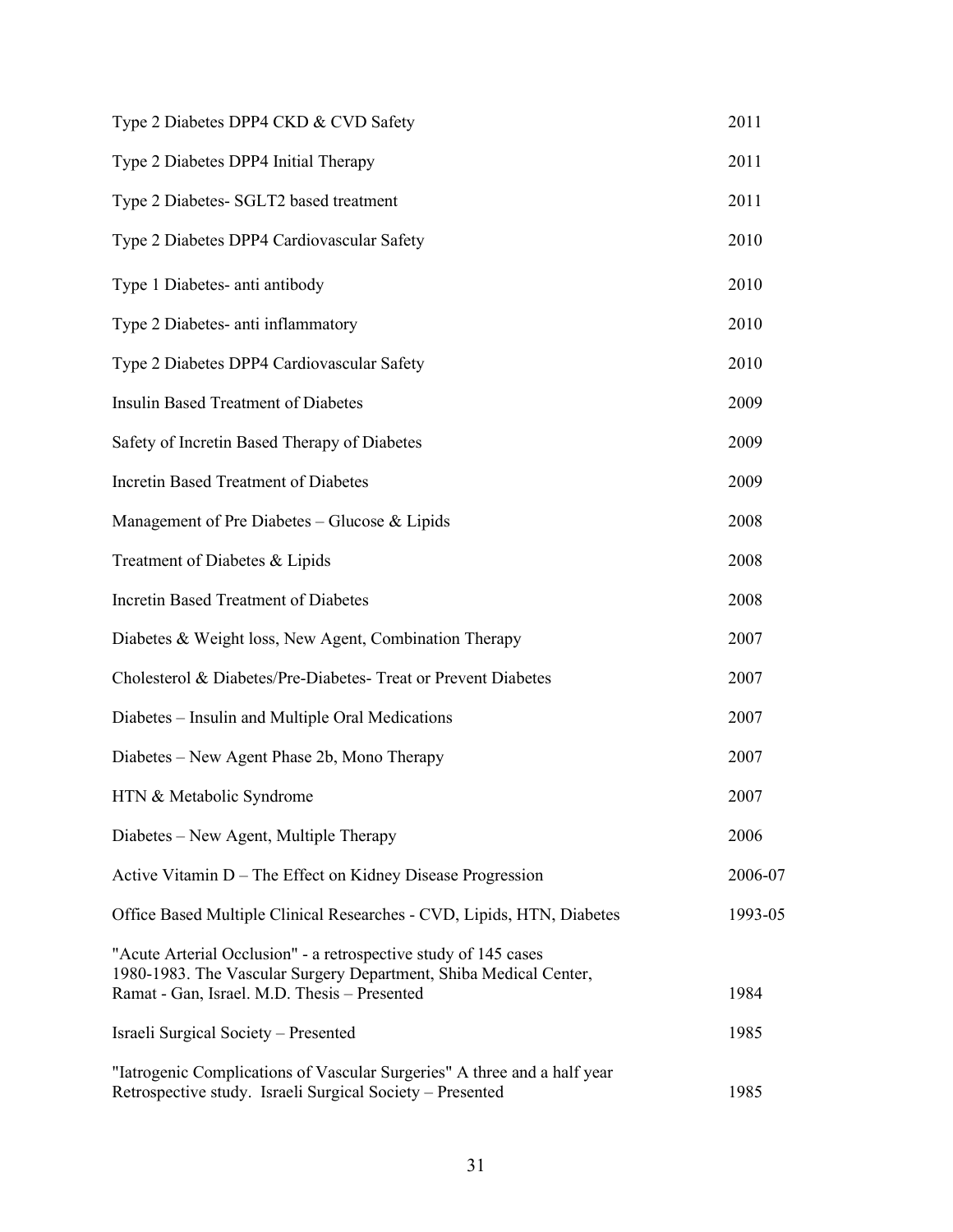# **Research Interest & Capability**

Diabetes, Obesity, Cholesterol & Dyslipidemia, HTN, Preventive Cardiology, Osteoporosis, PCOS, Thyroid **Equipment:**, Carotid US (CIMT), Echocardiogram, vascular US, EKG, Stress Test (Treadmill)

### **Teaching-Education**

National and International Speaker - Over 750 CME related lectures: **Topics**: Diabetes, Pre Diabetes, Cholesterol & Dyslipidemia, HTN, Obesity, Insulin Resistance, CHF Metabolic Syndrome, PCOS, Preventive Cardiology, Osteoporosis, Thyroid, Chronic kidney Disease

### **Sample CME & Sponsoring Providers:**

American College of Physician Medscape American Heart Association American College of Cardiology American Diabetes Association Loyola University Chicago University of Florida University of Texas Southwestern Medical Center Johns Hopkins University School of Medicine University of Tennessee College of Pharmacy Montefiore Medical Center Medical World Conferences The Institute for Medical Education Antidote National Kidney Foundation American Association of Clinical Endocrinology Cleveland Clinic UCLA PriMed PESI, LLC CME Solutions Annenberg Center for Health Science at Eisenhower Encino Tarzana Regional Medical Center National Lipid Association Society of Toxicologists and Pathologists COHDy Europe Vanderbilt University

### **Educational Initiatives – Sample**

The role of the kidney in glucose homeostasis Comprehensive management of Diabetes AACE – Incretin National Initiative for Health Care Education DPP-IV Inhibition: A New Cornerstone in the Treatment of Type 2 Diabetes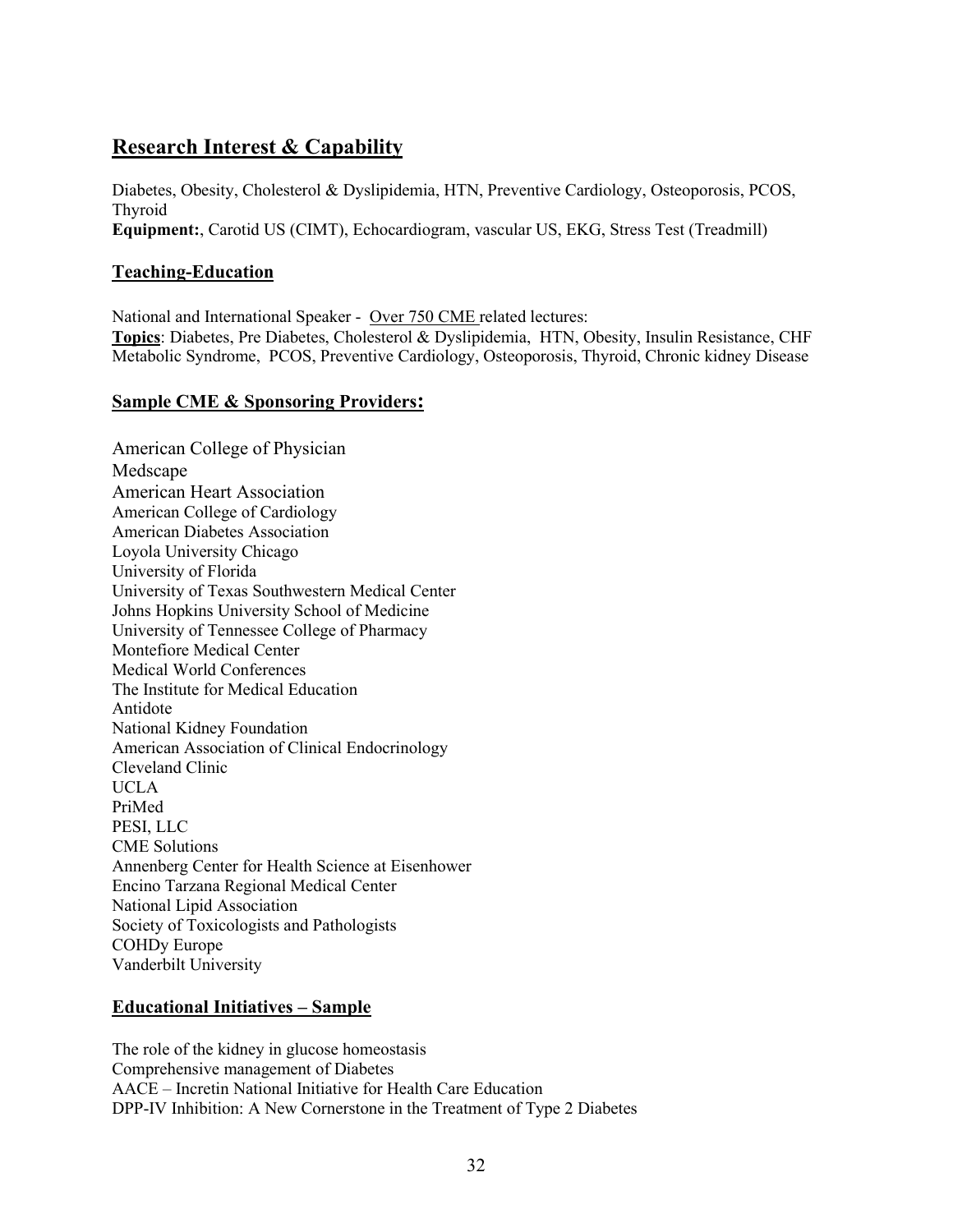Apollo Lipid Education Initiative National Faculty Thyroid Disorder Education Initiative (TDEI) The Medical Education Speaker Network Network for Continuing Medical Education Diabetes Academy- Improving patient care through Education ACE National Diabetes Initiative- Education for the Primary Care Physician ADA – PriMed Update on Diabetes

#### **Inviting Medical & Academic Centers – Sample**

Hong Kong College of Cardiology Annual Meeting Advance Internal Medicine Hong Kong- Annual Meeting Cedars Sinai Medical Center- Cardiology department UCLA- School of medicine Vanderbilt University Beer Sheba Medical School, Israel Barcelona Hospital Center, Spain Harbor UCLA Hadassah Medical Center, Israel City of Hope Kings Drew Medical School Loma Linda Medical School University of Southern California Cleveland Clinic Ohio and Florida UCLA Pediatric Endocrine Department Multiple Hospitals- Grand Round Medical Groups & Large Health Systems Chinese University of Hong Kong Colombia Endocrine and Metabolism Society

#### **Inviting Medical Associations – Sample**

Chilean Endocrine and metabolic Association Hong Kong College of Cardiology Australia Diabetes Society Indian diabetes Association Korean Diabetes Association Brazil Endocrine Association Spanish Society of Endocrinology and Nutrition Japan Endocrine Society Paris NASH French – USA Society Philippine Endocrine Society Japan Diabetes Society Colombia National Endocrine Association Israel Endocrine Society Costa Rica Endocrine And Nutrition Association Philippines AACE Endocrine University Mayo Clinic National & Pacific Lipid Association American Association of Clinical endocrinologists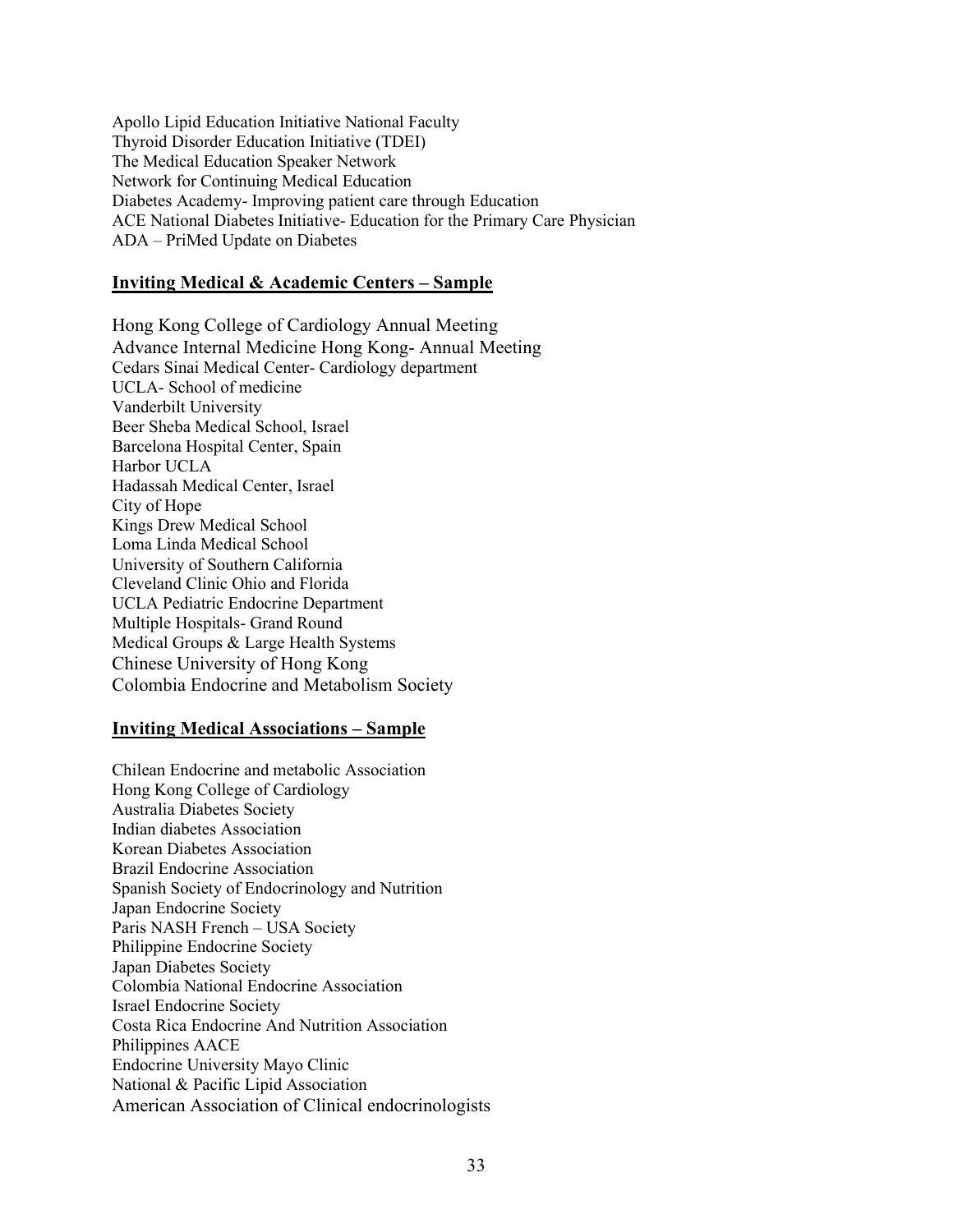Chinese Endocrine Association Philippines Diabetes Chinese Society of Endocrinology Philippines Society of Endocrinology Mexico Society of Endocrinology and Nutrition American Diabetes Association Puerto Rican Society of Endocrinology and Diabetology National Lipid Association – Annual Meeting. Society of Toxicologic Pathology – Annual Meetings. Take care of Your Diabetes (TCOYD) Egyptian Society of Endocrinology and Obesity D-Cure Russell Burrie Symposium, Israel Association of Philippines Physicians of America Vascular Biology Working Group Philippines College of Physicians, Philippines Armenian American Medical Society Nevada Diabetes Association for Children & Adults The Cypress Foundation Monterey Medical Society Trivalley Indian Medical Association Los Angeles Endocrine Society of Orange County Hong Kong Society of Neurology Hong Kong Federation of Medical Specialties

#### **Education –Programs**

| Chair Symposium AACE Annual Pre Congress, Diabetes & CVD                                                                        | 2019     |
|---------------------------------------------------------------------------------------------------------------------------------|----------|
| Annual Paris NASH Symposium                                                                                                     | 2017     |
| Chair Symposium AACE Annual Pre Congress, Diabetes & CVD                                                                        | 2018     |
| Chair & Program Director, The Heart in Diabetes                                                                                 | 2017-    |
| Chair & Program Director, World Congress on Insulin Resistance, Diabetes & CVD                                                  | $2003 -$ |
| Chair Symposium 14WCIRDC, Management and Prevention of CVD in<br>Metabolic Syndrome & DM: Focus on PCSK9 Inhibitors             | 2016     |
| Chair Symposium AACE Annual, LDL-C Reduction in the Patient with Diabetes:<br>How Low Should We Go and How Should We Get There? | 2016     |
| Chair Symposium 13WCIRDC, Cardiovascular Disease: The Management of<br>the High Risk Patient in the PCSK9 Inhibitors Era.       | 2015     |
| Chair Symposium 13WCIRDC, Early Intervention in the Continuum of Hyperglycemia –<br>The Role of Initial Combination Therapy     | 2015     |
| Chair Symposium ADA Annual, Managing the High Risk Patient – LDL and Beyond:<br>Contemporary and Future Approaches              | 2015     |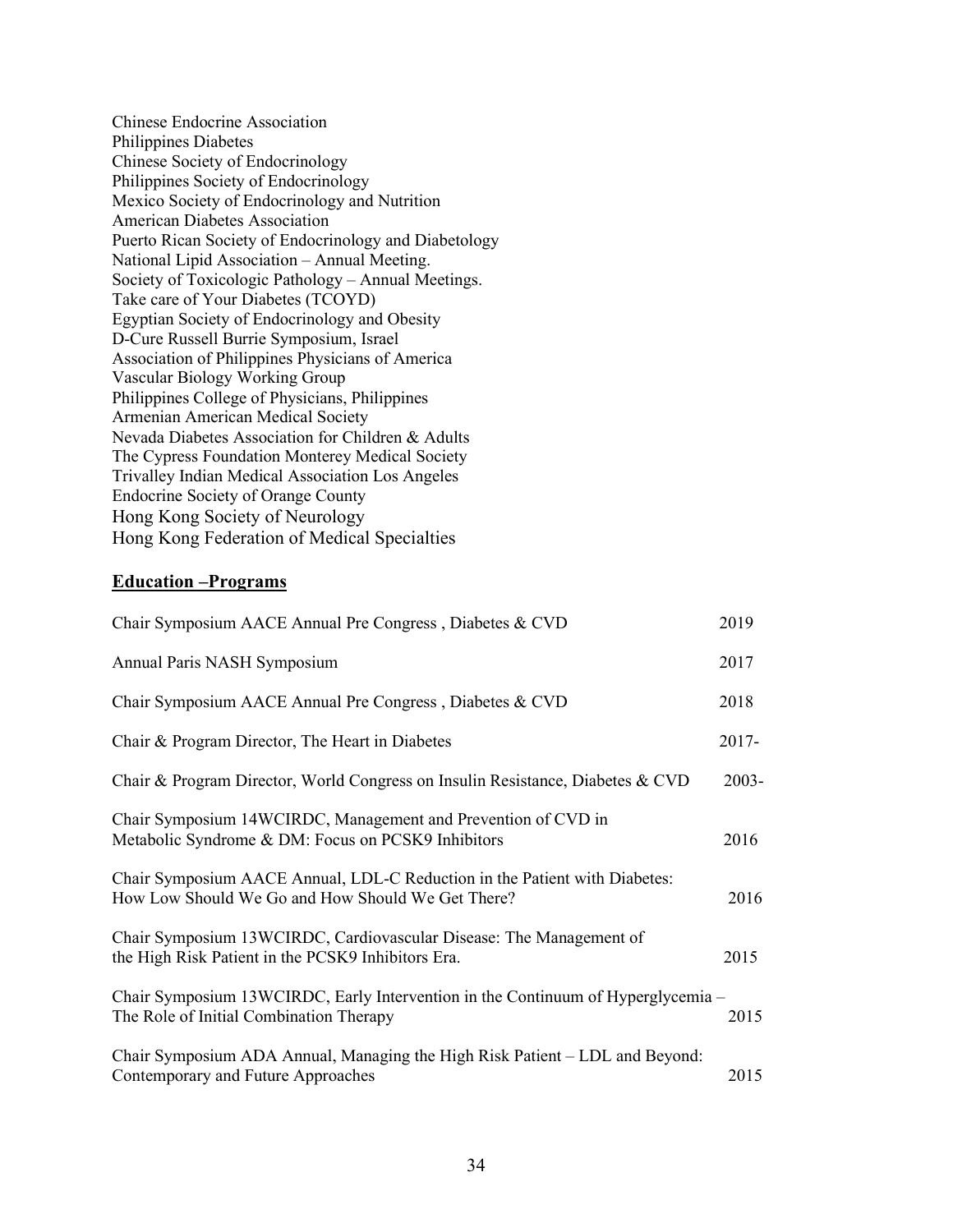| Chair Symposium ADA Annual, Comprehensive Management of DM: Focus on<br>SGLT2 Inhibitors and Combination Therapy Emerging Concepts of Renal Effects | 2015      |
|-----------------------------------------------------------------------------------------------------------------------------------------------------|-----------|
| Chair Symposium ADA Annual, Reducing Residual CVD Risk: Shifting<br>The cholesterol Conversation Beyond Statin Therapy                              | 2015      |
| Chair Symposium AACE Annual, LDL-C Reduction in the High-Risk Patient:<br>How Low Should We Go?                                                     | 2015      |
| Chair Symposium 12WCIRDC, Managing The High Risk Patient<br>LDL and Beyond, Contemporary & Future Approaches                                        | 2014      |
| Chair Symposium EASD Annual, Contemporary T2DM Management:<br>Focus on Safety and Efficacy                                                          | 2014      |
| Co-Chair "AACE-ACC Joint meetings ACC Annual & AACE Annual                                                                                          | 2011-2014 |
| <b>Obesity Education Initiative, AACE</b>                                                                                                           | 2013-2016 |
| Chair, "Diabetes Update" Providence Tarzana Medical Center, Tarzana CA                                                                              | 2012-2016 |
| Chair, "Diabetes Update" Providence Tarzana Medical Center, Tarzana CA                                                                              | 2011      |
| Chair, Obesity Satellite Symposium; "Obesity and Diabetes 2011: The Twin Epidemics"<br>Orlando, FL                                                  | 2011      |
| Chair, Symposium Type 2 Diabetes: Combination Therapy for Comprehensive<br>Risk Reduction. Orlando, FL                                              | 2010      |
| Chair, "Diabetes Update" Providence Tarzana Medical Center, Tarzana CA                                                                              | 2010      |
| Chair, Symposium The Role of Gut Hormone: A Fresh Look At Hormonal<br>Approaches to T2DM, Weight, and Cardiometabolic Risk. Boston, MA              | 2010      |
| Chair, AACE Diabetes - New Frontier in Clinical Practice. Boston, MA                                                                                | 2010      |
| Chair, Multi Marker Approach to Type 2 Diabetes Risk Consensus Conference<br>Orlando, FL                                                            | 2010      |
| Chair, Symposium, Type 2 Diabetes - Comprehensive Intervention for CVD<br>Reduction. ADA Annual, New Orleans, LA                                    | 2009      |
| Chair, Symposium Obesity & Type 2 Diabetes, AACE Annual, Boston, MA                                                                                 | 2009      |
| Chair & Program Director, "Diabetes Update 2009" Providence Tarzana<br>Medical Center, Los Angeles, CA                                              | 2009      |
| Chair & Program Director, "Diabetes Update 2008" Tarzana Regional<br>Medical Center, Los Angeles, CA                                                | 2008      |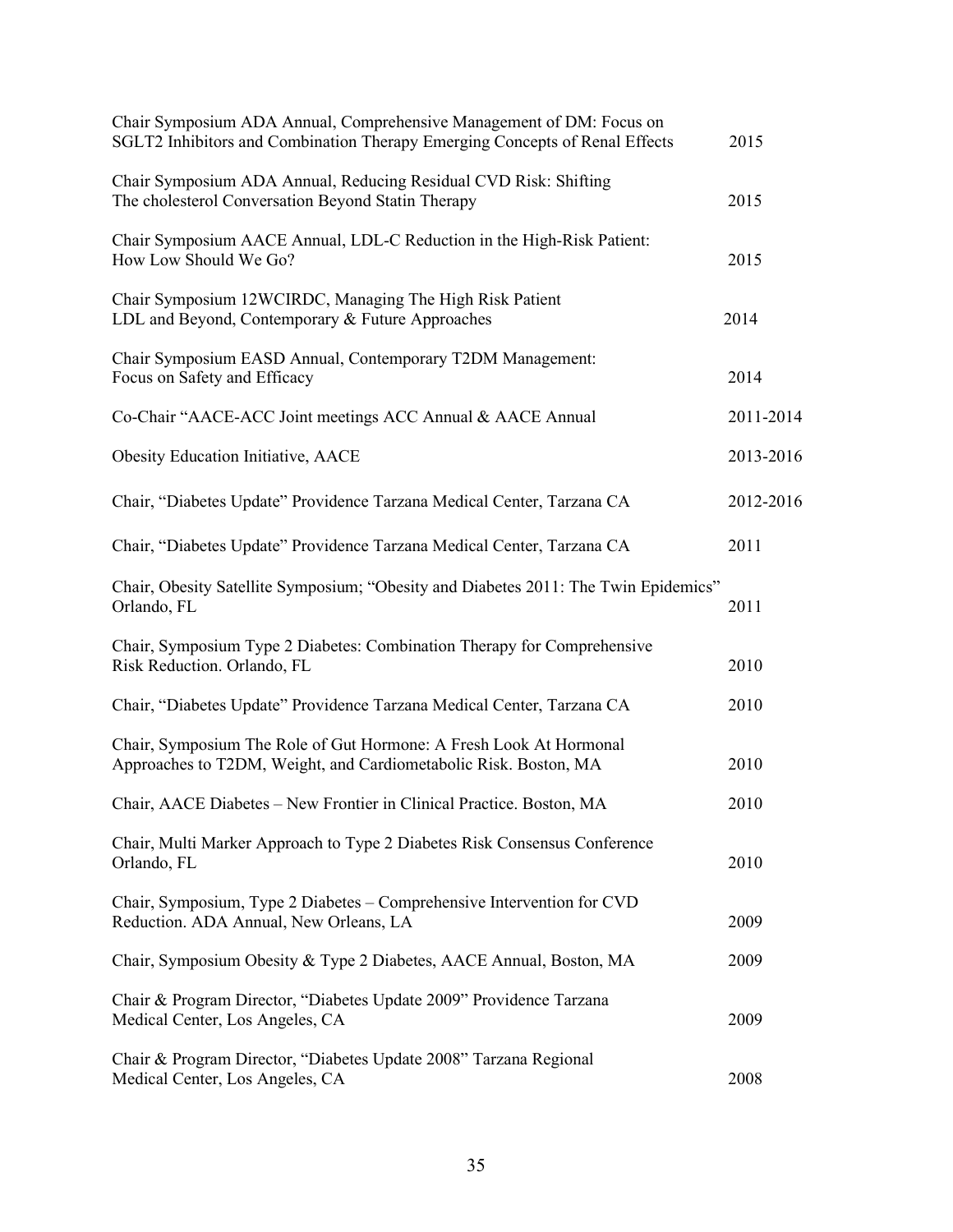| Chair & Program Director, "Diabetes Update 2007" Encino Tarzana<br>Regional Medical Center, Los Angeles, CA                                                                                                                                                                                                       | 2007         |
|-------------------------------------------------------------------------------------------------------------------------------------------------------------------------------------------------------------------------------------------------------------------------------------------------------------------|--------------|
| Lectures, "Metabolic Clinic" A Series of Lectures on Metabolic Disorders<br>Encino Tarzana Regional Medical Center, Los Angeles, CA                                                                                                                                                                               | 2007         |
| Chair & program Director: "Diabetes today and tomorrow" a tribute to Dr. Robert<br>Rood, A Series of Lectures Presenting National Leaders in Diabetes in Pregnancy,<br>New Technology and Complete Care<br>Co-Chair-Diabetes Education Programs for Primary Care<br>Physicians and Allied health, Los Angeles, CA | 2005<br>2004 |
| Program Chair, California Chapter/Western consortium, "American Association<br>of Clinical Endocrinologists 4th Annual Meeting & Symposium", San Francisco, CA                                                                                                                                                    | 2004         |
| Course Chair, Director and Founder, "1 <sup>st</sup> Annual World Congress on Insulin<br>Resistance Syndrome", Universal City, CA                                                                                                                                                                                 | 2003         |
| Program Chair, California Chapter/Western consortium, "American Association<br>of Clinical Endocrinologists 3 <sup>rd</sup> Annual Meeting & Symposium", Century City, CA                                                                                                                                         | 2003         |
| Chair, Program Director," Insulin Resistance Metabolic Syndrome X:<br>Hypertension, Obesity, Dyslipidemia, Diabetes & the Heart",<br>Universal City, CA                                                                                                                                                           | 2002         |
| Program Chair, California Chapter, AACE 2 <sup>nd</sup> Annual Meeting & Symposium,<br>Las Vegas, NV                                                                                                                                                                                                              | 2002         |
| Co-Chair, The Insulin Resistance Syndrome - Consensus Conference, AACE/ACE,<br>Washington D.C.                                                                                                                                                                                                                    | 2002         |
| Chair, Program Director, "Women & Menopause" Universal City, CA                                                                                                                                                                                                                                                   | 2002         |
| Chair, Program Director - "Metabolic- Insulin Resistance - Syndrome: Syndrome<br>X, Diabetes, Hypertension & the Heart", Woodland Hills, CA                                                                                                                                                                       | 2001         |
| Program Chair, California Chapter, "American Association of Clinical Endocrinologists<br>1st Annual Meeting & Symposium", Anaheim, CA                                                                                                                                                                             | 2001         |
| Course Chair, Inaugural Meeting, California Chapter, American Association of Clinical<br>Endocrinologists, San Francisco, CA                                                                                                                                                                                      | 2001         |
| Chair, Program Director - "Syndrome X, Diabetes, Obesity, Hypertension & the Heart",<br>Woodland Hills, CA                                                                                                                                                                                                        | 2000         |
| Chair, Program Director – "Syndrome X, Diabetes, Obesity & the Heart",<br>Woodland Hills, CA                                                                                                                                                                                                                      | 1999         |
| Moderator, Monthly Endocrine & Metabolism – Grand Round,<br>Encino Tarzana Medical Center, Tarzana, CA                                                                                                                                                                                                            | 1998-04      |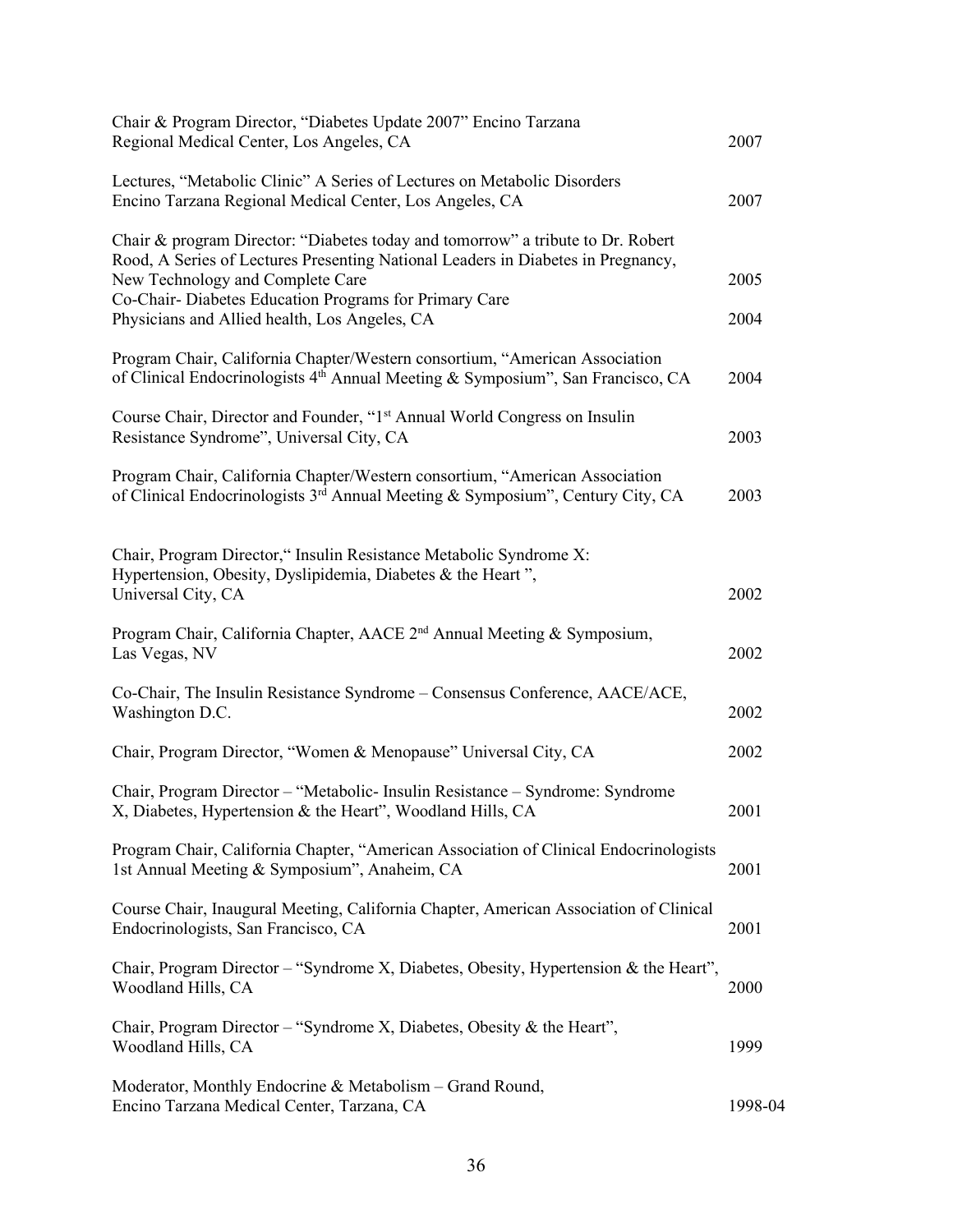| Chair, Founder Program Director, Annual Insulin Resistance Metabolic<br>Syndrome X, Los Angeles, CA                                                                                                           | 1998-02         |
|---------------------------------------------------------------------------------------------------------------------------------------------------------------------------------------------------------------|-----------------|
| Course Chair & Program Director - Endocrine & Metabolic Symposium.<br>A series of CME conferences targeting the Diabetes, Obesity, Thyroid,<br>Women's Health, Cardiovascular & Osteoporosis, Los Angeles, CA | 1998-02         |
| Program Director, Metabolic – Endocrine CME Conferences, the Metabolic Institute<br>for Endocrine Therapeutics, Tarzana, CA<br>Chair, Program Director – "Syndrome X, Diabetes and Beyond" Tarzana, CA        | 1998-02<br>1998 |
| Moderator, Monthly Diabetes Grand Round, Encino Tarzana<br>Medical Center, Tarzana, CA                                                                                                                        | 1994-04         |
| Director of Education, Diabetes Care Center, Encino Tarzana, CA                                                                                                                                               | 1994-03         |
| Clinical Instructor of Medicine - University of Southern California Medical School,<br>Los Angeles, CA                                                                                                        | 1988-90-        |

### **National Faculty & Notable CME Lectures**

| "Contemporary T2DM Management: Focus on Safety and Efficacy" 50th<br>Annual EASD Meetings, Vienna, Austria<br>Lecture, "Contemporary Approach to Lipid Management & Pipeline of Lipid | 2014 |
|---------------------------------------------------------------------------------------------------------------------------------------------------------------------------------------|------|
| Medications" 6th Joint Meeting of AACE & AACE Philippine Chapter<br>Manila, Philippines                                                                                               | 2014 |
| Lecture, "Endocrinologists in the USA- the Road for Specialty Certification &<br>Recognition" Annual Congress of Chinese Endocrinologist Association (CEA)<br>Xiamen, China           | 2014 |
| Lecture, "Hyperglycemia and the Potential Role for New Therapies in Type 2<br>Diabetes Management" AACE 23rd Annual Scientific and Clinical Congress"<br>Las Vegas, NV                | 2014 |
| Lecture, "Real life Impact of Hypoglycemia Reduction" Diabetes Leadership<br>Summit, Cancun, Mexico                                                                                   | 2014 |
| Lecture, "LDL and Beyond: Current and Future Approaches to Cholesterol<br>Management" Providence Tarzana Hospital, Tarzana, CA                                                        | 2014 |
| Lecture, "Obesity and its Management" Danish Saxenda Investors Meeting<br>Vienna, Austria                                                                                             | 2014 |
| Lecture, "Current Medical Therapy and Expectations for New Drugs in<br>Managing the Diabetic Patient" Gilead: Medical Affairs National Meeting<br>San Diego, CA                       | 2014 |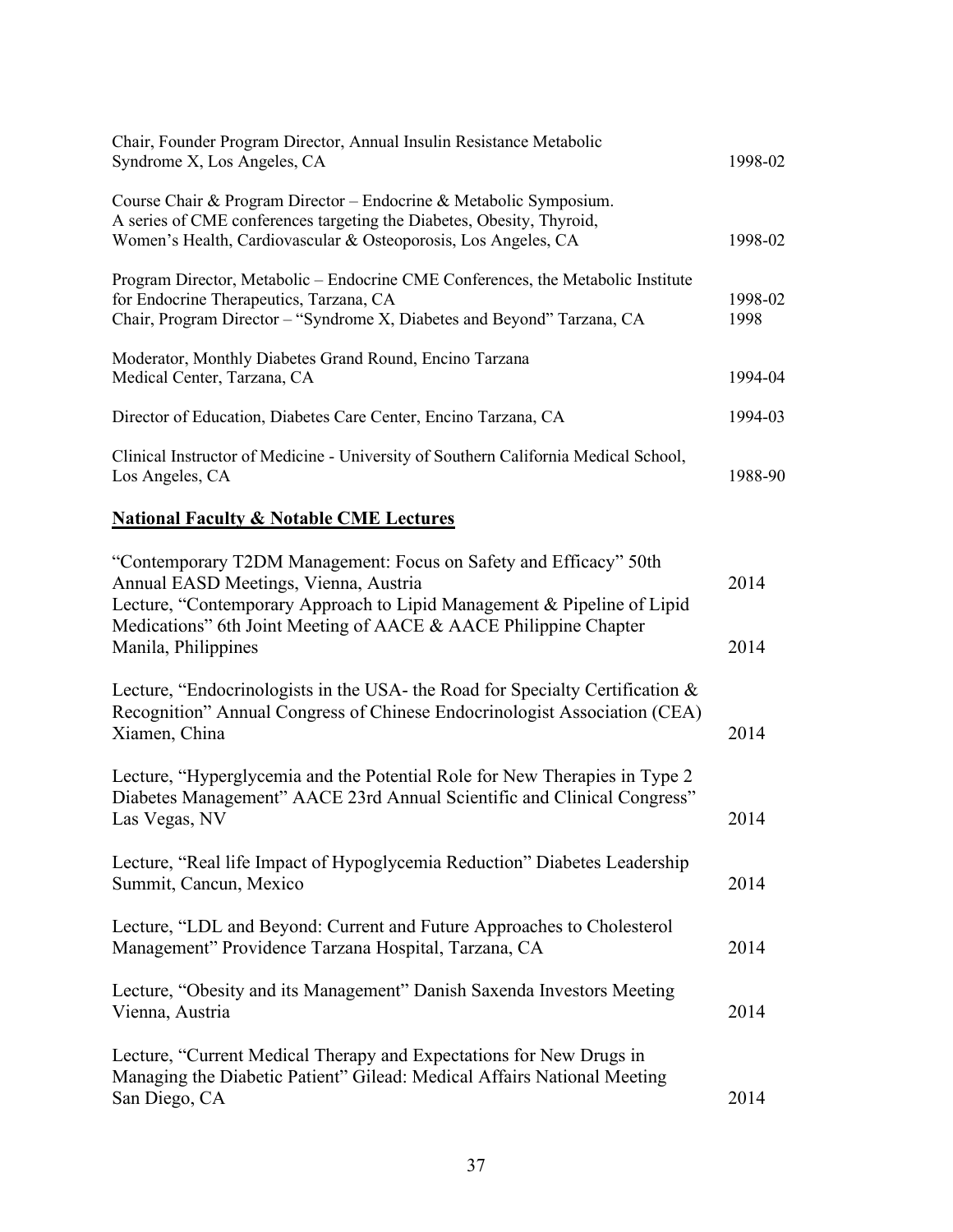| Lecture, "SGLT2 inhibitors: From Mechanism to Clinical Practice" Janssen<br>International Advisory Board Tel Aviv, Israel                                                         | 2014 |
|-----------------------------------------------------------------------------------------------------------------------------------------------------------------------------------|------|
| Lecture, "Cancer, Obesity, and Diabetes Risk" AACE 23rd Annual Scientific<br>and Clinical Congress" Las Vegas, NV                                                                 | 2014 |
| Lecture, "Exenatide: Beyond Expectation on Glycemic Control & Weight Loss"<br>6th Joint Meeting of AACE & AACE Philippine Chapter Manila, Philippines                             | 2014 |
| Lecture, "Efficacy and Safety of Exenatide Once Weekly Over Five Years"<br>AstraZeneca Asia Area Bydureon Advisory Board, Manila, Philippines                                     | 2014 |
| Lecture, "LDL and Beyond: Current and Future Approaches to Cholesterol<br>Management" AACE Endocrine University, Rochester, MN                                                    | 2014 |
| Lecture, "Treatment Algorithms in T2D: From Theory to Clinical Practice"<br>Diabetes Leadership Summit, Cancun, Mexico                                                            | 2014 |
| Lecture, "SGLT2 inhibitors: From Mechanism to Clinical Practice"<br>AstraZeneca Lecture Series, Guangzhou, China                                                                  | 2014 |
| Lecture, "2013 AACE New Comprehensive Diabetes Algorithms" 6th Joint<br>Meeting of AACE & AACE Philippine Chapter Manila, Philippines                                             | 2014 |
| Lecture, "The Importance of Dyslipidemia in Diabetes: Cholesterol<br>Management and the Role of PCSK9 in Cholesterol Homeostasis"<br>AACE Annual Meetings, Las Vegas, NV          | 2014 |
| Lecture, "The Role of Basal insulin in patients with T2DM" Basal Insulin<br>Summit, Cancun, Mexico                                                                                | 2014 |
| Lecture, "Exenatide QW vs insulin glargine DURATION 3" AstraZeneca<br>Asia Area Bydureon Advisory Board, Manila, Philippines                                                      | 2014 |
| Lecture, "Comprehensive Approaches to the Management of Diabetes: The<br>2013 AACE Diabetes Algorithm" IACC Pri-Med Program, Chicago, IL                                          | 2013 |
| Lecture, "The Endocrine Heart" ACC-AACE 3rd Joint Symposium<br>San Francisco, CA                                                                                                  | 2013 |
| Lecture, "Comprehensive Management of Patients With Type 2 Diabetes: Global<br>Goals for Risk Reduction "Medscape Education Meeting at AACE 23rd Annual<br>Meetings Las Vegas, NV | 2013 |
| Lecture, "New Strategies to the management of Obesity" Providence<br>Tarzana Hospital, Tarzana, CA                                                                                | 2013 |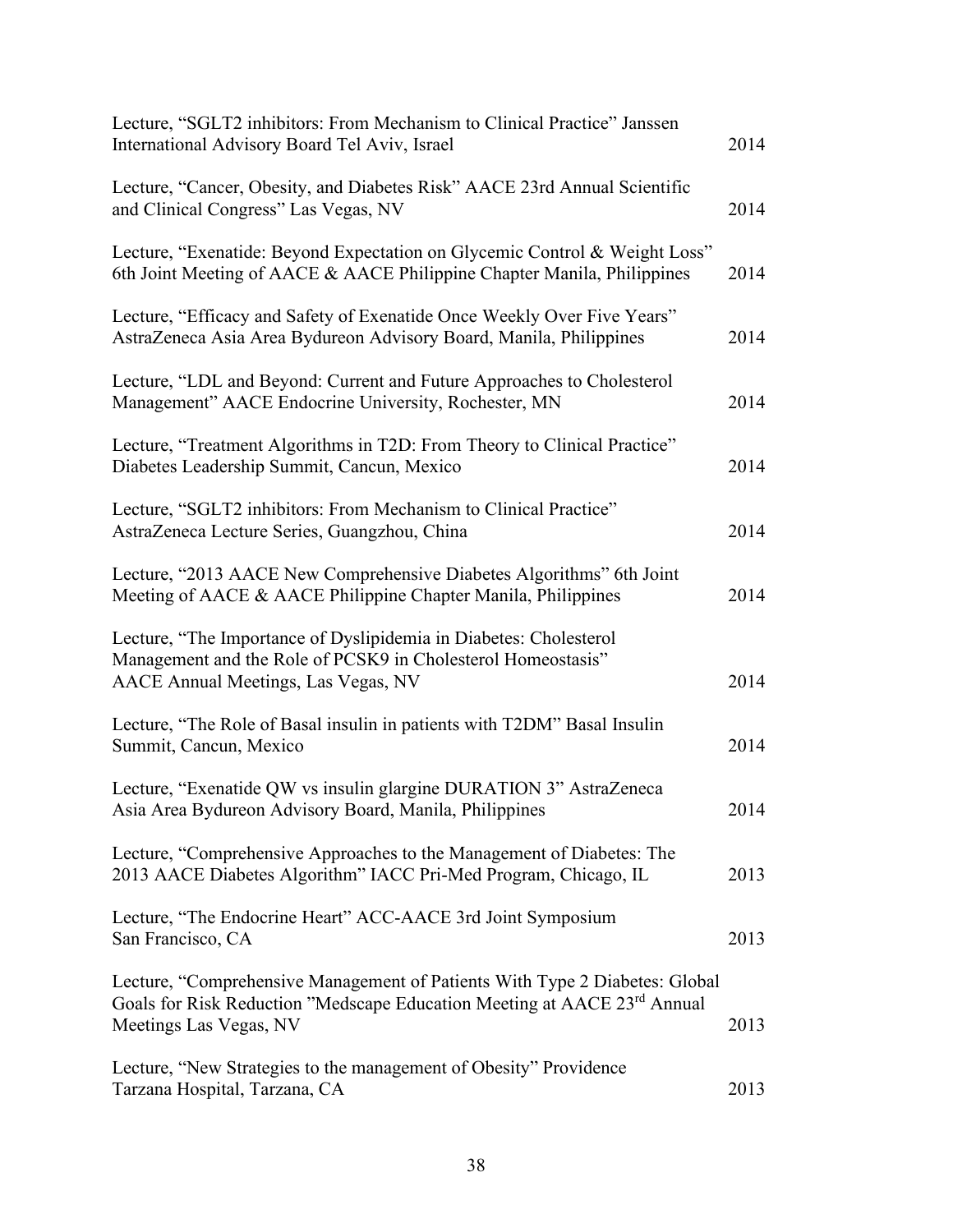| Lecture, New Strategies for Obesity Management: Risk Stratification and Long-<br>Term Weight Control" California AACE Annual Meetings, Los Angeles, CA                                                                  | 2013         |
|-------------------------------------------------------------------------------------------------------------------------------------------------------------------------------------------------------------------------|--------------|
| Lecture, "Type 2 Diabetes Mellitus: Hyperglycemia Pharmacologic<br>Management" 5th Annual Orange County Symposium, Anaheim, CA                                                                                          | 2013         |
| Lecture, "Emerging Treatments and Novel Strategies in the Management of<br>Obesity" 29th Annual Rose Conference Minneapolis, MN                                                                                         | 2013         |
| Lecture, "Comprehensive Approach to Managing Obesity, Cardiometabolic<br>Risks & Diabetes" IACC Pri-Med Program, Chicago, IL                                                                                            | 2013         |
| Lecture, "Comprehensive Approach to the Management of Diabetes"<br>Providence Tarzana Hospital, Tarzana, CA                                                                                                             | 2013         |
| Lecture, "Emerging Treatments and Novel Strategies in the Management of<br>Obesity" 29th Annual ROSE Conference, Minneapolis, MN<br>Lecture, "Obesity, Contemporary Approach" 11 <sup>th</sup> WCIRDC, Los Anngeles, CA | 2013<br>2013 |
| Lecture, "The 2013 approach to Heart Disease in Diabetes" AACE 22 Annual<br>Scientific & Clinical Congress, Phoenix, AZ                                                                                                 | 2013         |
| Chair, Workshop on the state of Diabetes, Obesity and cancer, its management<br>and Clinical Implication. AACE/ACE, New York, NY                                                                                        | 2012         |
| Chair, Workshop and on the Clinical Approach to the detection of<br>Lipodystrophy AACE/ACE, Santa Monica, CA                                                                                                            | 2012         |
| Lecture, "Goals and Management of Dyslipidemia-LDL and Beyond"<br>SMNE/AACE Joint Pre-Congress, Leon, Mexico                                                                                                            | 2012         |
| Lecture, "Diabetes and Cancer", Providence Tarzana Hospital, Tarzana, CA                                                                                                                                                | 2012         |
| Lecture, "Diabetes and Genetics" National Lipids Association, San Diego, CA                                                                                                                                             | 2012         |
| Lecture "Clinical Implication of Insulin Resistance Metabolic Syndrome"<br>VA Sepulveda Los Angeles, CA                                                                                                                 | 2012         |
| Lecture, "The Role of Incretins in Glucose Homeostasis" AACE Los Angeles                                                                                                                                                | 2012         |
| Lecture, "Role of Incretin-based Treatments in the Management of Type 2<br>Diabetes: Clinical Efficacy and Safety" AACE New York City                                                                                   | 2011         |
| Lecture, "Obesity, Diabetes & CVD Contemporary Approach" World<br>Congress on Insulin Resistance Diabetes and CVD                                                                                                       | 2011         |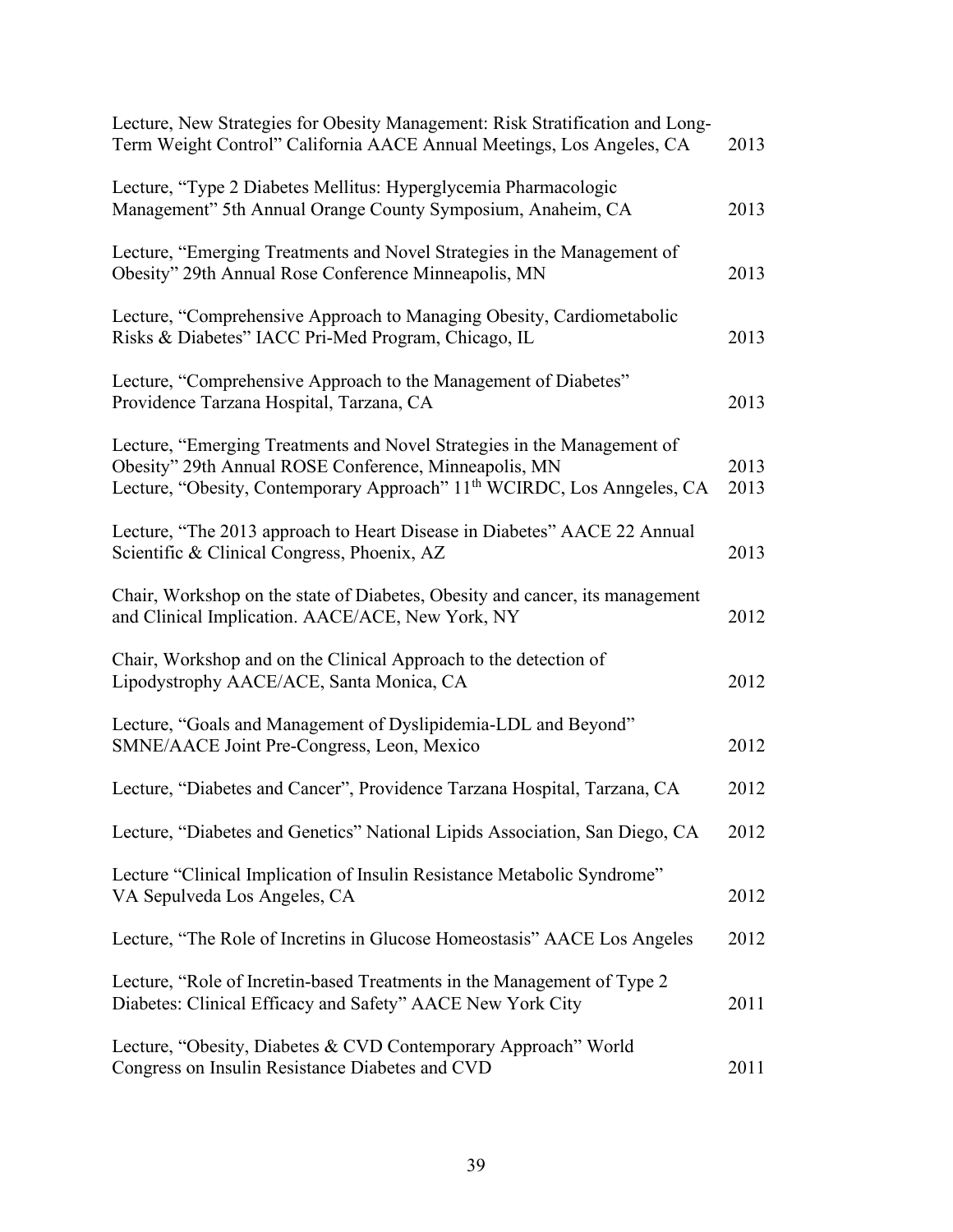| Lecture, "AACE Medical Guidelines for Clinical Practice for Developing<br>a Diabetes Mellitus Comprehensive Care Plan" AACE Annual meeting                                                                  | 2011 |
|-------------------------------------------------------------------------------------------------------------------------------------------------------------------------------------------------------------|------|
| Lecture "Post-ACCORD-Is Glycemia a Moving Target? Defining &<br>Individualizing Glucose Targets $\leq 6.5\%$ " American Diabetes association Annual 2011                                                    |      |
| Lecture "Role of Incretin-based Treatments in the Management of Type 2<br>Diabetes: Practical Applications" AACE San Francisco<br>Lecture "Treatment Guidelines and Management of Patients with             | 2011 |
| Type 2 Diabetes" Horizon Portland Oregon                                                                                                                                                                    | 2011 |
| Lecture "Contemporary Goals for the Treatment of Diabetes"<br>Providence Tarzana Hospital                                                                                                                   | 2011 |
| Lecture "Chronic Kidney Disease In Diabetes Mellitus"<br>Annual New Cardiovascular Horizons New Orleans                                                                                                     | 2011 |
| Lecture "The Metabolic Spectrum of Insulin Resistance- Primary Care<br>Approach to Diagnosis & Management" CV Center Carson City Nevada                                                                     | 2011 |
| Lecture "The Comprehensive approach to Treating Diabetes" Mexican Society<br>of Endocrinology and Nutrition Guadalajara Mexico                                                                              | 2011 |
| Lecture "Clinical Implication of Insulin Resistance Metabolic Syndrome"<br>Puerto Rico Endocrine Society Annual. San Juan Puerto Rico                                                                       | 2011 |
| Lecture "Multi Hormonal Obesity DM & CVD" Nevada AACE Annual                                                                                                                                                | 2011 |
| Lecture "The Diabetes Specialist- Comprehensive approach to CV<br><b>Risk Reduction</b> " AACE Annual                                                                                                       | 2011 |
| Lecture, "The Metabolic Spectrum of Insulin Resistance" & "The Comprehensive<br>Approach to Treating Diabetes", The Chinese Endocrinology Society, Shanghai, China                                          | 2011 |
| Lecture, "AACE Update in Diabetes Guidelines and Recommendations for Clinical Practice"<br>Philippines College of Physicians, Manila, Philippines                                                           | 2010 |
| Diabetes – Treatment Goals: Prevent Complications with Comprehensive Control,<br>Orlando, FL                                                                                                                | 2010 |
| Clinical Highlights from the 2010 AACE Meeting with a Focus on Incretins and<br>Cardiometabolic Risk, San Francisco, CA<br>The Role of Bile Acid Sequestrants in the Treatment of Type 2 Diabetes Mellitus, | 2010 |
| Prague, Czech Republic                                                                                                                                                                                      | 2010 |
| Type 2 Diabetes – Obesity, Pathophysiology, Diagnosis & Treatment Goals,<br>Los Angeles, CA                                                                                                                 | 2010 |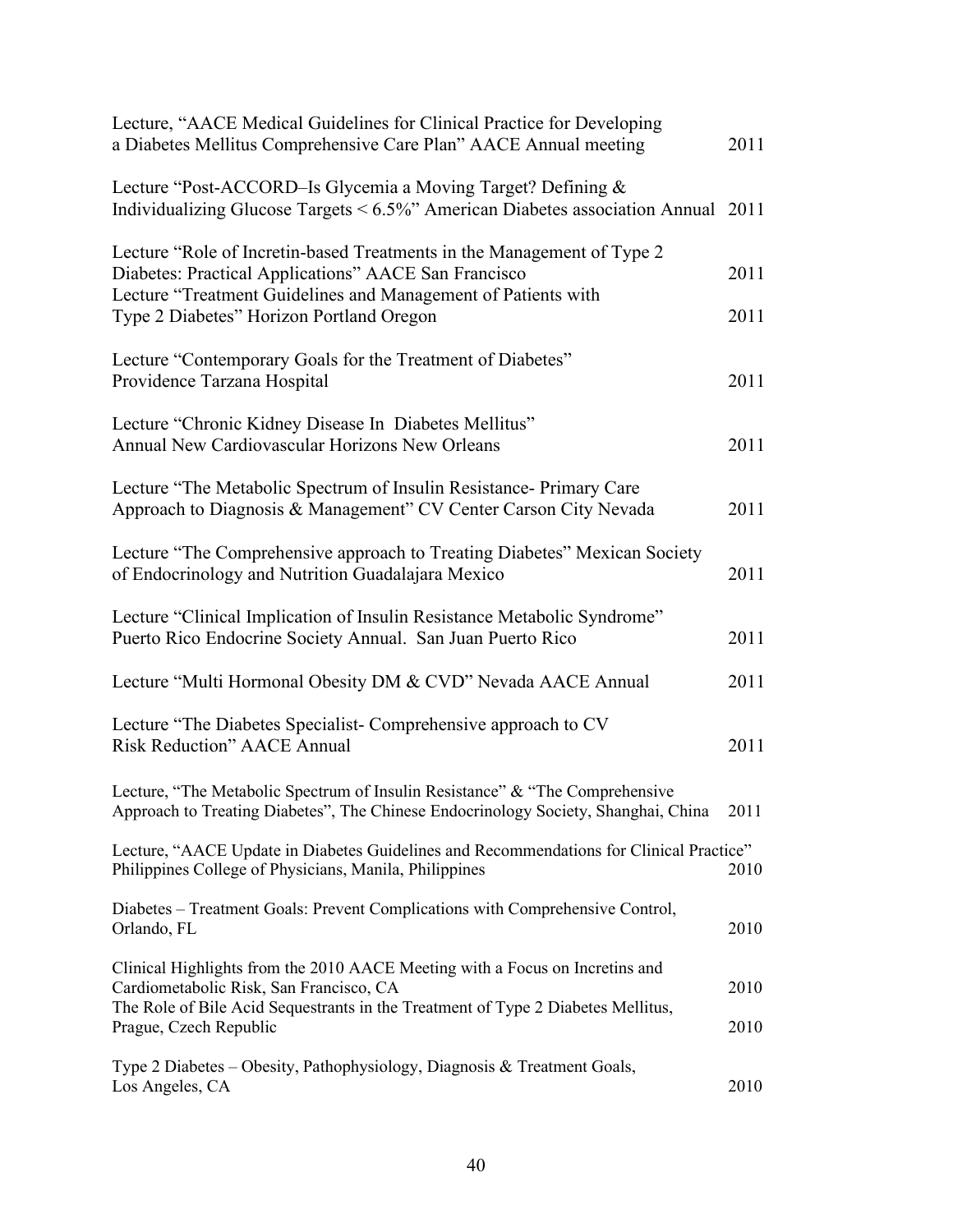| AACE Diabetes - New Frontier in Clinical Practice, Boston, MA                                                                                | 2010         |
|----------------------------------------------------------------------------------------------------------------------------------------------|--------------|
| The Role of Endocrinologists-A Specialist in the Comprehensive Treatment<br>of Diabetes, Boston, MA                                          | 2010         |
| A1C for the Diagnosis of Diabetes and Pre Diabetes, Tarzana, CA                                                                              | 2010         |
| AACE, Diabetes Algorithm for Treating Hyperglicemia, New York, NY<br>Managing Hypertension & Dyslipidemia in Patients with Diabetes,         | 2010         |
| PriMed, New Orleans, LA                                                                                                                      | 2009         |
| Key Note Address – Current Strategies for the Prevention and Management of<br>Cardiometabolic Risk, PriMed, Pasadena, CA                     | 2009         |
| Managing Hypertension & Dyslipidemia in Patients with Diabetes, PriMed,<br>San Antonio, TX                                                   | 2009         |
| Diabetic Dyslipidemia – New & Traditional Approaches to Preventing CVD<br>ADA Annual, New Orleans, LA                                        | 2009         |
| Cardiovascular Management of Pre Diabetes, AACE Annual, Washington D.C.                                                                      | 2009         |
| Type 2 Diabetes - Management of CV Disease, ASH Annual, San Francisco, CA                                                                    | 2009         |
| Type 2 Diabetes – The Pathophysiology of Insulin Resistance & CVD Managing<br>Lipids, Glucose & HTN to Prevent CV Complications. Modesto, CA | 2008         |
| Cost Considerations for Treating the Patient with Type 2 Diabetes                                                                            | 2008         |
| Does Glycemic Control Matter?                                                                                                                | 2008         |
| Overcoming Barriers to Treatment of the Minority Patient with Type 2 Diabetes<br>Phoenix, AZ                                                 | 2008         |
| New Understanding in Pathophysiology of Type 2 Diabetes & The Role of<br>Oral Antidiabetic Therapy, California                               | 2008         |
| In Hospital Management of the Patient with Diabetes, Tarzana, CA                                                                             | 2008         |
| Strategies in Treating CV Risk: A Focus on Hyperglycemia and Dyslipidemia,<br>Los Angeles, CA                                                | 2008         |
| Managing the Insulin Resistant Patient with Multiple Risk Factors, Seattle, WA                                                               | 2008         |
| Endocrine Effect of Organ Transplantation, Moderator, Orlando, FL<br>Diabetes, Treatment with Insulin, Los Angeles, CA                       | 2008<br>2008 |
| Metabolic Syndrome Pathophysiology & Clinical Presentation, San Francisco CA                                                                 | 2008         |
| Lecture "Cost Considerations for Treating the Patient with Type 2 Diabetes"                                                                  |              |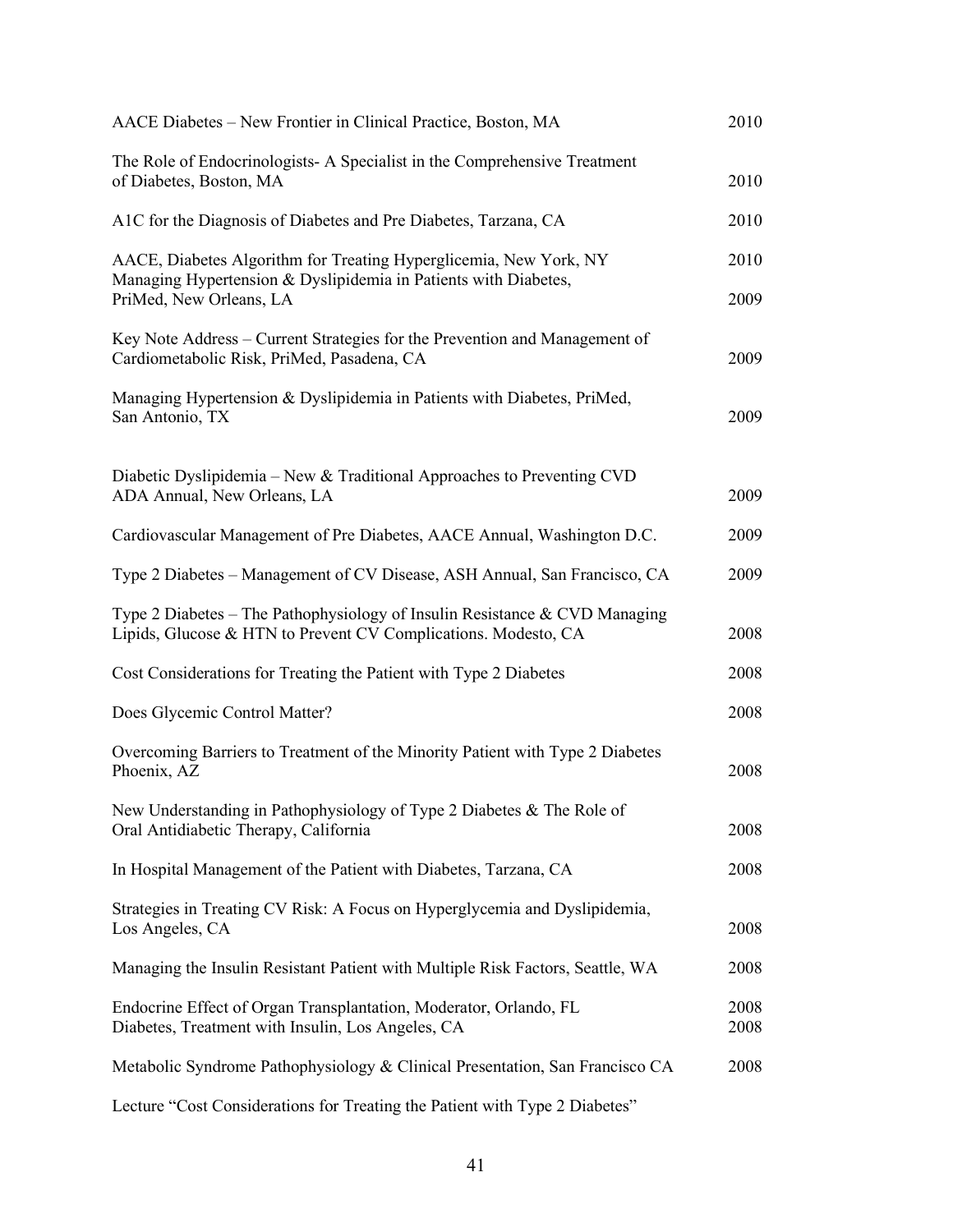| Honolulu, HI                                                                                                                                                                                                                             | 2007 |
|------------------------------------------------------------------------------------------------------------------------------------------------------------------------------------------------------------------------------------------|------|
| Lecture "Identifying and Managing the Complications of Type II Diabetes."<br>Annual Perspectives in Women's Health, San Diego, CA                                                                                                        | 2007 |
| Lecture "Cardiovascular Disease in Type 2 Diabetes: From Research to Clinical<br>Practice", California AACE - Diabetes Day for Primary Care. Fresno, CA                                                                                  | 2007 |
| Lecture, "Best Practices for Patients with Type 2 Diabetes Utilizing Thiazolidindiones",<br>Los Angeles, CA                                                                                                                              | 2007 |
| Lecture, "Current Concepts for Treating the Patient with Type 2 Diabetes: A<br>Thiazolidinediones Update", PriMed, Phoenix AZ                                                                                                            | 2007 |
| Lecture, "Improving Patients Care Through Education" Diabetes Academy,<br>Los Angeles, CA                                                                                                                                                | 2007 |
| Lecture, "Benefit of Early Aggressive Combination Therapy in Type 2 DM",<br>Los Angeles, CA                                                                                                                                              | 2007 |
| Round Table, "Approach to Developing DM Treatment Guideline", Tel-Aviv, Israel                                                                                                                                                           | 2007 |
| Lecture, "Incretins, The New Paradigm in the Treatment of Diabesity – Clinical<br><i>Experience"</i> . 3 <sup>rd</sup> Russell Burrie D-Cure Symposium, Diabetes & Obesity,<br>Tel-Aviv, Israel                                          | 2007 |
| Lecture, "Gain Control, Sustain Control", PriMed, Boston, MA                                                                                                                                                                             | 2007 |
| Workshop, "Clinical Approach to DM as CVD", 3rd WCIRS, Boston, MA                                                                                                                                                                        | 2007 |
| Lecture, "Insulin Resistance: Is it Clinical", 5 <sup>th</sup> WCIRS, Boston, MA                                                                                                                                                         | 2007 |
| Lecture, "Early Detection of Chronic Kidney Disease in Type 2 Diabetes"<br>California AACE – Diabetes Day for Primary Care. Los Angeles, CA                                                                                              | 2007 |
| Lecture, "From Combination Therapy to Basal - Prandial Strategies: Practical<br>Insulin Regimens for Patients with Type 2 Diabetes". Cutting Edge Strategies<br>For Diabetes Care - Making the Connection, Los Angeles Convention Center | 2007 |
| Lecture, "Apnea & Other Sleep Disruptions That Affect Diabetes Taking Control of<br>Your Diabetes", Los Angeles, CA                                                                                                                      | 2007 |
| Lecture, "Enhancing Outcome in Chronic Kidney Disease - Examining the Role<br>of Active Vitamin D Across the Continuum of CKD", ST. Jude's Heritage<br>Fullerton, CA                                                                     | 2007 |
| Lecture, "Metabolic Syndrome and Pre Diabetes for the Primary Care Physician.<br>Is it more than the Sum of its Parts?" Overlake/Bellview Hospital - Seattle, WA                                                                         | 2007 |

Lecture, "A Novel Approach to Cardiometabolic Risk Reduction: Role of the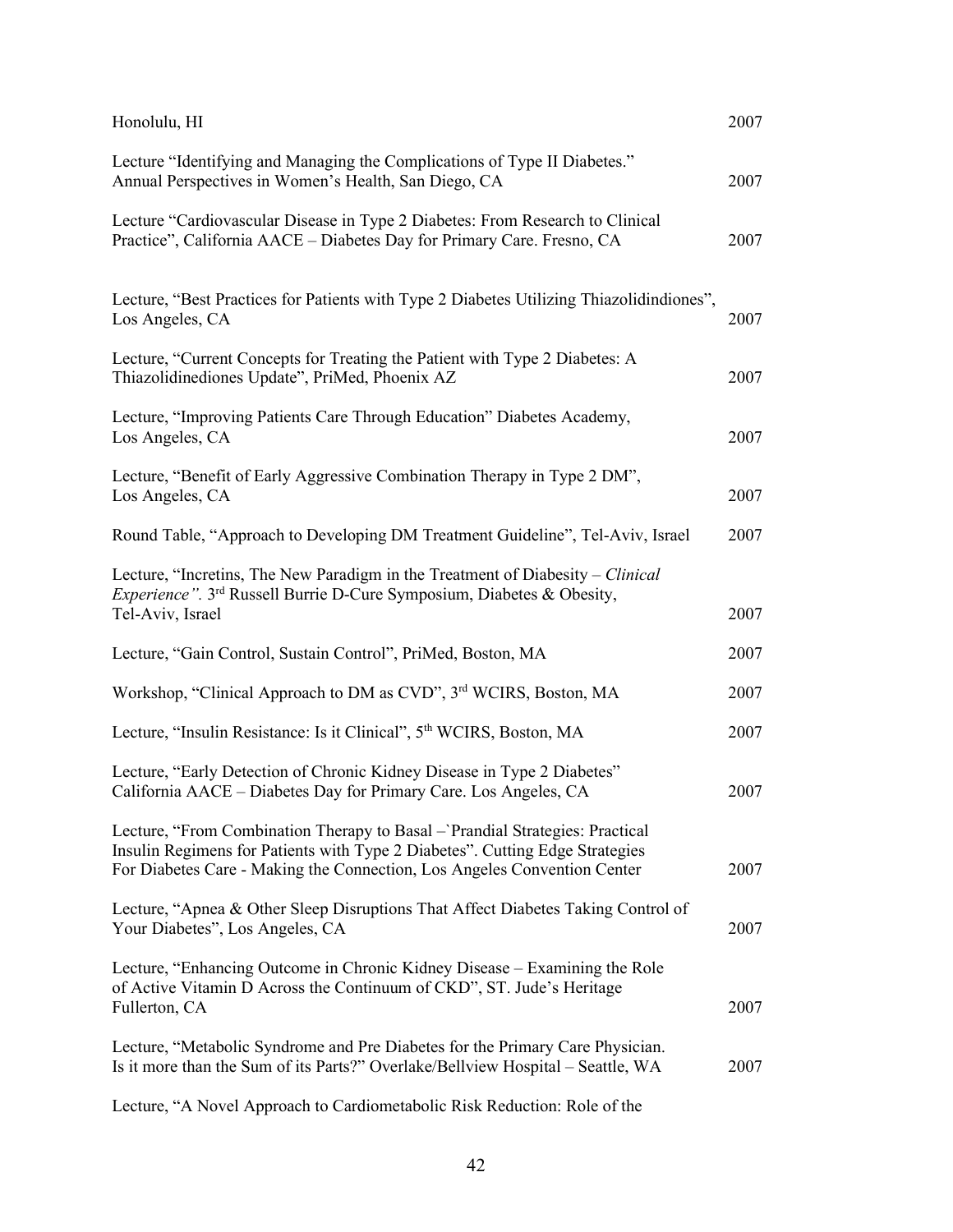| Endocannabinoid System." Valley Hospital, Lancaster, CA                                                                                                                              | 2007    |
|--------------------------------------------------------------------------------------------------------------------------------------------------------------------------------------|---------|
| Lecture, "The Many Faces of the Insulin Resistance Syndrome & The Spectrum of<br>Metabolic Risk." Cedars Sinai Medical Center - Los Angeles, CA                                      | 2007    |
| Lecture, "Redefining the Healthy Patient: New Outcomes Data in Type 2 Diabetes."<br>PriMed, San Francisco, CA                                                                        | 2007    |
| Chair, "A Mandate for Early Intensive Treatment of Abdominal Obesity and<br>Cardiometabolic Risk: Why Weight?" AACE Annual, Seattle, WA                                              | 2007    |
| Lecture, "Proactive Management of Cardiometabolic Risk" AACE Annual, Seattle, WA 2007                                                                                                |         |
| Lecture, "Type 2 Diabetes Standards of Care, Pathophysiology & Cardiovascular<br>Risk", California Chapter of AACE Diabetes Day for Primary Care,<br>San Francisco, CA               | 2007    |
| Lecture, "The Many Faces of Insulin Resistance & Cardiometabolic Risk",<br>3 <sup>rd</sup> Annual International Summit on Cardiometabolic Risk, Los Angeles, CA                      | 2007    |
| Chair, "Type 2 Diabetes: From Science to Applications for Clinicians", AACE Annual,<br>Chicago, IL<br>Lecture, "Metabolic Bone Disease in the Diabetic Patient: Therapeutic Options: | 2006    |
| Past, Present, and Future", UCLA, Los Angeles, CA                                                                                                                                    | 2006    |
| Lecture, "Targeting Insulin Resistance for Vascular Protection", Vascular Biology<br>Working Group, San Francisco, CA                                                                | 2006    |
| Lecture, "Clinical Imperatives for Treating Patients with Diabetes", Vascular Biology<br>Working Group, University of Florida                                                        | 2006    |
| Lecture, "The Many Faces of Insulin Resistance and the Spectrum of Cardiovascular<br>Risk", Meriter Hospital, Madison, WI                                                            | 2006    |
| Lecture, "Metabolic Syndrome: Fantasy or Reality?" Nevada Diabetes Association                                                                                                       | 2006    |
| Lecture, "Insulin Pump" Oxnard Hospital Grand Rounds                                                                                                                                 | 2006    |
| Lecture, "Metabolic Clinic- Insulin Treatment" Tarzana Hospital, Tarzana, CA                                                                                                         | 2006    |
| Lecture, "Diabetes, Hypertension A Comprehensive Approach", Burbank, CA                                                                                                              | 2006    |
| Lecture, "Insulin Resistance & the Spectrum of Cardiovascular Risk"<br>Philippines College of Physicians, Manila, Philippines                                                        | 2006    |
| Lecture, "The Science Behind the Cardiovascular Effects of Type 2 Diabetes"<br>AACE Annual, Chicago, IL                                                                              | 2006    |
| Lecture Series, "Diabetes, Chronic Kidney Disease and Hyperparathyroidism"<br>Johns Hopkins University School of Medicine & The National Kidney Foundation                           | 2005-07 |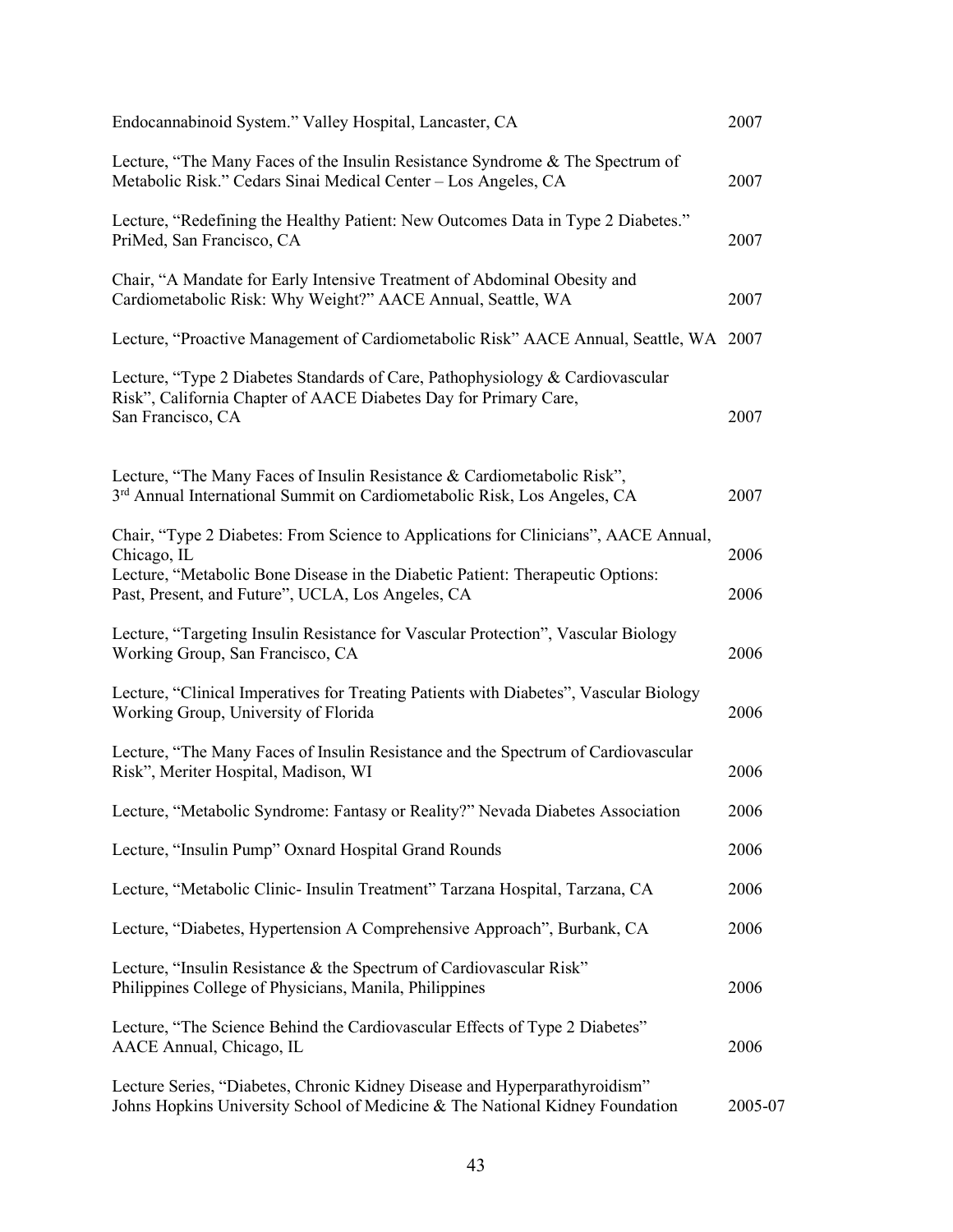| Lecture, "Insulin Resistance and Coronary Artery Disease New Perspective from<br>Vascular Biology", Chicago, IL                                                                             | 2005 |
|---------------------------------------------------------------------------------------------------------------------------------------------------------------------------------------------|------|
| Lecture, "Perspectives on PPAR Agonists in Cardio Protection", San Francisco, CA                                                                                                            | 2005 |
| Lecture, "Multifactional Intervention on Microvascular Outcomes for Diabetes Risk<br>Reduction; Practical Insights and Strategies", University of Florida                                   | 2005 |
| Lecture, "The role of PPAR Agonists in Treating Atherosclerosis" Los Angeles, CA                                                                                                            | 2005 |
| Lecture, "Metabolic Syndrome, Obesity, and Insulin Resistance", Cleveland Clinic,<br>Cleveland, OH                                                                                          | 2005 |
| Lecture, "Addressing the Dual Defects in Type 2 Diabetes", A CME Lecture Series                                                                                                             | 2005 |
| Lecture, "Insulin Resistance – The State of the Syndrome", 3rd Annual WCIRS<br>San Francisco, CA                                                                                            | 2005 |
| Lecture, "Type 2 Diabetes and Hypertension: New Evidence to Manage the Entire Patient"<br>A CME Lecture Series                                                                              | 2005 |
| Lecture, "Emerging Issues and Questions in Hypertension: The Role of ARBs, CCBs<br>and Diurectics", University of Texas Southwestern Medical Center, Los Angeles, CA                        | 2005 |
| Lecture, "Diabetes – Take Control Earlier", Orange County Endocrine Society,<br>Orange County, CA                                                                                           | 2005 |
| Lecture, "Dyslipidemia and the Role of HDL Cholesterol", Trivalley Indian Medical<br>Association, Los Angeles, CA                                                                           | 2005 |
| Moderator, "Pathophysiology of Atherogenic Dyslipidemia", AACE 14th Annual Meeting,<br>Washington, D.C.                                                                                     | 2005 |
| Moderator, "Essentials for Succeeding as a Medical Association<br>Leader, "Ethics - The Importance of Integrity in Today's Workplace",<br>AACE Leadership Development Conference, Tempe, AZ | 2005 |
| Speaker, Diabetes Workshop, "Insulin & Type 2 Meds", Tarzana, CA                                                                                                                            | 2005 |
| Moderator, Diabetes Workshop, "Hyperglycemia in the ICC, CCU & The<br>Perioperative Patient", Tarzana, CA                                                                                   | 2005 |
| Lecture, "Insulin Resistance – The Syndrome", $2nd$ Annual World Congress on the<br>Insulin Resistance Syndrome                                                                             | 2004 |
| Lecture, "The Clinical Challenges and Future Direction – a Call for Action",<br>2 <sup>nd</sup> Annual World Congress on the Insulin Resistance Syndrome                                    | 2004 |
| Lecture, "Renal Effects of Statin Therapy", Cedar Sinai Hospital - Los Angeles, CA                                                                                                          | 2004 |
| Lecture, "Metabolic Syndrome and Schizophrenia", Los Angeles County Mental                                                                                                                  |      |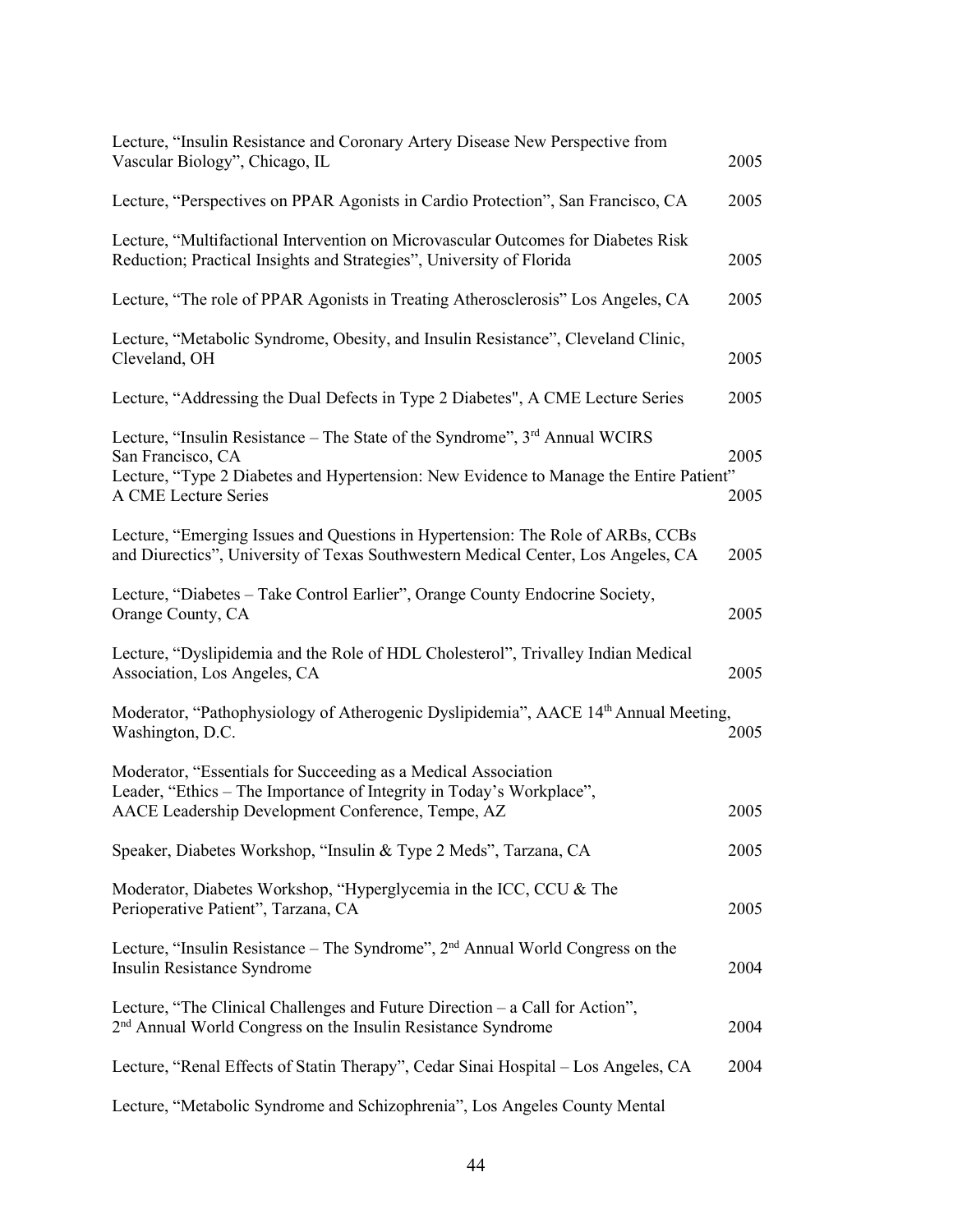| Health Clinic – Los Angeles, CA                                                                                                                                                               | 2004 |
|-----------------------------------------------------------------------------------------------------------------------------------------------------------------------------------------------|------|
| Lecture, PriMed, "Dyslipidemia of the Metabolic Syndrome" Birmingham, AL                                                                                                                      | 2004 |
| Lecture, "Maintaining Quality of Life in Patients with Schizophrenia" UCLA Medical<br>Center – Los Angeles, CA                                                                                | 2004 |
| Lecture, "Diabetes Care in Ethnic Minorities", Association of Philippines Physicians<br>of America, Beverly Hills, CA                                                                         | 2004 |
| Lecture, "Metabolic Aspects of Dyslipidemia", Armenian American Medical Society                                                                                                               | 2004 |
| Lecture, "Update on Dyslipidemia: Getting to Goal, Concepts and Solution",<br>City of Hope, Endocrine Grand Round                                                                             | 2004 |
| Lecture Series, "Maintaining Quality of Life in Patients with Schizophrenia",<br>University of Florida                                                                                        | 2004 |
| Lecture, "Type 2 Diabetes; Focus on Insulin Resistance", Lecture Series                                                                                                                       | 2004 |
| Lecture, "Insulin Resistance - Metabolic - Syndrome, 277.7 A Unified Concept"<br>California AACE Annual, San Francisco, CA                                                                    | 2004 |
| Lecture, "The Clinical Challenges of the Insulin Resistance Syndrome",<br>1st Annual World Congress on the Insulin Resistance Syndrome, Los Angeles, CA                                       | 2003 |
| Lecture, "Fat, Metformin & Special Populations"<br>1st annual World Congress on the Insulin Resistance Syndrome, Los Angeles, CA                                                              | 2003 |
| Lecture, "Contemporary Approach to Improving Quality of Life in Diabetes",<br>CaAACE /Western Consortium 3rd Annual Meeting, Los Angeles, CA                                                  | 2003 |
| Chair, Key Note Lecture: "Insulin Resistance & Cardiovascular Disease, Why and How"<br>AACE Annual Meeting", San Diego, CA                                                                    | 2003 |
| Lecture, "Clinical Management of The Insulin Resistance Metabolic Syndrome",<br>The Insulin Resistance Metabolic Syndrome X Conference, Los Angeles, CA                                       | 2002 |
| Lecture, "Established Treatment of The Insulin Resistance Syndrome",<br>"AACE/ACE The Insulin Resistance Dysmetabolic Syndrome Consensus Conference",<br>Washington, D.C.                     | 2002 |
| Lecture, "Osteoporosis in Menopause Prevention vs. Treatment", "Women & Menopause"<br>Universal City, Los Angeles, CA                                                                         | 2002 |
| Lecture, "The Metabolic Syndrome - Treatment Overview" - "The Metabolic Insulin<br>Resistance Syndrome: Syndrome X, Diabetes, Hypertension & the Heart – $4th$ Annual."<br>Woodland Hills, CA | 2001 |
| Chair, "Contemporary Approach to Cardiovascular Disease", "The Polycystic Ovarian<br>Syndrome & Type 2 Diabetes in Children", "2001 AACE Annual Meeting"                                      |      |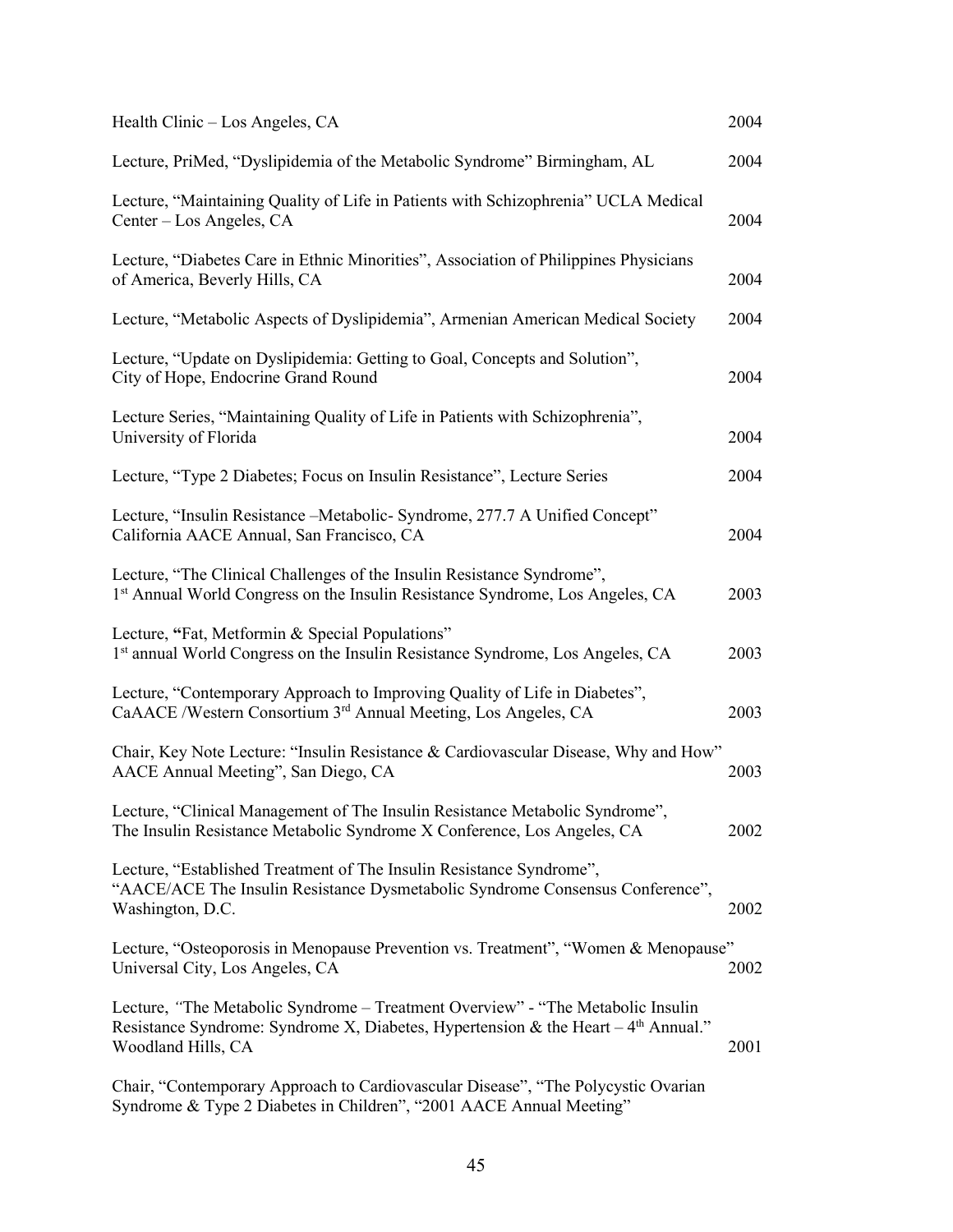| San Antonio, TX                                                                                                                                               | 2001        |
|---------------------------------------------------------------------------------------------------------------------------------------------------------------|-------------|
| Chair, Workshop, "Obesity Diagnosis & treatment", "2001 AACE Annual Meeting"<br>San Antonio, TX                                                               | 2001        |
| Lecture, "Treatment of Diabetes – A Comprehensive Approach" – Syndrome X,<br>Diabetes, Obesity, Hypertension & The Heart – 3rd Annual",<br>Woodland Hills, CA | <b>2000</b> |
| Lecture, "Type 2 Diabetes – A Practical Approach to Multi-Drug Treatment-Made<br>Simpler" Syndrome X, Diabetes, Obesity & The Heart, vvvWoodland Hills, CA    | 1999        |
| Chair, Panel Discussion – "Syndrome X in Non Diabetes – Syndrome X, Diabetes<br>and Beyond", Tarzana, CA                                                      | 1998.       |

### **Speakers Bureau, Consultant- Present/Past**

Since 1997 has been part of pharmaceutical companies' educational activities such as speakers' bureaus, advisory boards and serving as a consultant.

#### **Topics:**

Diabetes, Obesity, Lipids, HTN, Kidney Disease, CVD, CHF, Osteoporosis, Thyroid, Vitamin D,

#### **National & International Speaker & Speakers Bureau**

Abbott, Amylin, AZ, Amilyn-Lilly, Animas, Astra Zeneca, Aventis, ,Biovail, BI, BI-Lilly, Bristol-Myers Squibb, Daiichi Sankyo, GlaxoSmith Kline, Janssen, Jones (Monarch/King,) Lilly, Merck, Minimed/Medtronics, Novartis ,Novo Nordisk ,Parke-Davis ,Pfizer ,Proctor & Gamble ,Roche, Sanofi-Aventis, Santarus Takeda, Vivus

#### **Consultant**

Abbott, Aegerion, Amarin, Amylin, AstraZeneca, Biovail, BMS, DiaDeux, Eisai, Esperion, Genentech, Gilead, Intarcia, Janssen, Daiichi Sankyo, GlaxoSmithKline, Lexicon Lilly, Liposcience, MiniMed, Merck, Medtronics, Otsuka, Parke-Davis, Pfizer, ResMed, Sankyo, salix, Santarus Takeda, Tethys, Target Tolerx, XOMA, Vivus,

#### **Institutional Departments, Committee Memberships & Other Activities**

#### **AACE / ACE**-

| Chair AACE Lipid & CV Health Disease network     | 2018-19 |
|--------------------------------------------------|---------|
| IP- President, American College of Endocrinology | 2014-15 |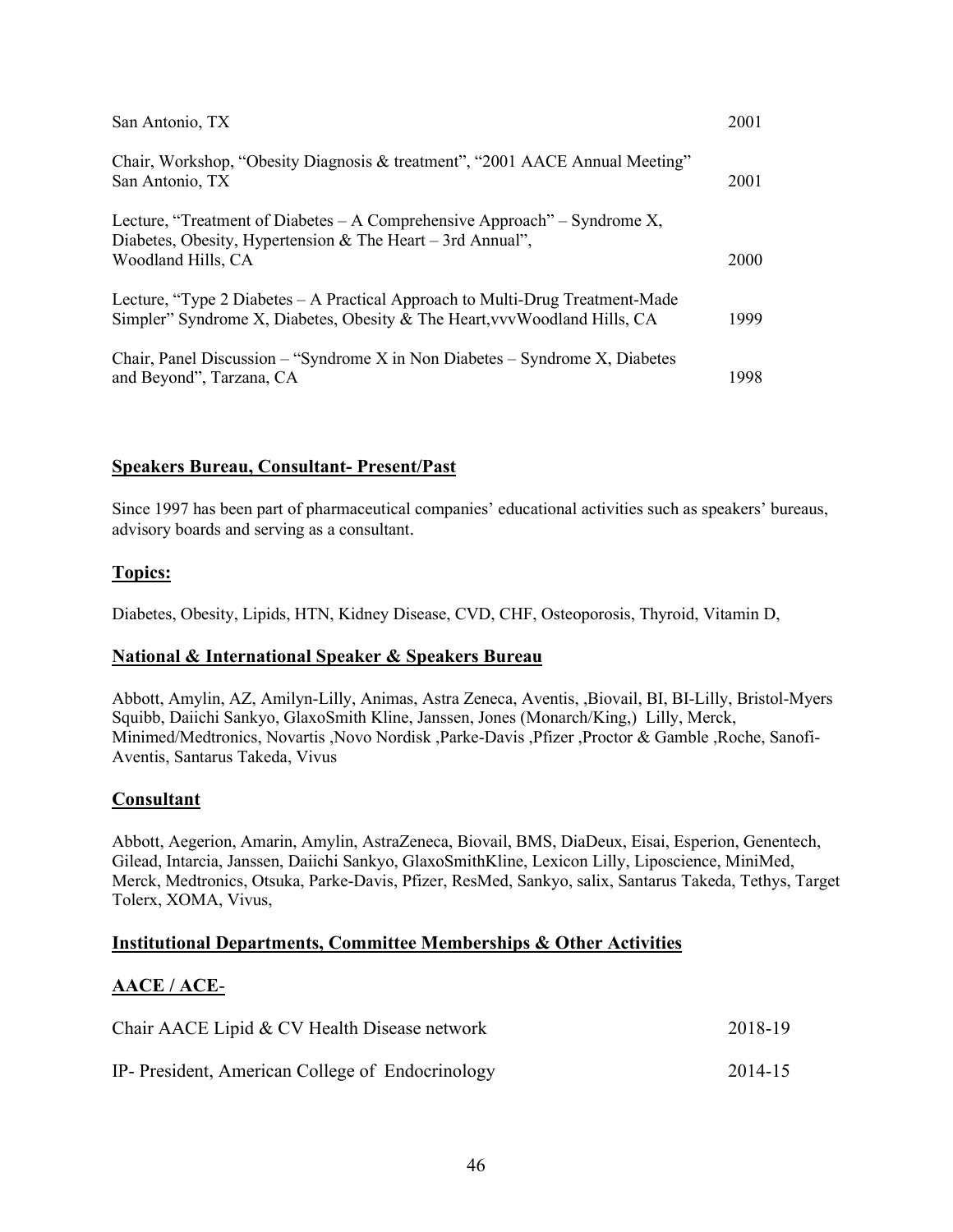| IP- President, American Association of Clinical Endocrinologists              | 2012-13     |
|-------------------------------------------------------------------------------|-------------|
| Advisor, American Association of Clinical Endocrinologists Board of Directors | 2016-17     |
| Member, AACE Lipid Guideline Committee                                        | 2005-16     |
| Member, AACE, Obesity Scientific Committee                                    | $2013 - 18$ |
| Chair, ACE Nomination Committee                                               | 2015-16     |
| Chair, AACE Nomination Committee                                              | 2015-16     |
| <b>AACE Obesity Educational Program Committee</b>                             | 2014        |
| AACE Nuclear Medicine Endocrine Certifying Board Committee                    | 2014        |
| <b>AACE Education Services Committee</b>                                      | 2012-15     |
| Member, Board California Chapter of AACE                                      | 2001-18     |
| <b>AACE</b> International Education Academy                                   | 2012-15     |
| AACE, Allied Health Education Committee                                       | 2012-15     |
| AACE, Council on Education                                                    | $2013 - 15$ |
| AACE, Council on Technology                                                   | 2013        |
| <b>AACE</b> Executive Committee                                               | 2007-2016   |
| <b>AACE/ACE-</b> Finance Committee                                            | 2008-15     |
| <b>AACE</b> Nominating Committee                                              | 2012-17     |
| Chair, AACE Patient Registry Oversight Committee                              | 2013        |
| <b>AACE Industry Education Steering Committee</b>                             | 2012        |
| AACE Primary Care Physician Education committee                               | 2012        |
| Task Force to Review AACE involvement in International Program                | 2010-       |
| Task Force to explore AACE relationship with medical societies                | 2010-       |
| Task Force to Evaluate "Diabetes Surgery Summit (DSS)" Consensus Conference   | 2008-       |
| Chair & member ACE/AACE Award Committee                                       | 2010-16     |
| AACE Rapid Response team - IP-President                                       | 2010-13     |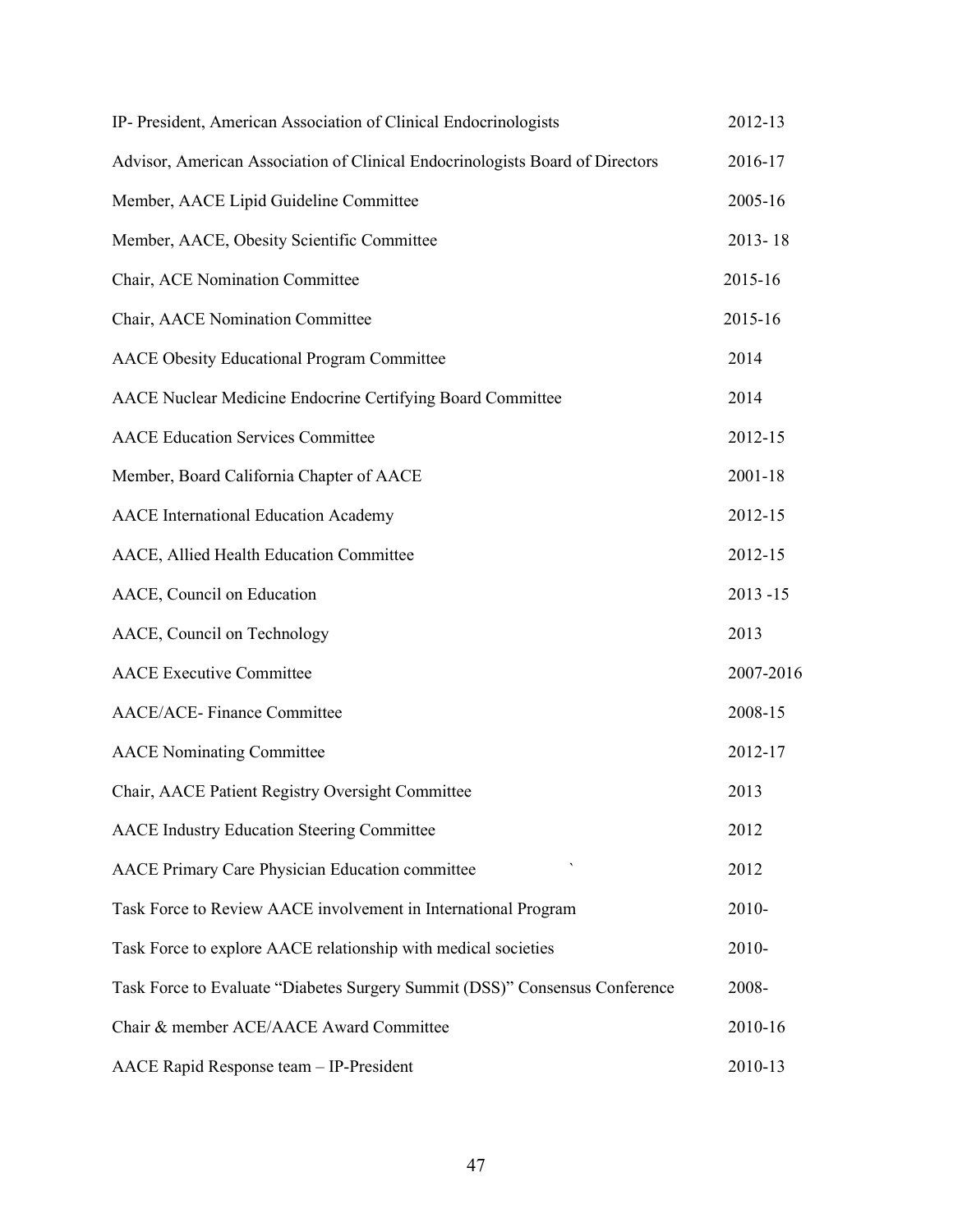| V- President, AACECORP Board of Directors                                                             | 2012-13 |
|-------------------------------------------------------------------------------------------------------|---------|
| Co-Chair, Corporate Advisory Partners, AACE                                                           | 2010-11 |
| Chair - Award Committee AACE/ACE                                                                      | 2010-11 |
| Immediate Past Chair - AACE Diabetes Council                                                          | 2010-11 |
| AACE, Nominating Committee, Ex Officio                                                                | 2010-11 |
| Task Force to Evaluate AACE administering a credentialing Program For Endocrine PA 2010-11            |         |
| Member, Corporate Advisory Partners, AACE                                                             | 2009-11 |
| Chair, AACE Diabetes Guideline Committee                                                              | 2009-11 |
| AACE, Educational Services Committee                                                                  | 2009-11 |
| Member, Corporate Advisory Partners - AACE                                                            | 2009-11 |
| AACE, Task Force Insulin Pump Therapy and Management Patient Safety                                   | 2009-10 |
| Chair - AACE Diabetes Council                                                                         | 2009-10 |
| AACE, Diabetes Council - Scientific Advisory Group                                                    | 2009-12 |
| AACE, Educational Initiative Committee                                                                | 2009-10 |
| Co-Chair Award Committee, AACE/ACE                                                                    | 2009-10 |
| Vice President & Executive Committee Member, AACE                                                     | 2009-10 |
| Vice President, AACECORP Board of Directors                                                           | 2009-10 |
| Chair, National Initiative for Diabetes Education of PCP through AACE chapters                        | 2008-11 |
| Liaison, Amylin Initiative for Obesity and Diabetes                                                   | 2008-11 |
| Liaison, National Initiative for Compassionate Treatment of Lipodysrophy                              | 2008-11 |
| Member, Steering Committee for Study WEL-411, Daiichi Sankyo                                          | 2008-10 |
| Chair, Founder & Advisor, AACE National Initiative - Diabetes Education<br>for Primary Care Providers | 2008-10 |
| Member, Diabetes Algorithm Task Force - AACE                                                          | 2008-10 |
| Member, AACE Adipose Tissue Pathophysiology Scientific Writing Team                                   | 2008-10 |
| Chair, Pump Treatment Standard of Care Task Force - AACE                                              | 2008-09 |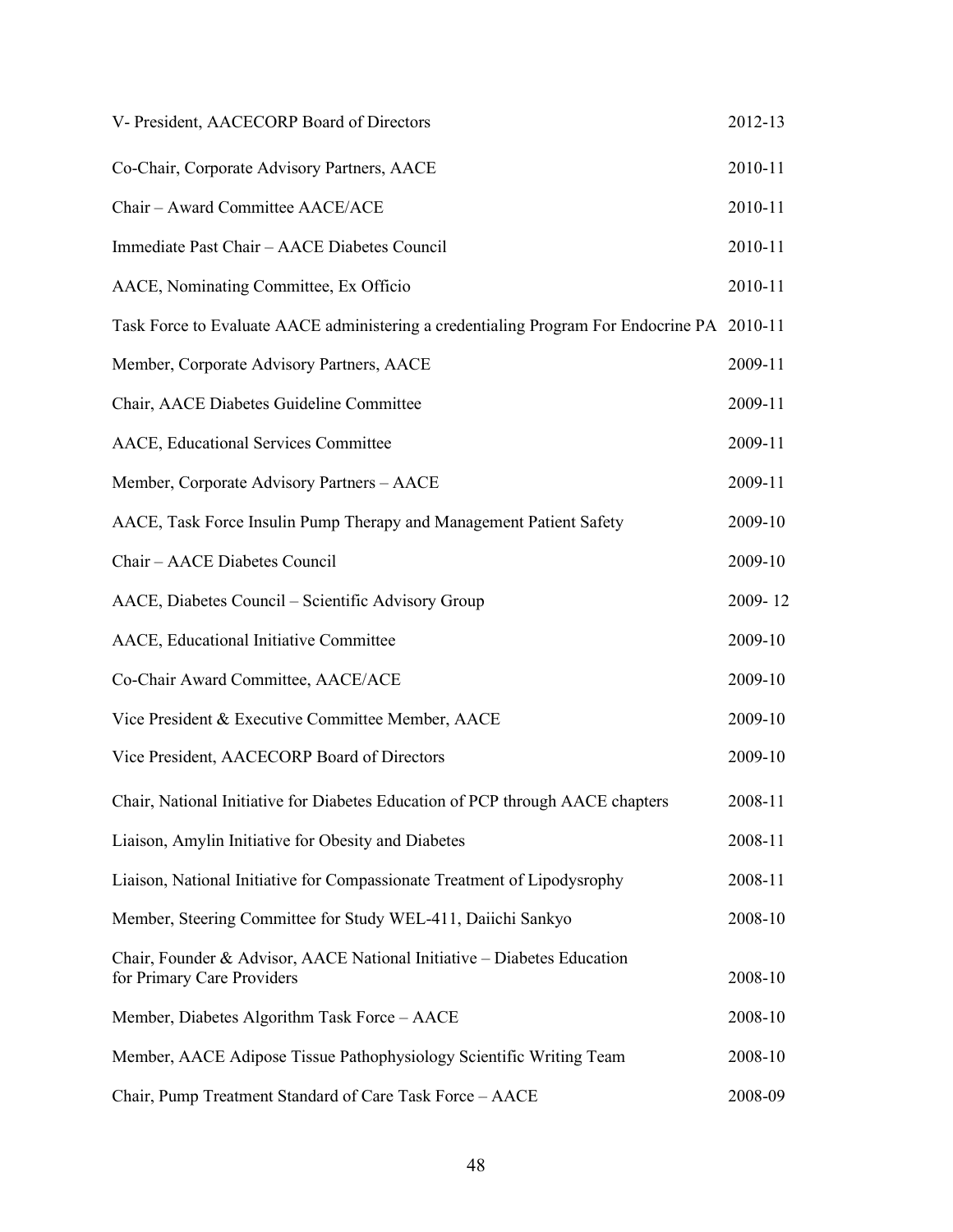| Chair Programming – Task Force on the Management of Pre Diabetes<br>and Writing Committee, ACE                   | 2008-09            |
|------------------------------------------------------------------------------------------------------------------|--------------------|
|                                                                                                                  |                    |
| Secretary & Treasurer, Board of Trustees, ACE                                                                    | 2008-09            |
| Treasurer & Executive Committee Member, AACE                                                                     | 2008-09            |
| Treasurer, AACECORP Board of Directors                                                                           | 2008-09            |
| Chair, Finance Committee - AACE                                                                                  | 2008-09            |
| Chair, Finance Committee - ACE                                                                                   | 2008-09            |
| Chair, AACE Educational Services Committee - AES                                                                 | 2008-09            |
| Vice Chair, AACE Diabetes Council Committee                                                                      | 2008-09            |
| Advisor, Annual Meeting Clinical Congress Program Committee                                                      | 2008-09            |
| Member, Diabetes Care Guideline Committee - AACE                                                                 | 2008-09            |
| <b>ACE Funding Development Committee</b>                                                                         | 2009-12            |
| Chair, Education Committee – overseeing: annual meeting, Diabetes Education Programs                             |                    |
| for Primary Care, Developing - Endocrine Education programs for Primary Care,<br>California Chapter of AACE      | 2007-11            |
| Member, Diabetes Guideline Committee - AACE                                                                      | 2007-09            |
| Secretary & Executive Committee Member - AACE                                                                    | 2007-08            |
| Secretary, AACECORP Board of Directors                                                                           | 2007-08            |
| Co Chair, Task Force Re MACE Award Criteria - ACE                                                                | 2007-08            |
| Member, Finance Committee - AACE<br>Member, Insulin Pump Therapy & Management of Patient Safety Task Force - ACE | 2007-08<br>2007-08 |
| Member, Task Force on the Prevention of Diabetes, Chair Macro-Microvascular<br>Symposium - ACE                   | 2007-08            |
| Reviewer, Medical Guidelines for Clinical Practice for the Diagnosis and<br>Treatment of Hypertension - AACE     | 2006-11            |
| Member, Task Force to Review Diabetes Road Map – AACE                                                            | 2006-11            |
| Member, Bylaws Review Committee - ACE                                                                            | 2006-09            |
| Member, Task Force ACE/AACE Funding Development - ACE                                                            | 2006-09            |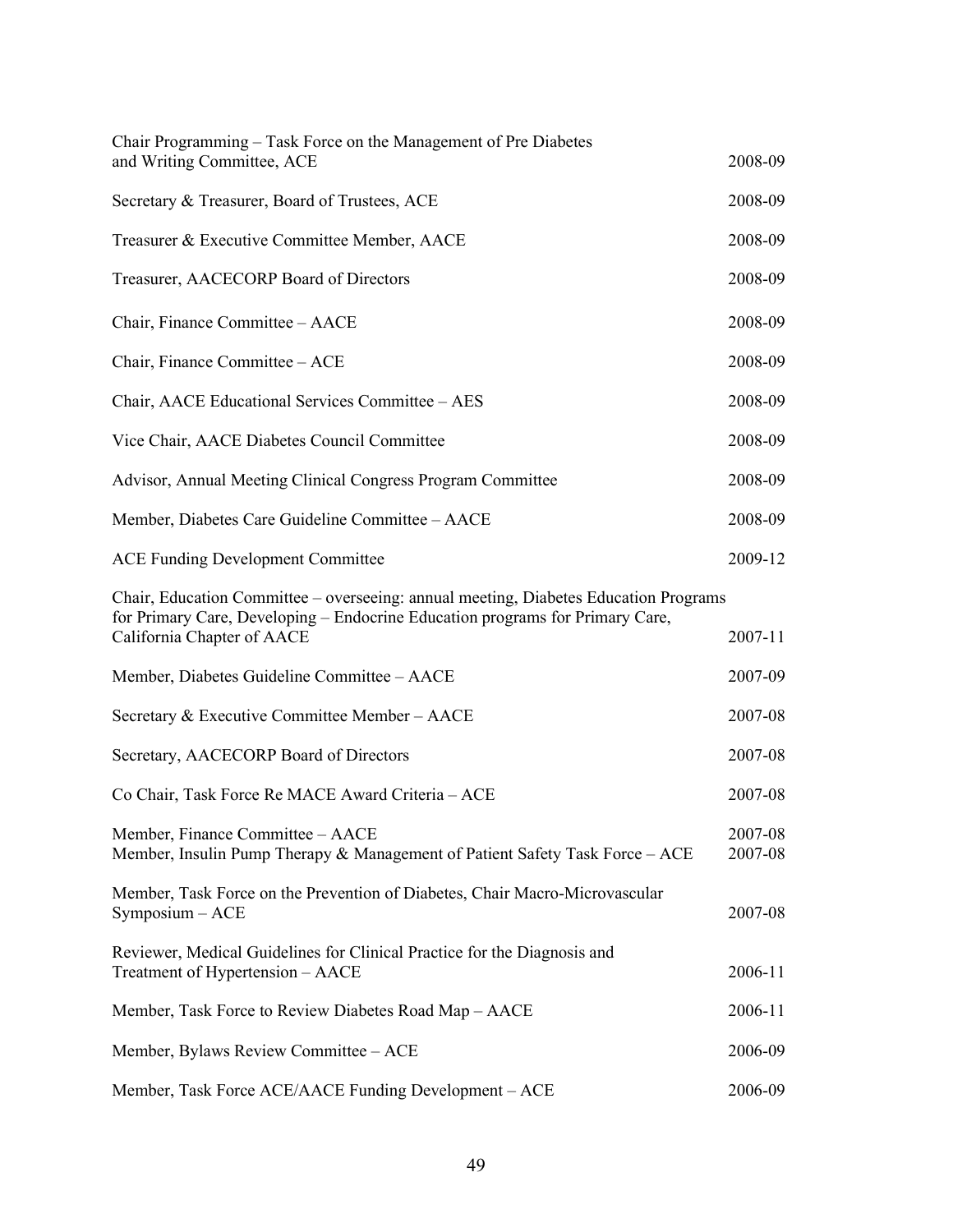| Member, Task Force Diabetes Road Map - AACE                                                                                | 2006-09     |
|----------------------------------------------------------------------------------------------------------------------------|-------------|
| Past President & Founder-California Chapter, AACE                                                                          | 2006-08     |
| Member, Endocrine Educational Services Committee - AACE                                                                    | 2006-08     |
| Member, Corporate AACE Partnership Steering Committee - AACE                                                               | 2006-08     |
| Liaison, to the American Diabetes Association - AACE                                                                       | 2006-07     |
| Member, Search Committee "The First Messenger" Editor - AACE                                                               | 2006-07     |
| Member, Lipid Guidelines Update Task Force - AACE                                                                          | 2005-11     |
| Member, Diabetes Guideline Revision Committee Update - AACE                                                                | 2005-07     |
| Member, Annual Meeting Clinical Congress Program Committee – AACE                                                          | 2005-06     |
| Member, FACE Criteria Task Force - ACE                                                                                     | 2005-06     |
| Member, Task Force to Review Sister Society Guidelines for AACE<br>Sponsorship - AACE                                      | 2005-06     |
| Alternative Representative to American Diabetes Association - AACE                                                         | 2005-06     |
| Co-Chair & Founder – Diabetes Education Programs for Primary Care<br>Physicians and Allied Health                          | 2004-11     |
| Trustee – America College of Endocrinologists                                                                              | 2004-06     |
| Member, Nominating Committee – ACE                                                                                         | 2004-06     |
| Member at Large, Board of Trustees - ACE                                                                                   | 2004-06     |
| Member at Large, Nominating Committee – AACE                                                                               | 2004-05     |
| Member, AACE Joint Collaboration with Healthology re Diabetes Articles – AACE                                              | 2004-05     |
| Member, Chapter Steering Committee - AACE                                                                                  | 2003-07     |
| Member, Task Force "Endocrine Education for PCP" - AACE                                                                    | 2003-04     |
| Board Member - The American Association of Clinical Endocrinologists                                                       | $2002 - 07$ |
| Member, Task Force – re: National Board of Medical Examiners (NBME)<br>for Collaborating, A Pilot Study on Diabetes - AACE | 2002-03     |
| Vice President & Founder – California Chapter of AACE                                                                      | 2001-05     |
| Chair, Annual Meetings & Chair of the Program and Education Committees -<br>California Chapter of AACE                     | 2001-05     |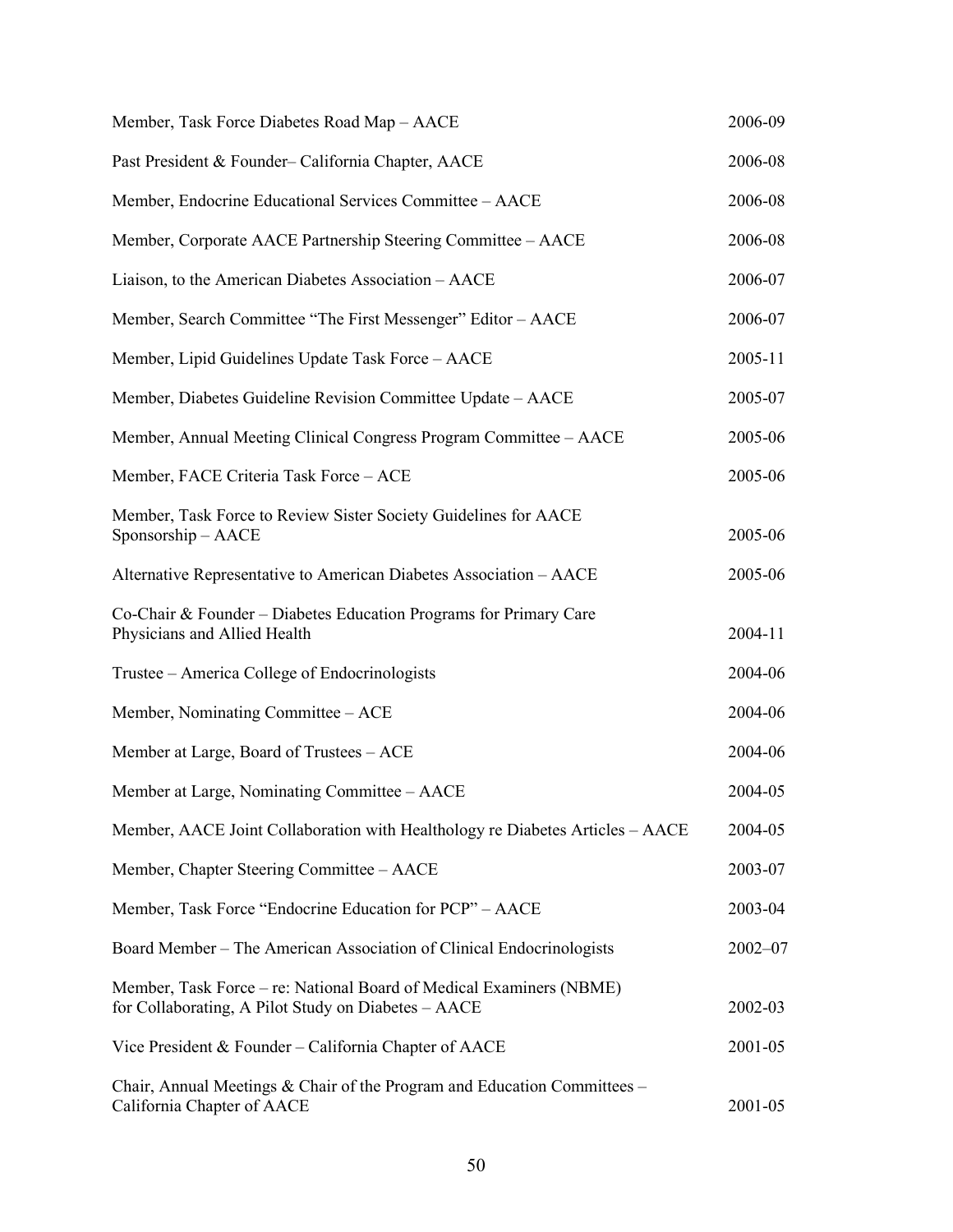| Co-Chair, National Task Force for the Insulin Resistance Syndrome - AACE                                                         | 2001-03 |
|----------------------------------------------------------------------------------------------------------------------------------|---------|
| Member at Large, Nominating Committee – AACE                                                                                     | 2001-02 |
| Member, Public and Media Relations Committee - AACE                                                                              | 2001-02 |
| Member, Organization & Planning Committee - AACE                                                                                 | 2000-02 |
| Co-Chair, AACE - 2001 $10^{th}$ Annual Meeting" & Program Committee<br>San Antonio, TX                                           | 2000-01 |
| Vice President & Founder - Steering Committee, California Chapter - AACE                                                         | 2000-01 |
| Member, Organization & Operations Committee - AACE                                                                               | 1999-00 |
| Medical Consultant and Board Member, Dynamic Home Care,<br>Los Angeles, CA and Las Vegas, NV<br><b>Pacific Lipid Association</b> | 1991-09 |
| President elect, Pacific Lipid Association                                                                                       | 2016-17 |
| Treasure, Pacific Lipid Association                                                                                              | 2015-16 |
| Secretary, Pacific Lipid Association                                                                                             | 2014-15 |
| Member, Pacific Lipid Association board of directors                                                                             | 2009-14 |
| <b>ETRMC</b> Encino Tarzana Regional Medical Center, Tarzana CA                                                                  |         |
| Director of the Metabolic and Thyroid Center, ETRMC                                                                              | 2000-02 |
| Member, Continuing Medical Education Committee. ETRMC                                                                            | 2000    |
| Chair, Division of Endocrinology and Metabolism, ETRMC                                                                           | 1998-02 |
| Member, Institutional Review Board, ETRMC                                                                                        | 1998-01 |
| Director of Education – The Diabetes Care Center, Encino–Tarzana Medical Center,<br>Tarzana, CA                                  | 1994-03 |
| Board Member, Diabetes Care Center, Encino Tarzana Regional Medical Center,<br>Tarzana, CA                                       | 1994    |
| <b>Other Associations</b>                                                                                                        |         |
| Chair, Education Committee, American Thyroid Association                                                                         | 2005-06 |
| Member, Education Committee, American Thyroid Association                                                                        | 2002-05 |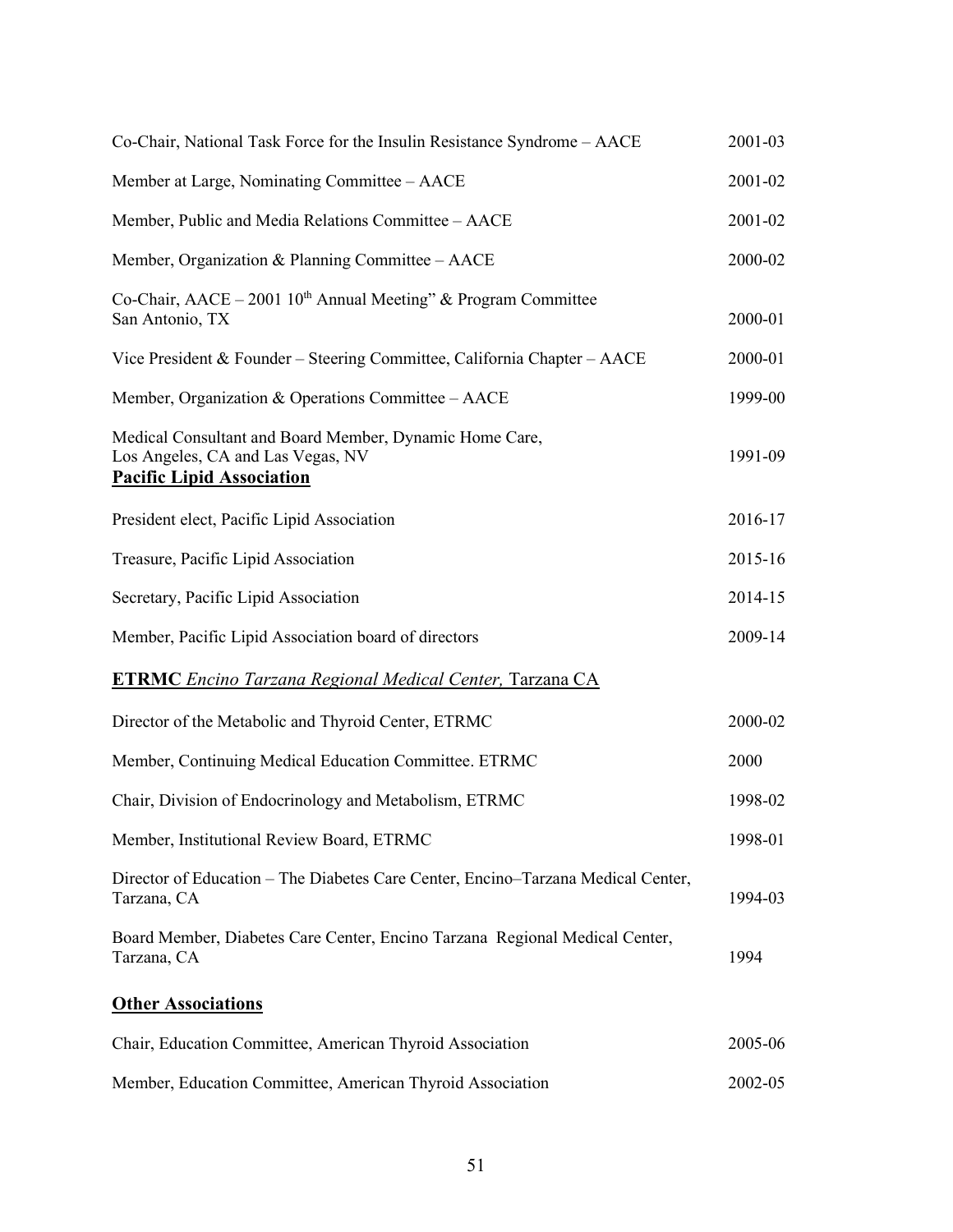| Member, Scientific Advisory Board for Nutrition Superstores.com, Inc.                    | 1999-00 |
|------------------------------------------------------------------------------------------|---------|
| Member, Resource Panel on Medical Review, Los Angeles County Medical Association 1996-99 |         |

# **Professional and Society Memberships**

| American Association for Preventive cardiology             | 2016          |
|------------------------------------------------------------|---------------|
| The Obesity Society                                        | 2014          |
| European Association for Study of Diabetes                 | 2010          |
| National Lipid Association- Fellow                         | 2007          |
| Academy of Thyroidologists                                 | 2006          |
| American Thyroid Association                               | 2002          |
| Vascular Biology Working Group                             | 2001          |
| American College of Endocrinology - Fellow                 | 2000          |
| American Association of Clinical Endocrinologists - Fellow | 1997          |
| <b>American Diabetes Association</b>                       | 1995          |
| <b>International Atherosclerosis Society</b>               | 1995          |
| American Israeli Medical Society                           | 1991          |
| Los Angeles County Medical Association                     | 1989          |
| California Medical Association                             | 1988          |
| American College of Physicians - Fellow - 1999             | 1987          |
| <b>American Medical Association</b>                        | 1986-91, 2002 |
| The North American Menopause Society                       | 1995-01       |
| National Osteoporosis Foundation                           | 1995-00       |
| California Medical House Staff Association                 | 1988-90       |
| <b>American Medical Student Association</b>                | 1985-89       |
| Israeli Medical Association                                | 1985-92       |
|                                                            |               |

# **Past Professional Positions & Appointments**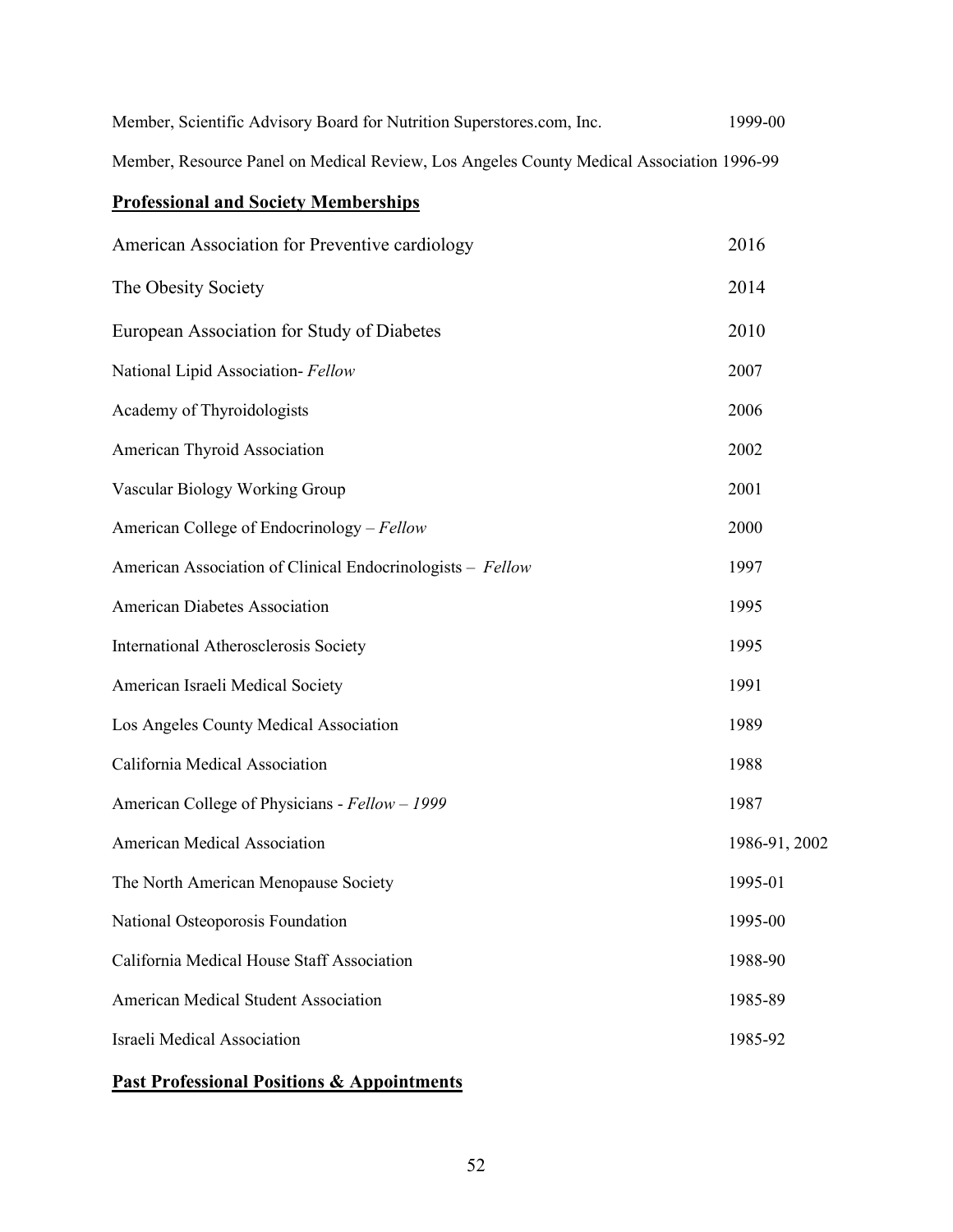| Board member, American Society of Preventive Cardiology                                                         | 2016-19     |
|-----------------------------------------------------------------------------------------------------------------|-------------|
| President, Pacific Lipid Association                                                                            | 2017-18     |
| Trustee, American College of Endocrinology                                                                      | 2017-18     |
| Chair, AACE, Diabetes Scientific Committee                                                                      | 2012-18     |
| Chair, AACE, Lipid Scientific Committee                                                                         | $2013 - 18$ |
| Member, AACE Executive Committee                                                                                | 2007-2016   |
| Co-Chair, Corporate Advisory Partners, AACE                                                                     | 2010-11     |
| Chair, Award committee AACE/ACE                                                                                 | 2010-11     |
| Executive Editor, "The Journal of Diabetes and Metabolism- Open Access"<br>OMICS Publishing Group, Stanford, CA | 2010-11     |
| Immediate Past chair - AACE Diabetes Council                                                                    | 2010-11     |
| Member, Scientific Advisory Board, Annual World Congress of EndoBolism,<br>Shanghai, China                      | 2010-11     |
| AACE, Nominating Committee, Ex Officio                                                                          | 2010-11     |
| Task Force to Evaluate AACE Administering Credentialing Program for Endocrine PA                                | 2010-11     |
| Chair, AACE Diabetes Guideline Committee                                                                        | 2009-11     |
| AACE, Educational Services Committee                                                                            | 2009-11     |
| AACE, Task Force Insulin Pump Therapy and Management Patient Safety                                             | 2009-10     |
| Chair, AACE Diabetes Council                                                                                    | 2009-10     |
| AACE, Educational Initiative Committee                                                                          | 2009-10     |
| Co-Chair Award committee AACE/ACE                                                                               | 2009-10     |
| Member, Corporate Advisory Partners, AACE                                                                       | 2009        |
| Chair, Founder & Advisor, AACE National Initiative – Diabetes Education for Primary<br>Care Providers           | 2008-10     |
| Member, Diabetes Algorithm Task Force - AACE                                                                    | 2008-10     |
| Member, AACE Adipose Tissue Pathophysiology Scientific Writing Team                                             | 2008-10     |
| Chair, Pump Treatment Standard of Care Task Force - AACE                                                        | 2008-09     |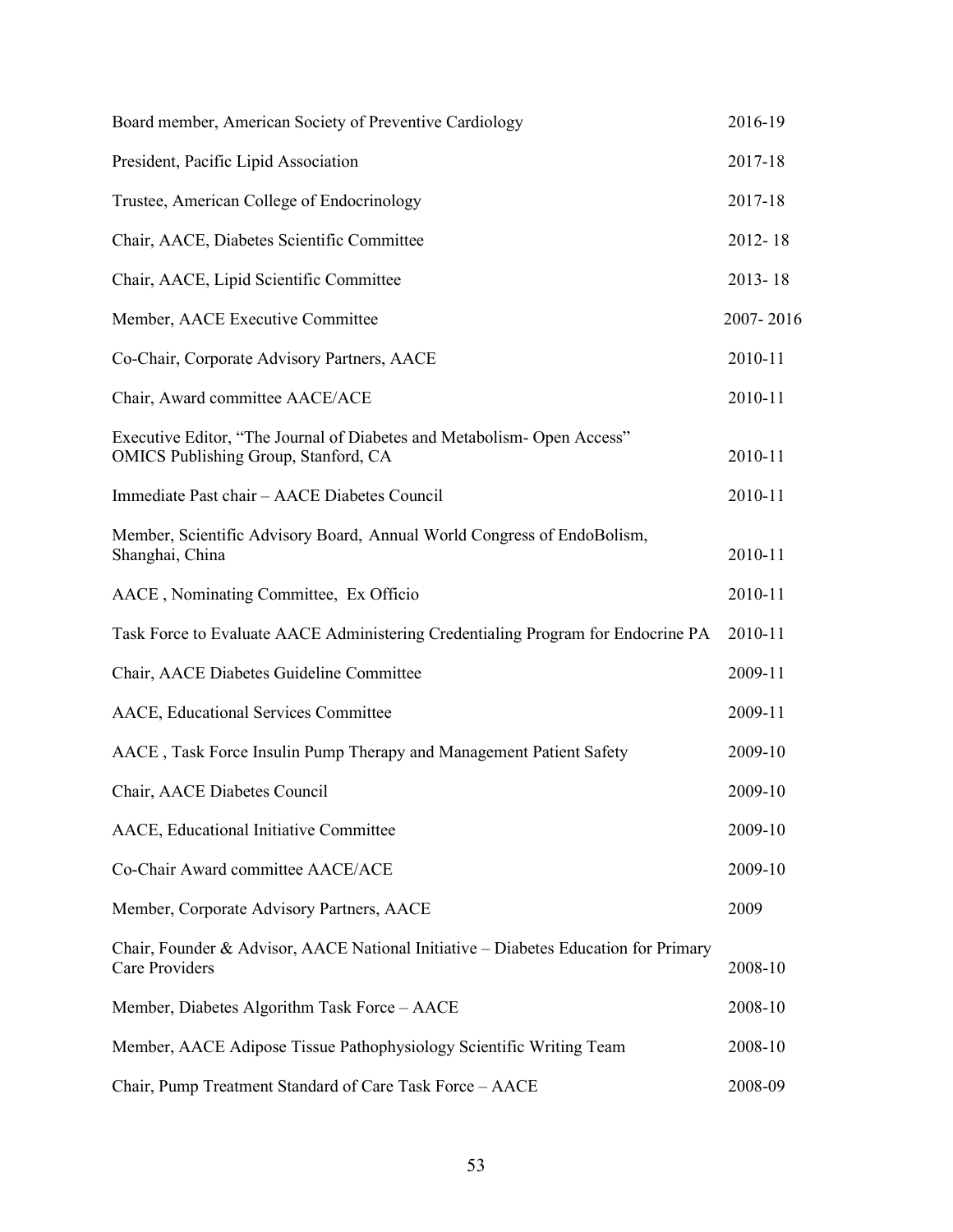| Chair Programming – Task Force on the Management of Pre Diabetes and<br>Writing Committee, American College of Endocrinology                                                                                                                             | 2008-09 |
|----------------------------------------------------------------------------------------------------------------------------------------------------------------------------------------------------------------------------------------------------------|---------|
| Vice Chair, AACE Diabetes Council                                                                                                                                                                                                                        | 2008    |
| Clinical Investigator, Westside Arthritis & Metabolism Center (WAMC).<br>Metabolic Disorders, Insulin Resistance, Obesity, HTN. Santa Monica, CA                                                                                                         | 2007-11 |
| Chair, Education Committee – Overseeing: Annual Meetings, Diabetes Education<br>Programs for Primary Care, Developing Endocrine Education Programs for Primary Care,<br>California Chapter of AACE                                                       | 2007-09 |
| Member, Diabetes Guideline Committee AACE                                                                                                                                                                                                                | 2007-09 |
| Secretary & Executive Committee Member, American Association<br>of Clinical Endocrinologists                                                                                                                                                             | 2007-08 |
| Secretary, AACECORP Board of Directors                                                                                                                                                                                                                   | 2007-08 |
| Member, Task Force Diabetes Road Map - AACE                                                                                                                                                                                                              | 2006-09 |
| Reviewer, Medical Guidelines for Clinical Practice for the Diagnosis and<br>Treatment of Hypertension, American Association of Clinical Endocrinologists                                                                                                 | 2006    |
| Member, Diabetes Guideline Revision Committee update - AACE                                                                                                                                                                                              | 2005-07 |
| Trustee – American College of Endocrinologists                                                                                                                                                                                                           | 2004-06 |
| President, California Chapter, AACE                                                                                                                                                                                                                      | 2004-06 |
| Chair, Education Committee, American Thyroid Association                                                                                                                                                                                                 | 2004-05 |
| Founder, Chair & Program Director, "Annual World Congress on the Insulin Resistance<br>Syndrome". Clinical Manifestation of the Insulin Resistance - Metabolic Syndrome,<br>The Cardiovascular Connection, Los Angeles, CA                               | 2003-08 |
| Chair, Founder and Program Director, "The Annual World Congress On the Insulin<br>Resistance Syndrome" Clinical Manifestation of the Insulin Resistance- Metabolic Syndrome,<br>The Cardiovascular Connection                                            | 2003-07 |
| Program Director, "Health Symposium LIVE" in cooperation with "LA Health News"<br>Magazine and the Metabolic Endocrine Education Foundation, An educational medical<br>lecture series to the public, "Medical Epidemics of the 21 <sup>st</sup> Century" |         |
| Los Angeles, CA                                                                                                                                                                                                                                          | 2003    |
| Board Member - The American Association of Clinical Endocrinologists                                                                                                                                                                                     | 2002-07 |
| Co-Chair & Founder, International Committee for Insulin Resistance                                                                                                                                                                                       | 2002-07 |
| Co-Chair, 10 <sup>th</sup> Annual Meeting & Congress, AACE, San Antonio, TX                                                                                                                                                                              | 2001    |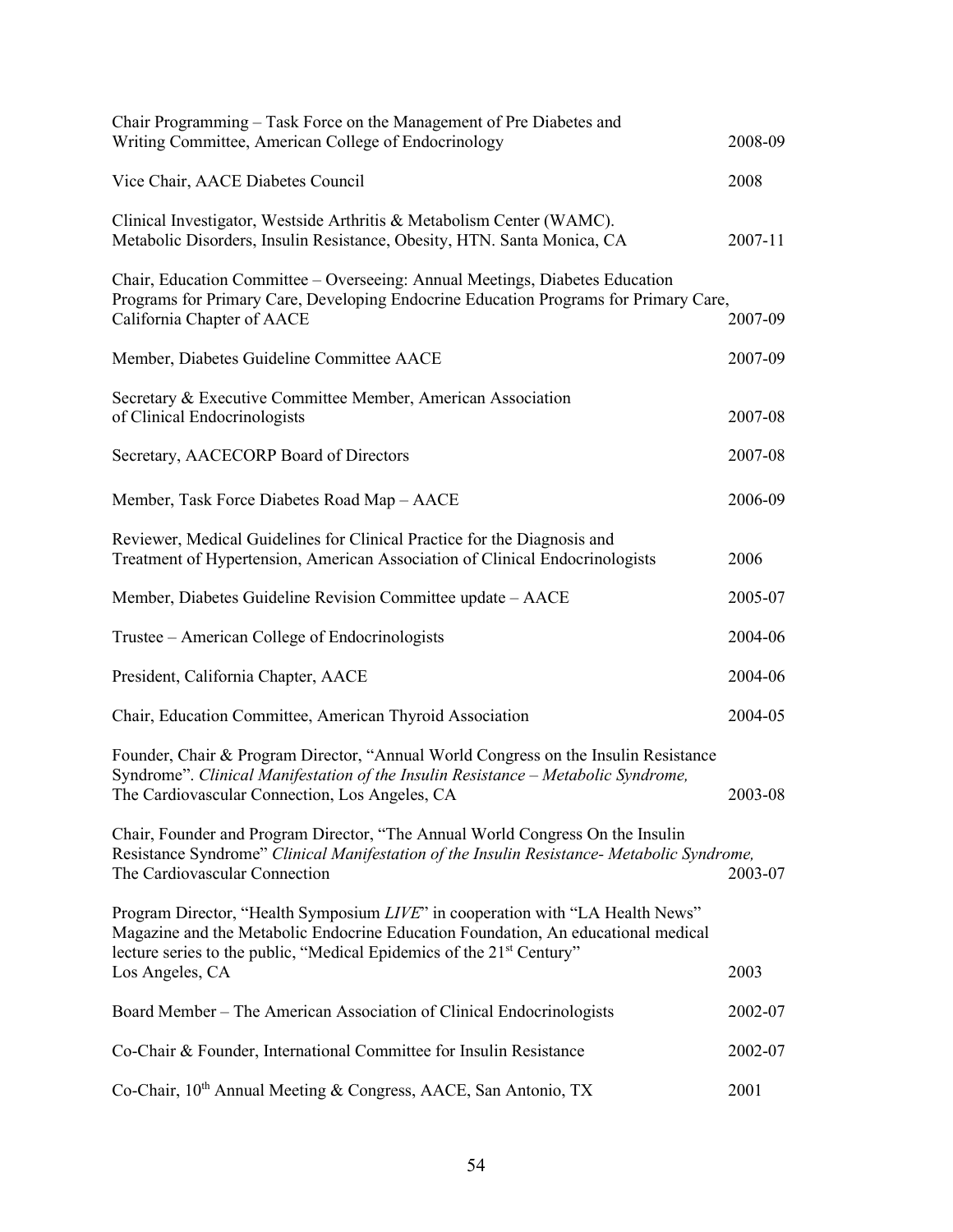| Chair, Division of Endocrinology and Metabolism, Encino-Tarzana Regional<br>Medical Center, Tarzana, CA                                                                                       | 1998-02            |
|-----------------------------------------------------------------------------------------------------------------------------------------------------------------------------------------------|--------------------|
| Member, Institutional Review Board, Encino-Tarzana Medical Center,<br>Tarzana, CA                                                                                                             | 1998-01            |
| Board Member, Diabetes Care Center, Encino Tarzana Regional Medical Center,<br>Tarzana, CA<br>Medical Consultant, "Yad B`yad – Human Saving Fund", A Charity Organization,<br>Los Angeles, CA | 1994-11<br>1991-06 |
| Physician, Internal Medicine, Group Practice, Crestview Medical Group,<br>Granada Hills, CA                                                                                                   | 1990-91            |
| Medical Director and Administrator, Crestview Medical Group,<br>Granada Hills, CA                                                                                                             | 1990-91            |
| Physician, Internal Medicine, Group Practice, Family Medical Group of Western Avenue,<br>Los Angeles, CA                                                                                      | 1989-91            |
| Clinical Instructor of Medicine – University of Southern California Medical School,<br>Los Angeles, CA                                                                                        | 1988-90            |
| Clinical Fellow, Section of Diabetes and Clinical Nutrition, LA County University of<br>Southern California (LAC-USC) Medical Center, Los Angeles, CA                                         | 1988-90            |
| Emergency Room, Extensive Experience During Residency, New York, NY                                                                                                                           | 1985-88            |
| Medical Consultant, Insurance Companies, Tel-Aviv, Israel                                                                                                                                     | 1983-85            |
| General Practitioner, Private Practice, Tel-Aviv, Israel                                                                                                                                      | 1983-85            |
| Director and Developer of Medical Care Centers - A Public Service<br>of the Israeli Medical Association. Tel-Aviv, Israel                                                                     | 1983-84            |
| <b>Community Honors and Awards</b>                                                                                                                                                            |                    |
| Outstanding Commitment to the Community Award, The Jewish Federation of<br>Greater Los Angeles, Los Angeles, CA                                                                               | 1998               |
| Community Service Award - Human Life Saving, Hand to Hand Organization,<br>Los Angeles, CA                                                                                                    | 1996               |
| County of Los Angeles - "Great Humanitarian Award". Board of Supervisors<br>Los Angeles County, Los Angeles, CA                                                                               | 1995               |
| THETA ALPHA PHI - National Drama Society Honor Award                                                                                                                                          | 1975               |
| DELTA SY OMEGA - National Drama Society Honor Award                                                                                                                                           | 1973               |
|                                                                                                                                                                                               |                    |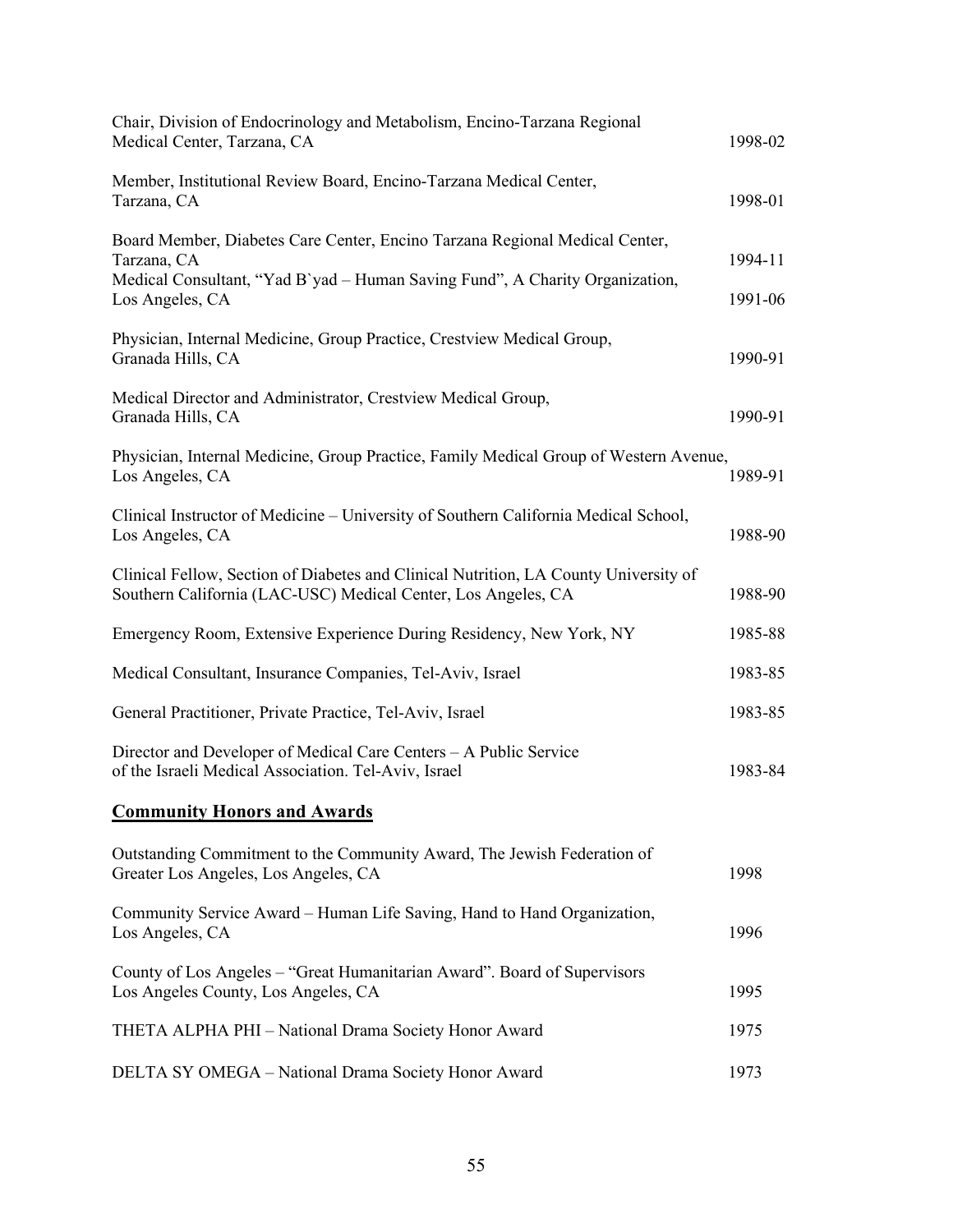### **Military Service**

| Medical Officer's Course, Israeli Army                                                                                                                                                                                                                                                                                                                                                                                                                                                                                                                                                                                                                                                                                                                                                                                                                                            | 1982    |
|-----------------------------------------------------------------------------------------------------------------------------------------------------------------------------------------------------------------------------------------------------------------------------------------------------------------------------------------------------------------------------------------------------------------------------------------------------------------------------------------------------------------------------------------------------------------------------------------------------------------------------------------------------------------------------------------------------------------------------------------------------------------------------------------------------------------------------------------------------------------------------------|---------|
| Israeli Army Communication Instructor & Supervisor                                                                                                                                                                                                                                                                                                                                                                                                                                                                                                                                                                                                                                                                                                                                                                                                                                | 1966-69 |
| <b>Civic Activities</b>                                                                                                                                                                                                                                                                                                                                                                                                                                                                                                                                                                                                                                                                                                                                                                                                                                                           |         |
| Immediate Past President & Founder- Council of Israeli Community, Los Angeles, CA 2005                                                                                                                                                                                                                                                                                                                                                                                                                                                                                                                                                                                                                                                                                                                                                                                            |         |
| Education Activities, Power of Prevention, AACE - Series of Medical<br>Lectures on Metabolism to Elementary & Middle School kids                                                                                                                                                                                                                                                                                                                                                                                                                                                                                                                                                                                                                                                                                                                                                  | 2004    |
| Member, executive committee – CECI                                                                                                                                                                                                                                                                                                                                                                                                                                                                                                                                                                                                                                                                                                                                                                                                                                                | 2004-06 |
| President and Founder - The Council of Israeli Community, Los Angeles, CA                                                                                                                                                                                                                                                                                                                                                                                                                                                                                                                                                                                                                                                                                                                                                                                                         | 2001-05 |
| Founder, Past President and Executive Board Member - "The Israeli Independence<br>Day Festival", Los Angeles, CA                                                                                                                                                                                                                                                                                                                                                                                                                                                                                                                                                                                                                                                                                                                                                                  | 1990-03 |
| Talk Show Host, Key Note Speaker, Radio Producer and Host, - Creator of "Interview Nights",<br>A Talk Show – Cultural Program: Musical Artists & Discussions on Current Affairs. Designed<br>to Foster relationship of the Israeli, the Jewish and general communities in of Los Angeles with<br>over \$50,000 were raised and contributed to education, cultural and children's programs.<br>Los Angeles, CA 1990-08 Founder and Vice President of "Promoting Israel Cultural and Education<br>Fund". A charity organization Established in 1995 to enhance and strengthen the relationship between the<br>Jewish communities in greater Los Angeles, the Christian Community, and the State of Israel. The fund<br>supports schools and youth movements by creating cultural events and giving grants to individual<br>students or to sponsoring organizations. Los Angeles, CA | 1995-05 |
| A Speaker and frequent lecturer on medical topics to charity, social<br>service organizations and the community at large.                                                                                                                                                                                                                                                                                                                                                                                                                                                                                                                                                                                                                                                                                                                                                         | 1990    |
| Community involvement as committee member, chairman and president<br>such as: Affirmative Action and World Trade Committee, Stockton<br>California; Deprived youth recreation, Tel Aviv, Israel. B'nai B'rith<br>International, "Israel Commission" Young Leadership Development Group,<br>Jewish Federation of Greater Los Angeles. Yad B'yad - Human Saving<br>Fund Board Member, Vice President and Medical Director. Kadima Hebrew<br>Academy Day School, Member-Board of Directors. Member of Advisory<br>Board. Founder and creator of annual Israeli Festival, a community<br>wide event to raise money for education, Los Angeles, CA                                                                                                                                                                                                                                     | 1990-03 |
| <b>Other Work Experience</b>                                                                                                                                                                                                                                                                                                                                                                                                                                                                                                                                                                                                                                                                                                                                                                                                                                                      |         |
| Medical Columnist, "L.A. Health News" – a bi-weekly newspaper                                                                                                                                                                                                                                                                                                                                                                                                                                                                                                                                                                                                                                                                                                                                                                                                                     | 2001-04 |
| Extensive administrative, educational, and cultural experience in the United<br>States and Israel. Performing jobs and holding offices such as: Director<br>of youth centers, cultural clubs and adult education.                                                                                                                                                                                                                                                                                                                                                                                                                                                                                                                                                                                                                                                                 |         |